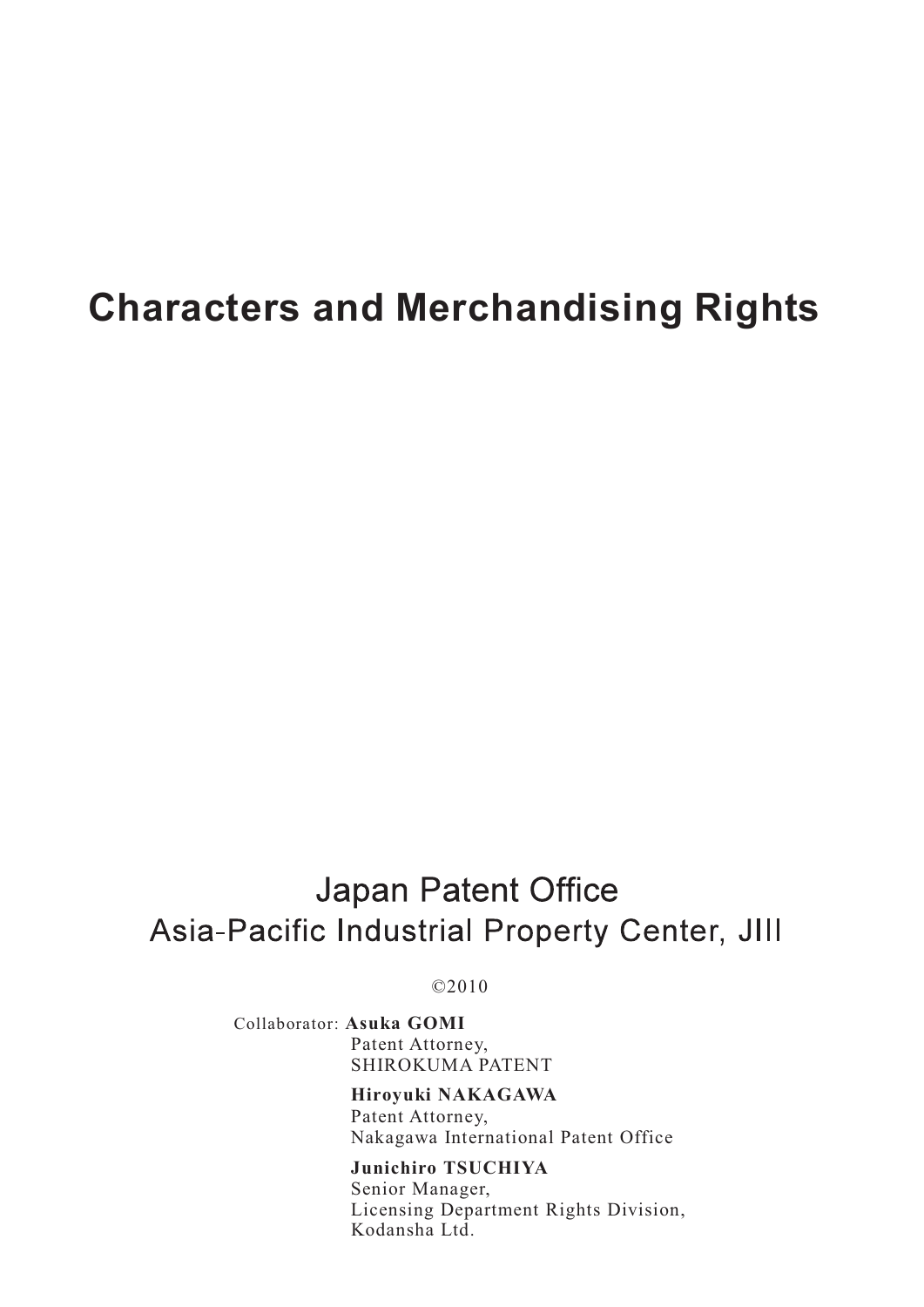# **CONTENTS**

|                                                                          | Page |
|--------------------------------------------------------------------------|------|
|                                                                          |      |
|                                                                          |      |
| Chapter 1                                                                |      |
|                                                                          |      |
|                                                                          |      |
| (b) Power to attract customers (customer-attraction power)  4            |      |
|                                                                          |      |
| (2)                                                                      |      |
|                                                                          |      |
|                                                                          |      |
|                                                                          |      |
| (d)                                                                      |      |
| Character Goods and Merchandising Rights<br>Chapter 2                    | 20   |
|                                                                          |      |
| (2)<br>Economic significance of merchandising rights                     | 21   |
| (a) Merchandising rights in the content-business                         | 21   |
| (b) Merchandising rights to the mascot logo related to goods             | 22   |
|                                                                          | 22   |
| Merchandising rights and the "media-mix" strategy<br>(3)                 | 23   |
| (4)<br>Position of merchandising rights in the content-business 23       |      |
| Works, objects, and products within the scope of merchandising<br>(5)    |      |
|                                                                          |      |
|                                                                          |      |
| (a)                                                                      | 25   |
|                                                                          | 27   |
|                                                                          | 31   |
| Merchandising rights in the content-business from the perspective<br>(6) |      |
|                                                                          | 34   |
|                                                                          | 34   |
| (b) Principle of ownership of rights to a work                           | 35   |
|                                                                          |      |
| Entry of the general public and merchandising rights 37<br>(7)           |      |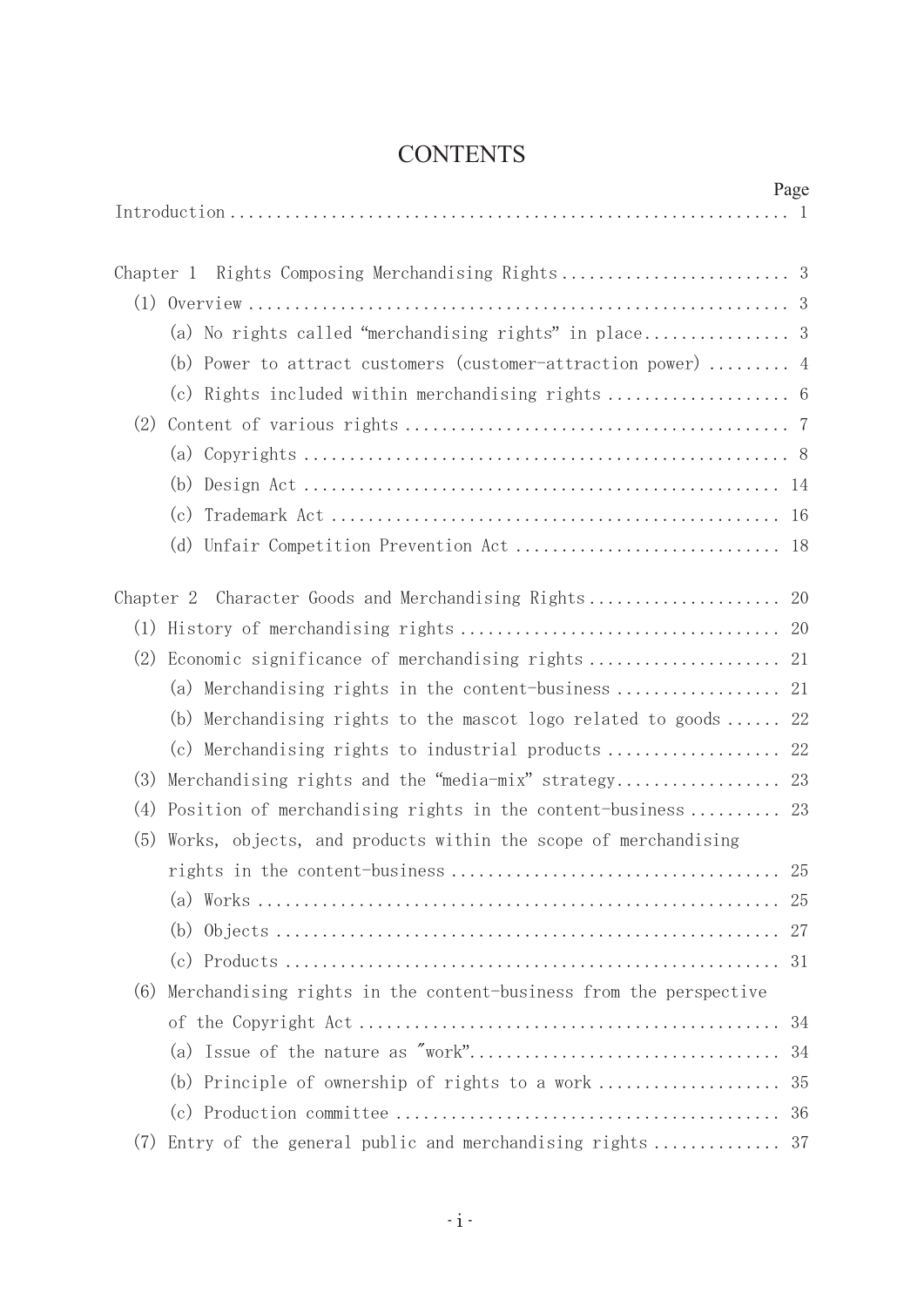| Chapter 3 |                                                                        |     |
|-----------|------------------------------------------------------------------------|-----|
| (1)       | Determination of the contact responsible for merchandising rights. 39  |     |
| (2)       |                                                                        | 39  |
|           | (a) Relations with the merchandising rights to a comic work            | 40  |
|           | (b) Relations with usage out of the scope of merchandising rights . 40 |     |
|           |                                                                        | 41  |
| (3)       |                                                                        |     |
|           |                                                                        |     |
|           |                                                                        |     |
|           |                                                                        |     |
|           | (d)                                                                    |     |
|           |                                                                        | 43  |
| (4)       |                                                                        |     |
|           | (a) Restrictions imposed by the content-holder side                    | 43  |
|           | (b) Policy as the contact responsible for merchandising rights $\dots$ | 44  |
| (5)       | Arrangement and management of materials                                | 44  |
|           |                                                                        | 44  |
|           |                                                                        | 44  |
|           |                                                                        | 44  |
|           | (d)                                                                    | 45  |
|           |                                                                        | 45  |
|           |                                                                        | 45  |
|           | $(g)$ Drawing new illustrations for the animation                      | 45  |
|           |                                                                        | -45 |
| (6)       |                                                                        | 45  |
|           |                                                                        | 46  |
|           |                                                                        | 46  |
|           |                                                                        | 46  |
| (7)       |                                                                        | 47  |
|           |                                                                        |     |
|           |                                                                        |     |
|           | (c) Coordination within a non-exclusive license category  48           |     |
|           | (d) Coordination of categories for use in advertising  49              |     |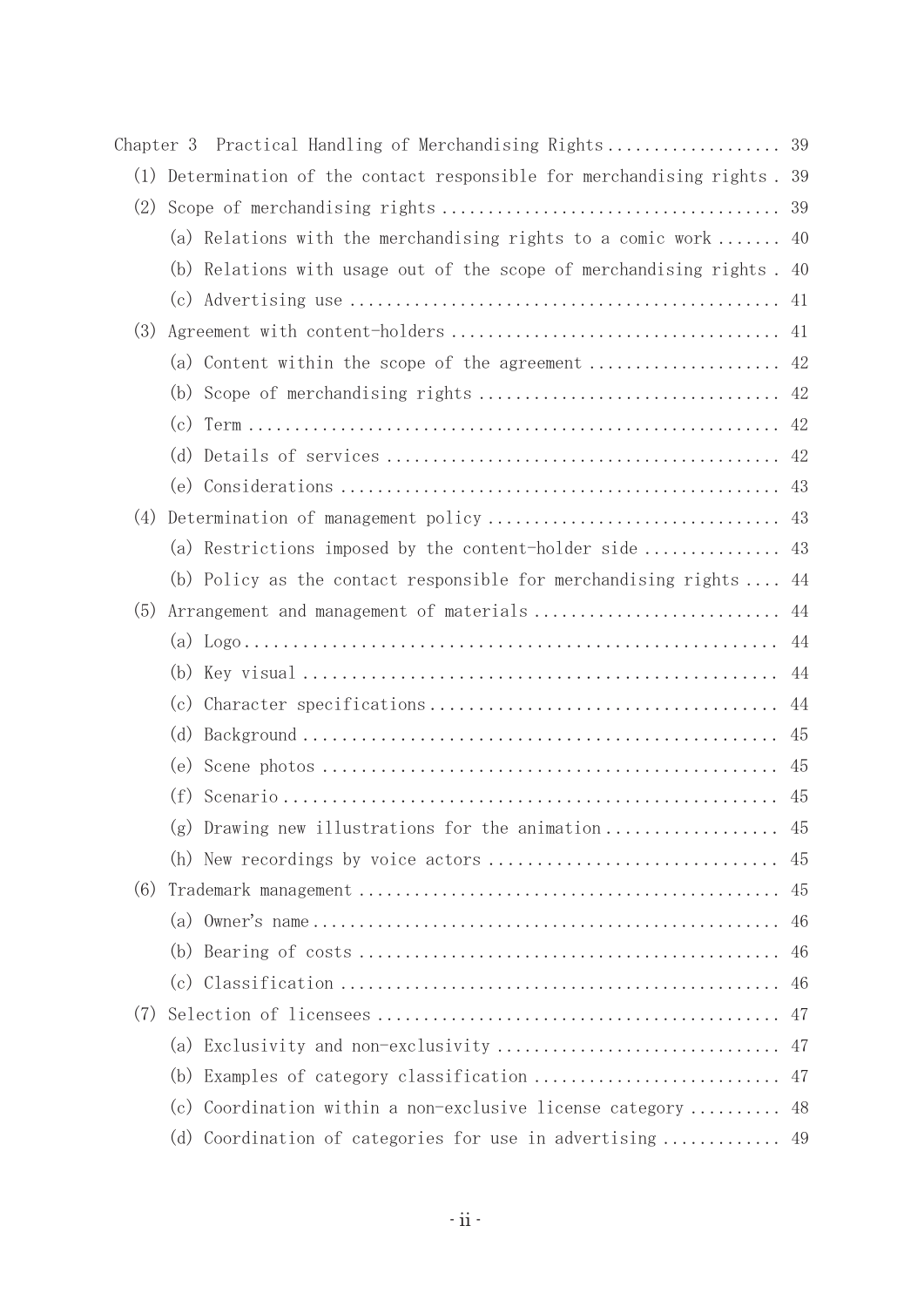| (9) |  |                                                                      |  |  |  |  |
|-----|--|----------------------------------------------------------------------|--|--|--|--|
|     |  |                                                                      |  |  |  |  |
|     |  |                                                                      |  |  |  |  |
|     |  | $(10)$ Collection and distribution of the merchandising right fee 52 |  |  |  |  |
|     |  |                                                                      |  |  |  |  |
|     |  |                                                                      |  |  |  |  |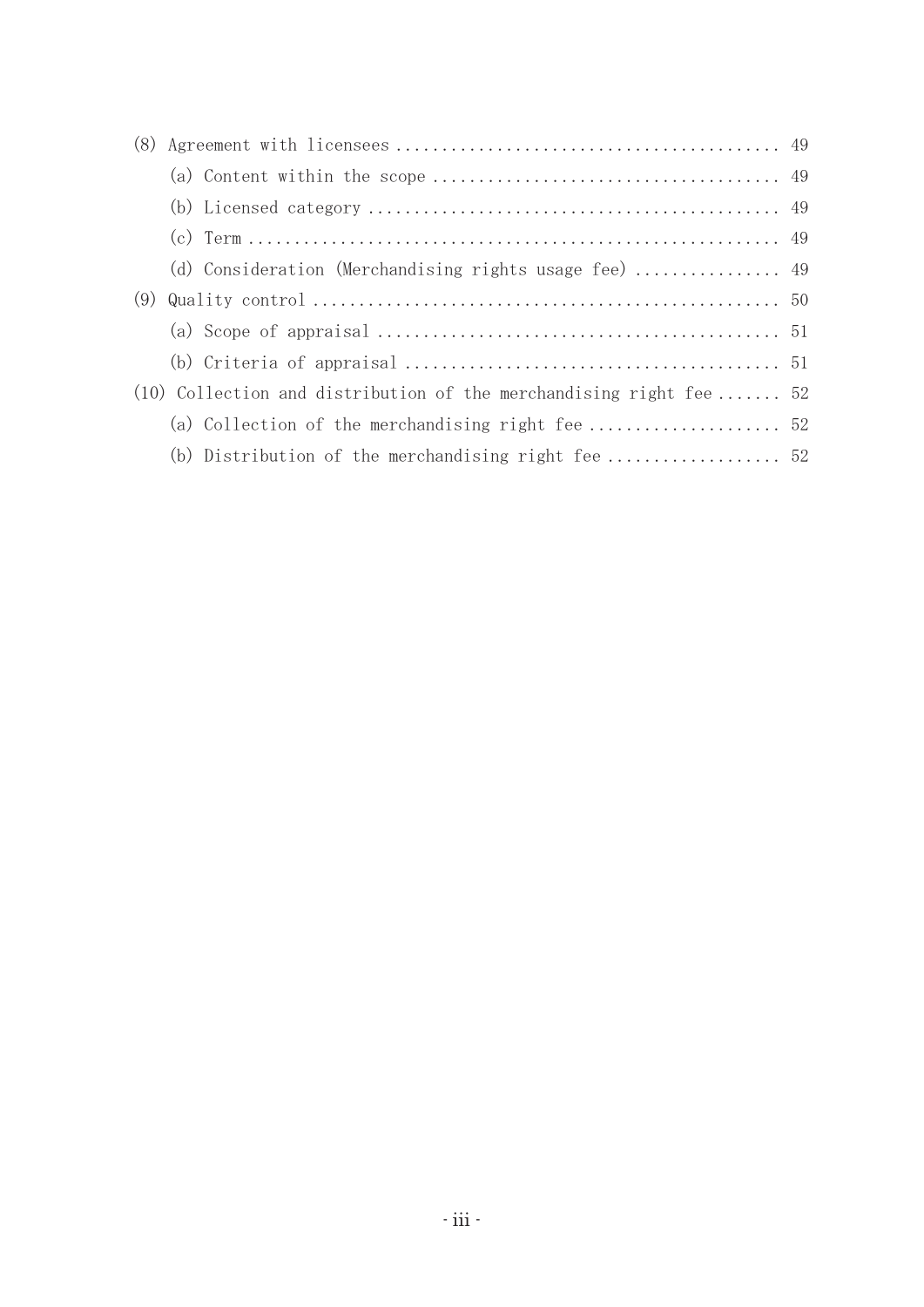#### **Introduction**

If you take a walk in any town in Japan, you will find that goods featuring popular characters from animations, games, and so on, are sold at many places, and that they are very popular with Japanese people. If you guess this is a scene found only in Akihabara, you would not be correct. You can find this kind of scene in shopping malls, convenience stores, supermarkets, and department stores all across the country. While this kind of phenomenon may no longer only occur in Japan, it is also true that Japanese people have long been fond of keeping handy miniature objects such as *netsuke* (traditional accessories used to fasten small pouches hung from the sashes of Japanese *kimono*), seasonal festival dolls, and *bonsai* plants. This aspect of Japanese culture may have possibly changed its form to later emerge as these "character goods," as many of today's parents in contemporary Japan were brought up watching Japanese animation TV programs that started in the 1960s. It seems that Japanese society definitely has a spiritual foundation that welcomes these types of character goods.

From our perspective as users enjoying the content of novels, movies, animations, games, and so forth, such content provides us with a world that we cannot experience on a day to day basis, thereby somehow enriching our lives. In this virtual world, we can have adventures, solve secrets, use magic, operate robots and aircraft, battle against monstrous beasts or zombies, nurture friendships, fall in love, and think about the meaning of life. As the financial economy has dramatically expanded in scale through the creation of credit by banks, this type of content-based industry similarly enhances our lives by providing us with a far broader virtual world that is separate from our daily lives. Thus, it is exactly these character goods that serve as the point of interface between this virtual world and our daily lives. With their character goods kept handy, users can feel a connection with their favorite virtual world and also show their taste to other people through character-related products.

At the same time, content-holders must plan and produce such character goods and keep their business on track. In other words, for a content-holder, the character goods market is by no means a virtual one, but is a very real means of business. For content-holders in such fields as animation and games in particular—where a large amount of money is invested in production—merchandising rights to control character goods are by no means used to earn "secondary" income. Revenues from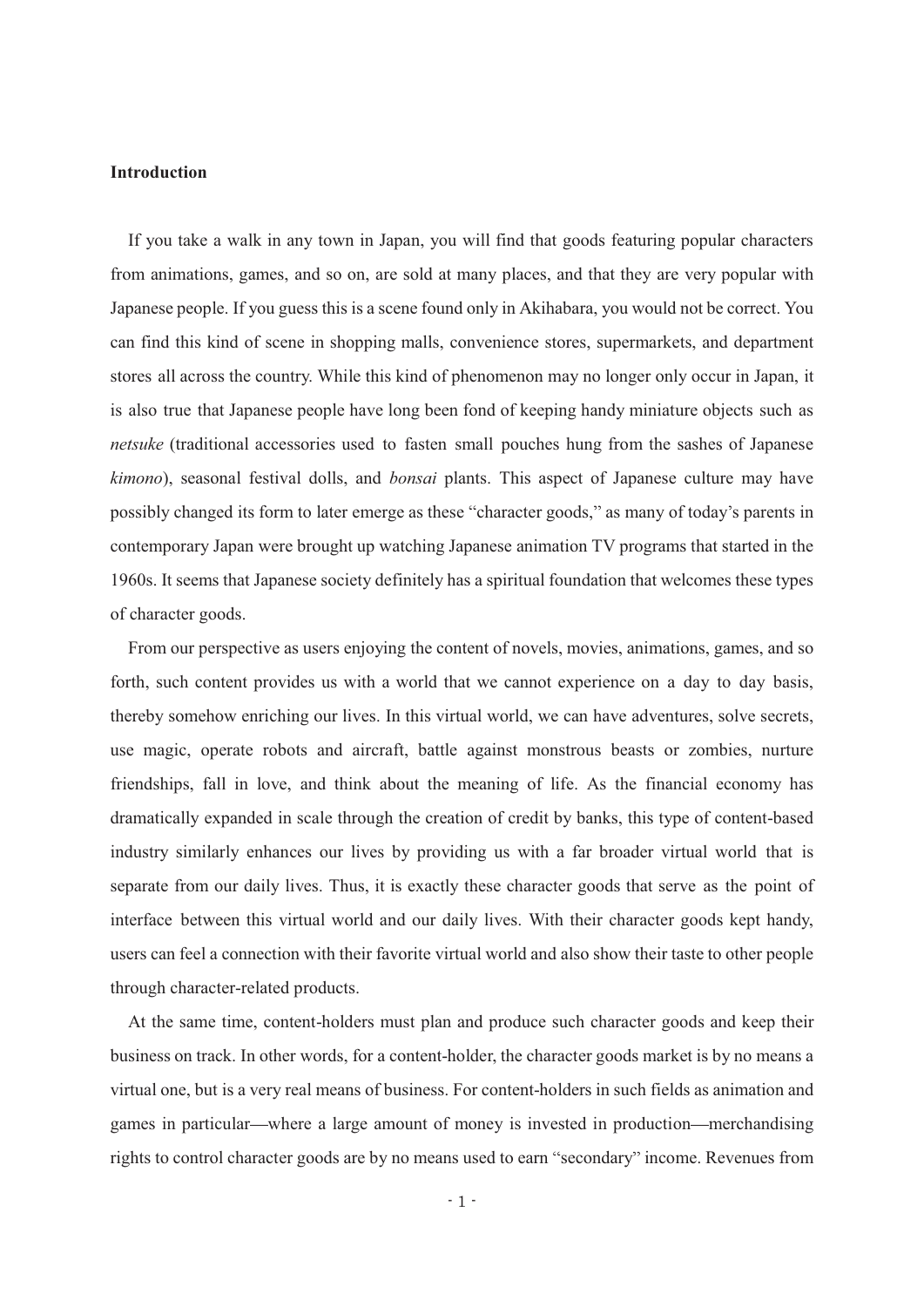merchandising rights for character goods are very important in terms of recouping production costs, along with broadcast right fees for TV programs, box-office revenue from movies, and revenue generated from DVD sales and rentals.

Under the Japanese legal system, no "merchandising rights" actually exist as independently-defined rights. Instead, merchandising rights may be regarded as "virtual rights" that function based on a combination of rights under two or more acts, as appropriate, in the markets mentioned above. This document, which is based on a number of specific cases, summarizes and explains the types of statutory rights that support merchandising rights, as well as the types of goods for which merchandising rights have developed. The various modes of rights management adopted in such cases are also discussed.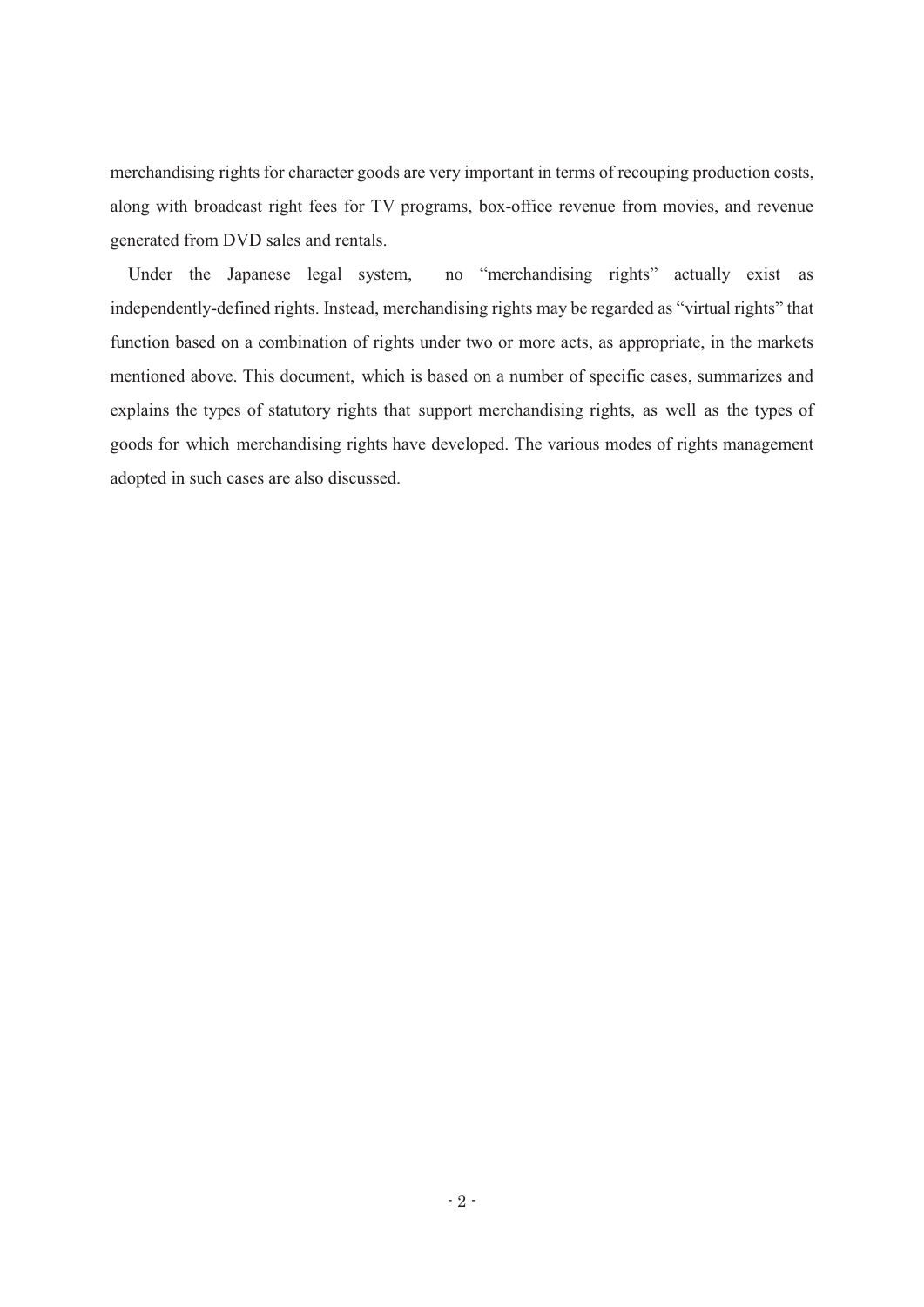# **Chapter 1 Rights Composing Merchandising Rights**

(1) Overview

# (a) No rights called "merchandising rights" in place

As may be understood from the title of this pamphlet, "Characters and Merchandising Rights," the terms "characters rights" and "merchandising rights" are routinely used in association with the business of merchandising characters. However, there is actually no act in place in Japan that provides for merchandising rights, unlike the Copyright Act and the Patent Act, which provide for copyrights and patent rights, respectively. Even if there is no legal provision that explicitly prescribes such rights, there are a few cases where exclusive rights have been granted based on accumulated court precedents, on condition, for example, that specific business practices have been established. However, to date, there has been neither a court precedent that authorizes the existence of merchandising rights, nor any strong trend as an influential theory promoting the establishment of such rights. In addition, the same also applies to character rights. In this context, at least as of now, these terms are limited to types of "industry" terms" for the sake of the content-business, as explained in detail in the following chapters, and are not necessarily substantial in terms of their legal implications.

It is said that the term "merchandising rights" was first used in Japan in an agreement concluded in the 1960s between a certain broadcasting station in Tokyo and others including toy manufacturers. This agreement concerned the characters in programs broadcast by the station. Now that almost half a century has passed since then, it is common practice as part of important corporate legal affairs for content-holders in Japan to conclude an agreement regarding, for example, merchandising characters with toy manufacturers, etc. In addition, as an example of an achievement involving many years of company efforts to combat counterfeit goods, the general public—when seeing goods using a certain character—often now wish to ensure that these goods are actually the ones licensed by the content-holder. However, as stated above, merchandising rights are yet to be legally provided for, and the existence of such rights has not been authorized in court precedents. This is based on the difficulty of determining specific details of the rights, because the scope of merchandising is diverse, and the legal characteristics are therefore varied.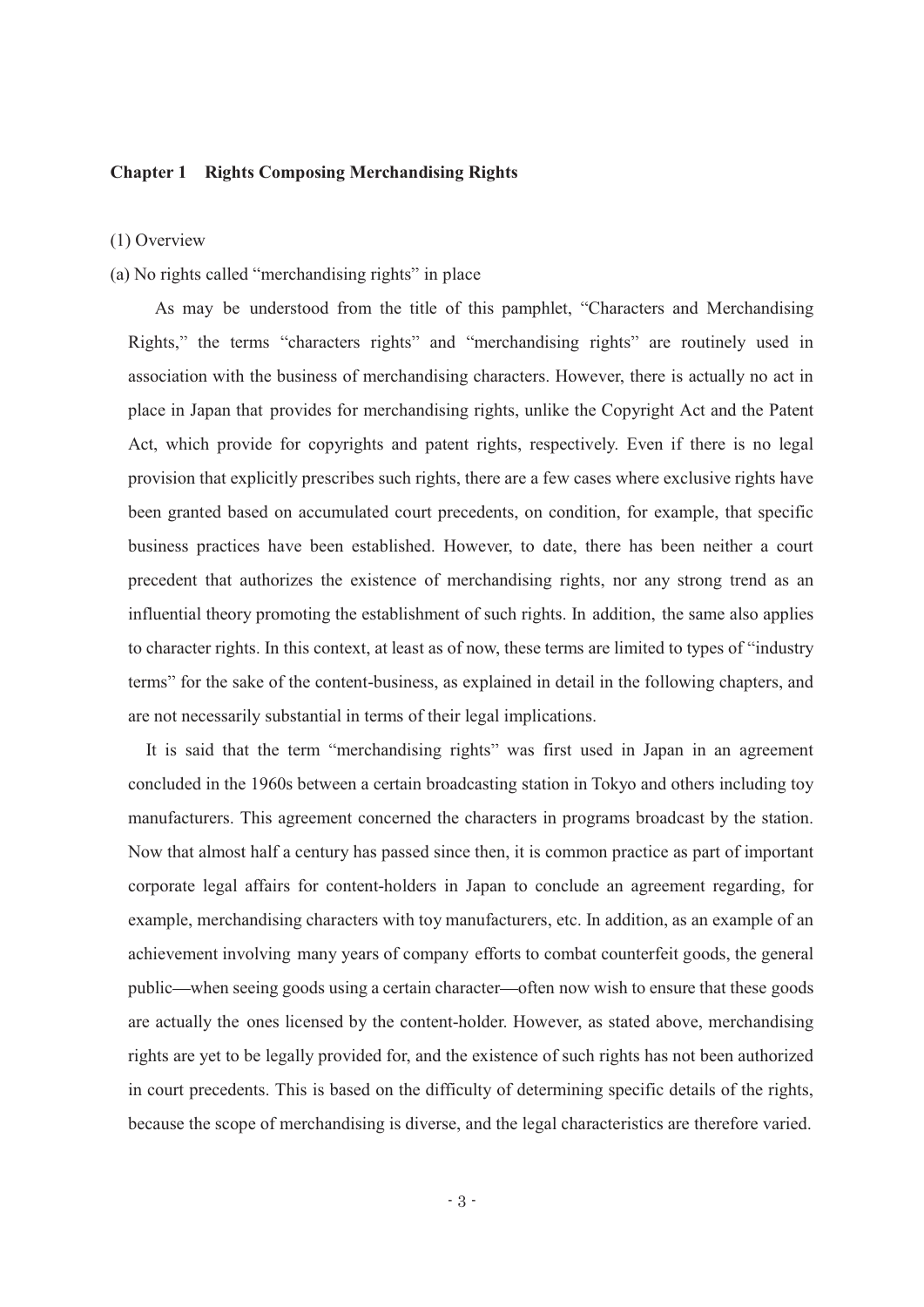(b) Power to attract customers (customer-attraction power)

Typical objects of merchandising rights are characters from comics and animations. Companies use characters from popular comics and animations on their goods, whose sales are expected to increase due to high demand for such characters on the part of fans.

My three-year-old son adores *Anpanman,* the leading character in a famous animation work in Japan. The living room of my house is full of *Anpanman* toys, which my son coaxes his parents *and* his grandparents to buy for him, and which we end up doing not only because of his begging, but also for the pure joy of seeing his smiling face! Even though toys featuring *Anpanman* normally do not differ from similar toys without the character in terms of basic functions, whether or not a picture of *Anpanman* is visible on the goods leads to a significant difference in demand. We refer to this sort of phenomenon as "the customer-attraction power of .*Anpanman*.

It is this customer-attraction power that is the real essence of the objects of merchandising rights.

According to one general dictionary, the term "merchandising" means "toys, clothes, and other products relating to a popular movie, sports team, singers, etc.". More precisely, however, "merchandising" in the context of merchandising rights refers to "applications of an object possessing customer-attraction power to goods, etc.". Objects with customer-attraction power typically consist of the leading characters in comics or animations that are expressed using a two-dimensional drawing, such as the aforementioned *Anpanman,* or *Miffy* by Dick Bruna. Other characters having a strong customer-attraction power include those of the monstrous beast *GODZILLA,* who starred in a Japanese special-effect movie, and the villain *Darth Vader,* who appeared in the live-action (defined as costumed actors playing roles rather than animation, etc.) film *Star Wars* from the Lucasfilm corporation.

Some characters can exhibit their customer-attraction power simply by invoking their name, with no image of their appearance being necessary. The letters " $M-i-c-k-e-y M-o-u-s-e$ " would be one typical example. This is also the case for the leading character in certain novels, such as *Sherlock Holmes* by Arthur Conan Doyle. The leading characters in novels are indicated only by letters, with no illustrations. The indication of "Sherlock Holmes" by letters alone can exhibit such customer-attraction power for fanatical fans of the novel, known as "Sherlockians."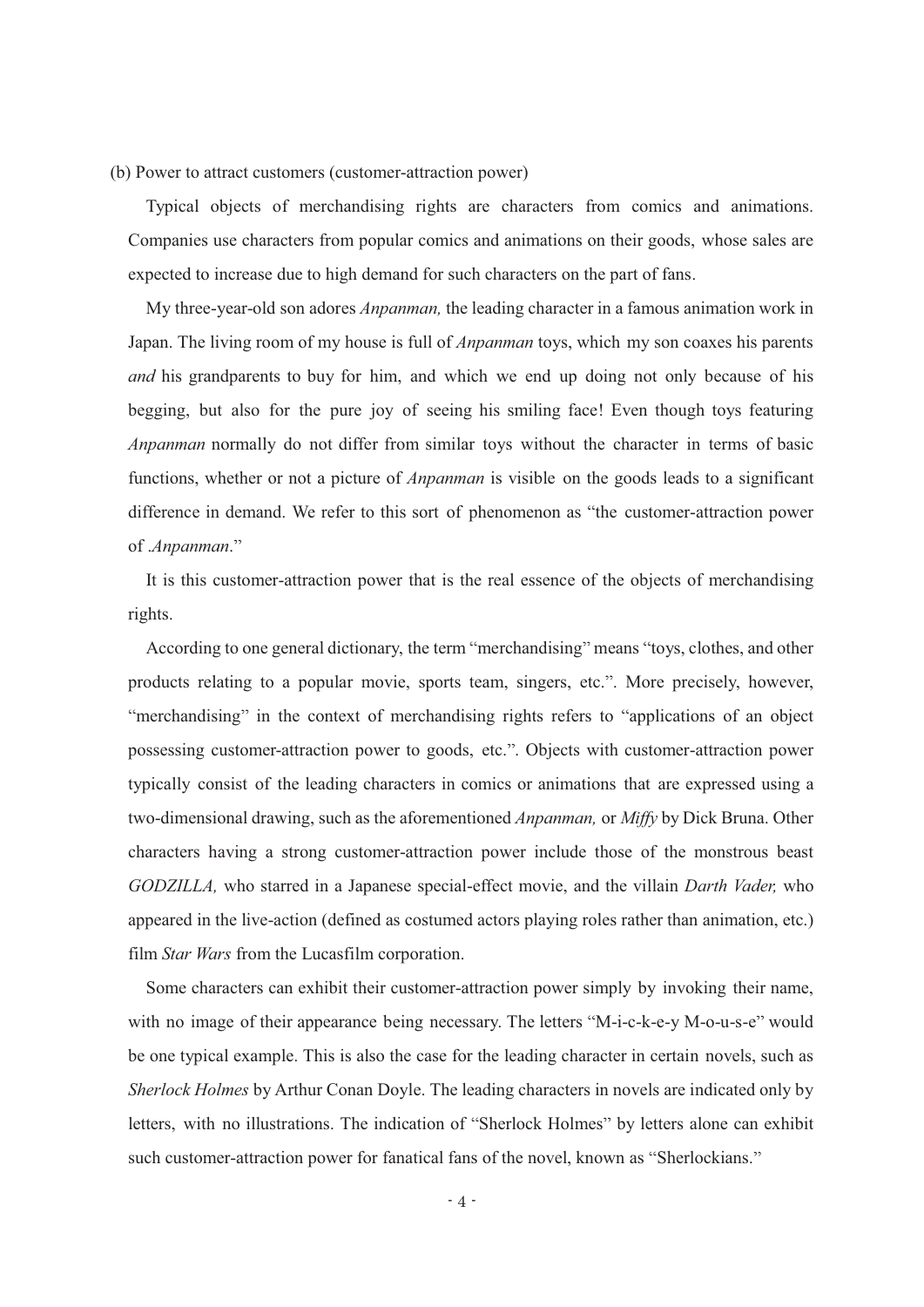Recently in Japan, people's attention has been drawn to a railway station where a living cat is the stationmaster. A cat working as a stationmaster is, needless to say, a kind of humor, which has been deliberately incorporated into the strategy of Wakayama Electric Railway Company to promote the use of the company's services. This cat, known as "Tama," exhibits its customer-attraction power through its cuteness, which has actually resulted in an increase of the number of people using Wakayama Electric Railway. "Tama" is not fictitious, but is a real being. Though railways are services rather than goods, this is another example of a kind of "merchandising."

In addition, real human beings also exhibit customer-attraction power. The use of the facial portrait of a famous athlete to advertise sporting goods will undoubtedly attract those children who adore the athlete. Furthermore, even a brand logo—the concept of which is nowhere close to that of a character—can be within the scope of merchandising. In markets, for example, it is a common practice to use the cool logo of a popular brand of clothing accessories for commodity goods in order to create demand. In cases where the brand holder does not manufacture the goods, the brand logo attached to the commodity goods does not play its original role as a "source" indicator"; but instead merely serves to increase customer-attraction power. In another category of merchandising, there are many railway buffs in Japan who ardently love railways, whom we call "Tecchan (Mr./Ms. Railroad)". For such persons, the name of a railway vehicle or even its logo design exhibits strong customer-attraction power.

Merchandising rights are intended to protect these types of customer-attraction power. However, the objects possessing such power that are to be merchandised, as well as the way to use such objects, are highly diversified. Such objects encompass "fictitious characters" and "real animals and human beings", in addition to "letters and graphics." The means to effectively attract customers continues to be developed on a daily basis, including displaying the object on goods, making goods themselves form the shape of the object, and displaying the object on goods used to provide services (e.g. railroad vehicles in the case of railway services). In addition to diverse objects and the forms to utilize them, the number of variations is continuously increasing. Under such circumstances, it is extremely difficult to uniformly explain the details of rights to be granted to a "merchandising right holder." This leads to the difficulty of defining a set of details covered by merchandising rights.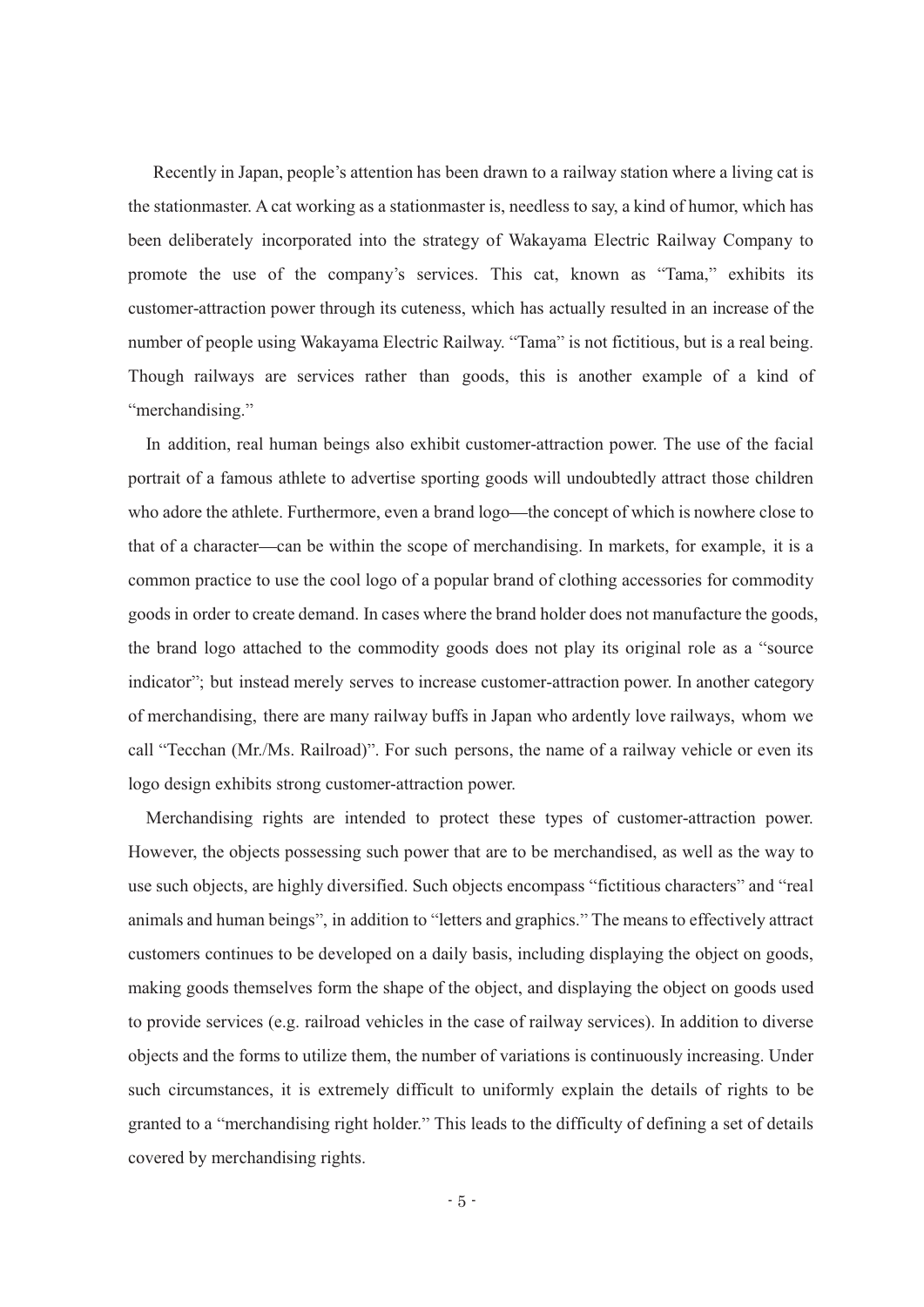# (c) Rights included within merchandising rights

Merchandising an object that has customer-attraction power is done in the expectation of increasing demand. Since everyone would like to use such an object, persons who intend to use the customer-attraction power free of charge to make profits, or so-called "free riders," will always emerge.

Even though there is really no such thing as merchandising rights, contents holders want to eliminate such free rides to the maximum extent possible. It is an important matter, therefore, to define which kinds of rights are needed in order to eliminate free riders should they appear. To this end, in the case where a picture of a comic character is used by a third party, for example, the free rider can be eliminated according to the law of *copyright,* for the reason that the copyright to the comic character has been infringed. Free riders may also be eliminated according to *design rights*, if a design registration for the character's three-dimensional doll has been filed in advance. Unauthorized use of the portrait of an athlete is usually dealt with according to *portrait rights* or *publicity rights*—the latter of which is based on court precedent. Since the stationmaster "Tama" mentioned above is not a work, Wakayama Electric Railway does not own the copyright, and since "Tama" is not a human being, no portrait rights exist. In this case, trademark registration of the picture of "Tama" will prohibit a third party from its unauthorized use. This is also the case with brand logos.

According to the literature,<sup>\*1</sup> the oldest merchandising rights court case in Japan seems to be the one pertaining to a dispute in the 1970s concerning the special-effects TV program, *Ultraman,* created by Tsuburaya Productions. "Ultraman" is both the title of the TV program and the name of its hero, who is still a very popular character today. In this case, Tsuburaya Productions, the plaintiff, requested the defendant, who produced and sold the dolls of Ultraman without obtaining authorization, to suspend production and sales. Since there were (needless to say) no merchandising rights, it seems that a claim to suspend production and sales was filed specifically for the infringement of various industrial property rights. These include the copyrights to the picture of Ultraman, the design rights to the doll of Ultraman, and the trademark rights pertaining to the registered trademark, "Ultraman," registered for toys as designated goods. The claim was

 $\overline{a}$ 

<sup>\*1</sup> Teruo Doi, "Character Merchandising - Legal Foundation and Practical Contractual Affairs"; Dobunkan Publishing Company,1989. p. 14.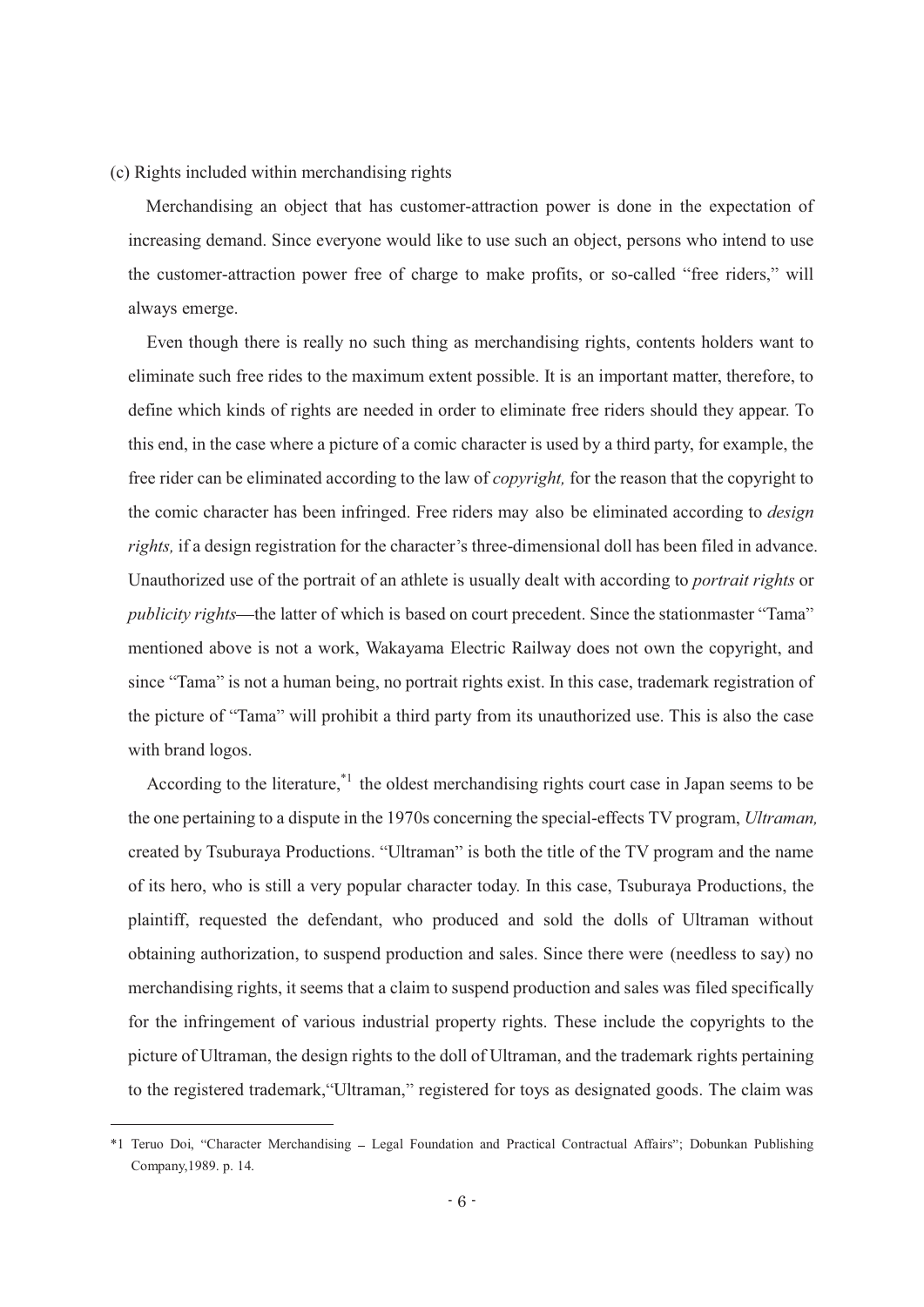also pursuant to various provisions of the Unfair Competition Prevention Act, for the reason that users experienced confusion of the source due to unauthorized use of the well-known source indicator "© Tsuburaya Productions."

As is symbolized by this situation in the oldest court case, the actuality of what are called "merchandising rights" actually represents a package of various rights. Merchandising rights, to a TV animation work, for example, which are described in Chapter 3 in detail, are defined in practice as "rights that allow, based on the copyrights, related rights, and the industrial property pertaining to a TV animation work, the use of the title and the name, shape, and sound of the characters in the animation for various goods or advertisements, services, etc.

Neither the copyrights alone, nor the trademark alone can control all the merchandising of such characters. Furthermore, as it is recently common for a number of companies to be involved in the development of content, efficiently resolving legal issues associated with merchandising will require reorganizing the ownership of rights encompassing multiple entities, as well as comprehensively managing such rights. The content of what is expressed using the term "merchandising rights" for the convenience of practice is nothing but a packaged bundle of rights to meet such requirements; in other words, a bundle of the whereabouts of a title packaged for the purpose of efficiently eliminating free riders of customer-attraction power from the market.

At the beginning of this chapter, merchandising rights were referred to as not being necessarily substantial in terms of legal implications. More exactly speaking, however, it may be appropriate to interpret merchandising rights as a *virtual concept of rights created by packaging matters related to merchandising from among those offering protection through various acts including the Copyright Act, the Design Act, the Trademark Act, and the Unfair Competition Prevention Act, for the purpose of handling them as if they were actually unified rights intended to protect customer-attraction power.* 

# (2) Content of various rights

Merchandising rights are originally intended to protect a source of "customer-attraction power." However, no merchandising rights are actually in place, and their actuality is nothing but a package of various rights.

However, the Copyright Act is not an act intended to protect and promote the customer-attraction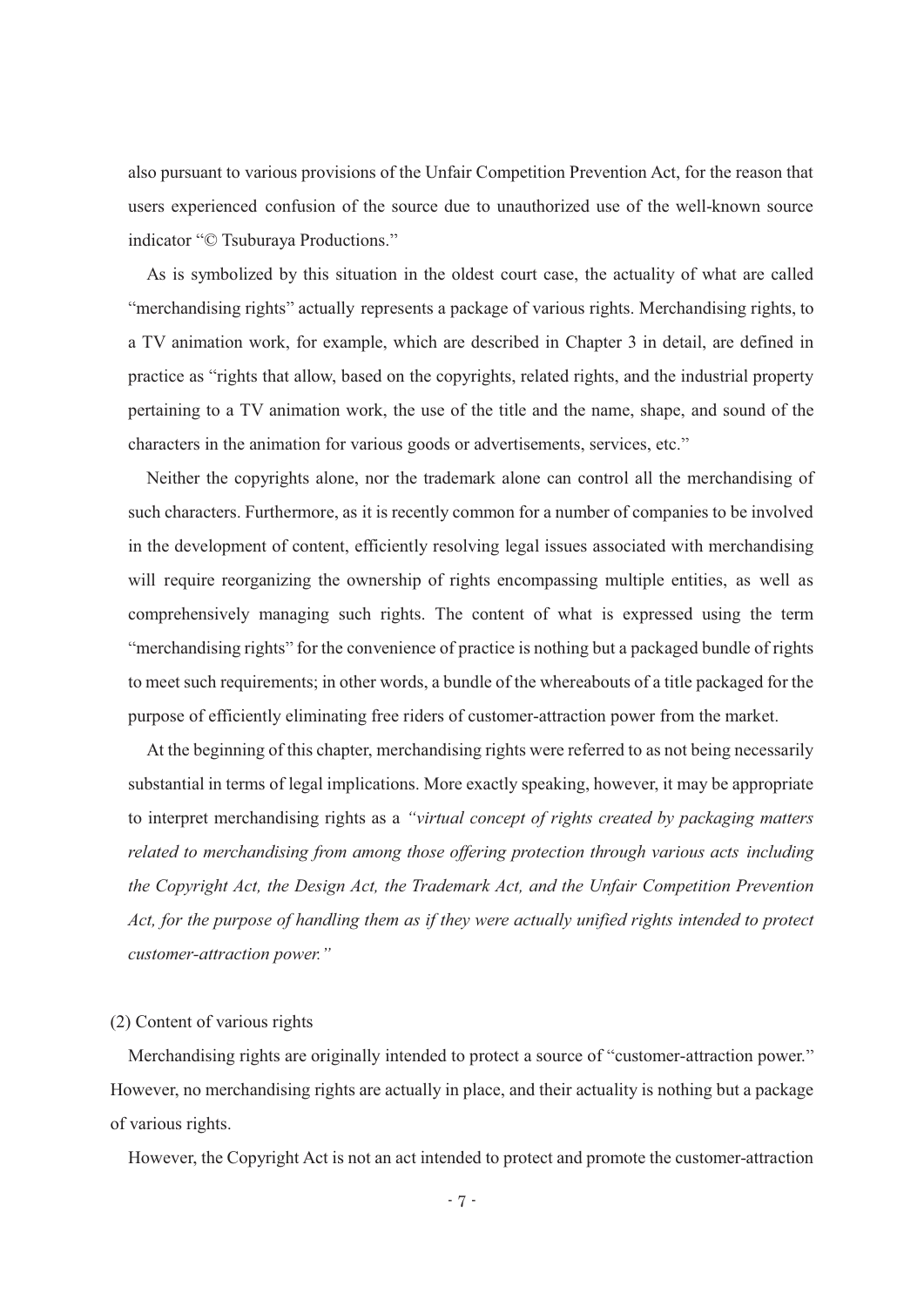power of a work, which is also the case for the Design Act. While the purpose of the Trademark Act is to protect the goodwill of a company that is associated with their trademark, the Trademark Act (at least in Japan) does not include customer-attraction power within the scope of interests protected by the Act. The intention of the Act is nothing more than to prevent confusion over the real source, which is caused by the use of similar trademarks; and to maintain marketing order, thereby maintaining and developing the goodwill of a company. The protection of marks under the Unfair Competition Prevention Act does not necessarily mean that customer-attraction power is totally protected. As seen in these cases, the intended objectives of creating "merchandising rights" by repackaging various other rights are not really consistent with the original purposes of the individual rights being utilized.

This kind of inconsistency leads to an inadequacy in the content of various rights from the standpoint of a "merchandising right holder," which in turn induces various difficulties in utilizing the rights.

Where specific difficulties lie and how they are dealt with in practice are described in detail in Chapters 2 and 3. In order to facilitate understanding of the difficulties inherent in utilizing such rights, the legal points at issue that lurk in the background are briefly explained here (focusing on those concerning comic and animation characters).

#### (a) Copyrights

In cases whereby the appearance of objects to be sold may be identified by a picture, such as characters in comics and animations, copyrights play a central role in merchandising rights.

(i) Limitations of copyrights to protect characters

Pictures of characters in comics and animations are usually protected by copyrights. A third party displaying these pictures on its goods or advertising materials for its own services, without obtaining permission from the copyright holder, results in an infringement of the Right of Reproduction (Article 21 of the Copyright Act) and the Right of Adaptation (Article 27 of the same Act). This is not limited to cases where a two-dimensional picture of the character is copied on two-dimensional media, such as T-shirts, but additionally applies to a picture that is made to form a three-dimensional structure, such as a doll or a stuffed toy.

The above does not mean, however, that the characters themselves are directly protected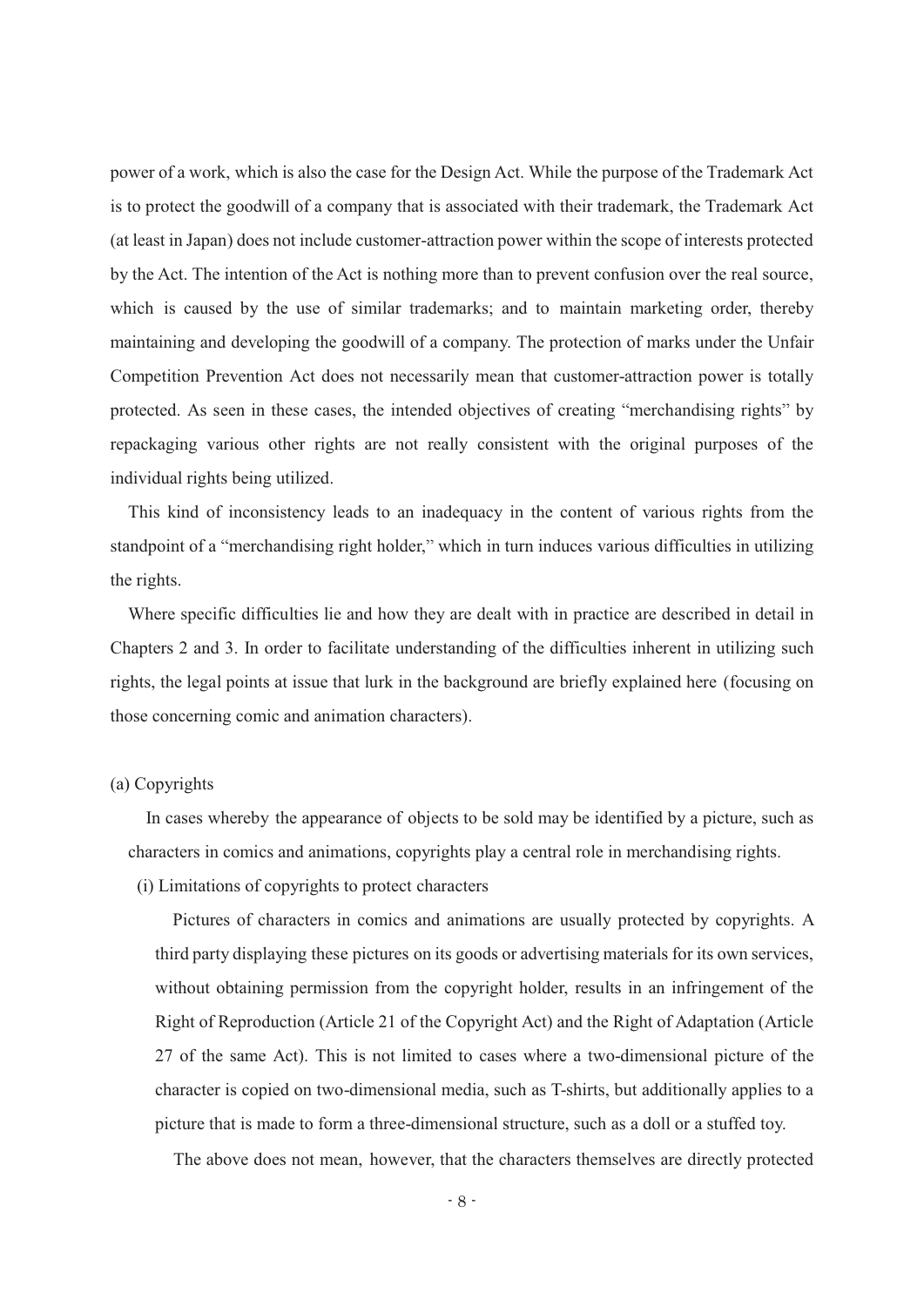by the said copyrights. The Supreme Court has also completely denied the "copyrightability" of a character, insofar as it is merelys a concept.\*2

A "character" is essentially an abstract image. While persons appearing in novels represent a kind of "character," unless the novel is reproduced as a drama or animation, the specific appearance of, for example, Cao Cao and Liu Bei of Three Kingdom Saga, or Holden Caulfield in The Catcher in the Rye, must be imagined in our minds. The abstract image of the character in the novel in our minds is the essence of the character. The Copyright Act is intended to protect specific expression, but not an abstract image in our minds. Therefore, we can reach the conclusion that what is protected by copyrights is nothing but the "picture," which specifically expresses the character, but not the "character" itself. The Supreme Court also decided, with regard to a character in comics, that "what is called a character is an abstract concept that is regarded as something like the personality of the character sublimated from specific expression of comics, but not the specific expression itself. Therefore, a character itself is not the creative representation of an idea or emotion.

To be specific, this means, for example, the following:

First, the setting of a character itself (such as the name, appearance, figure, and characteristics) is not protected by the Copyright Act. Therefore, in the case of a novel, for example, writing the sequel using the setting of the character in a previous work does not constitute the infringement of copyrights. (However, in the case of writing the sequel of comics, the picture of the character in the original work is usually simulated, and in that regard it will constitute an infringement of copyrights.)

Next, in order to prohibit a third party from reproducing a character without permission, a copyright holder needs to prove specifically which picture has been reproduced. This is because what is protected is a certain specific picture, not the character itself. However, in cases where a large number of pictures have been drawn over a long period of time, as in the case of serial comics, it is often obvious that the picture is drawn based on pictures of the character drawn in the past—even without identifying which picture has been specifically reproduced. In such a case, the burden of proof on the copyright holder is sometimes relieved to a certain extent, and the fact of infringing copyrights is determined even without proving which picture has been used specifically.<sup>\*3</sup>

 $\overline{a}$ 

<sup>\*2</sup> Supreme Court, First Decision, July 17, 1997, Collection of Court Decisions of Civil Actions 51.6.2714.

<sup>\*3</sup> E.g. Tokyo District Court, Decision, May 26, 1976, Collection of Court Decisions of Intangible Property 8.1.219.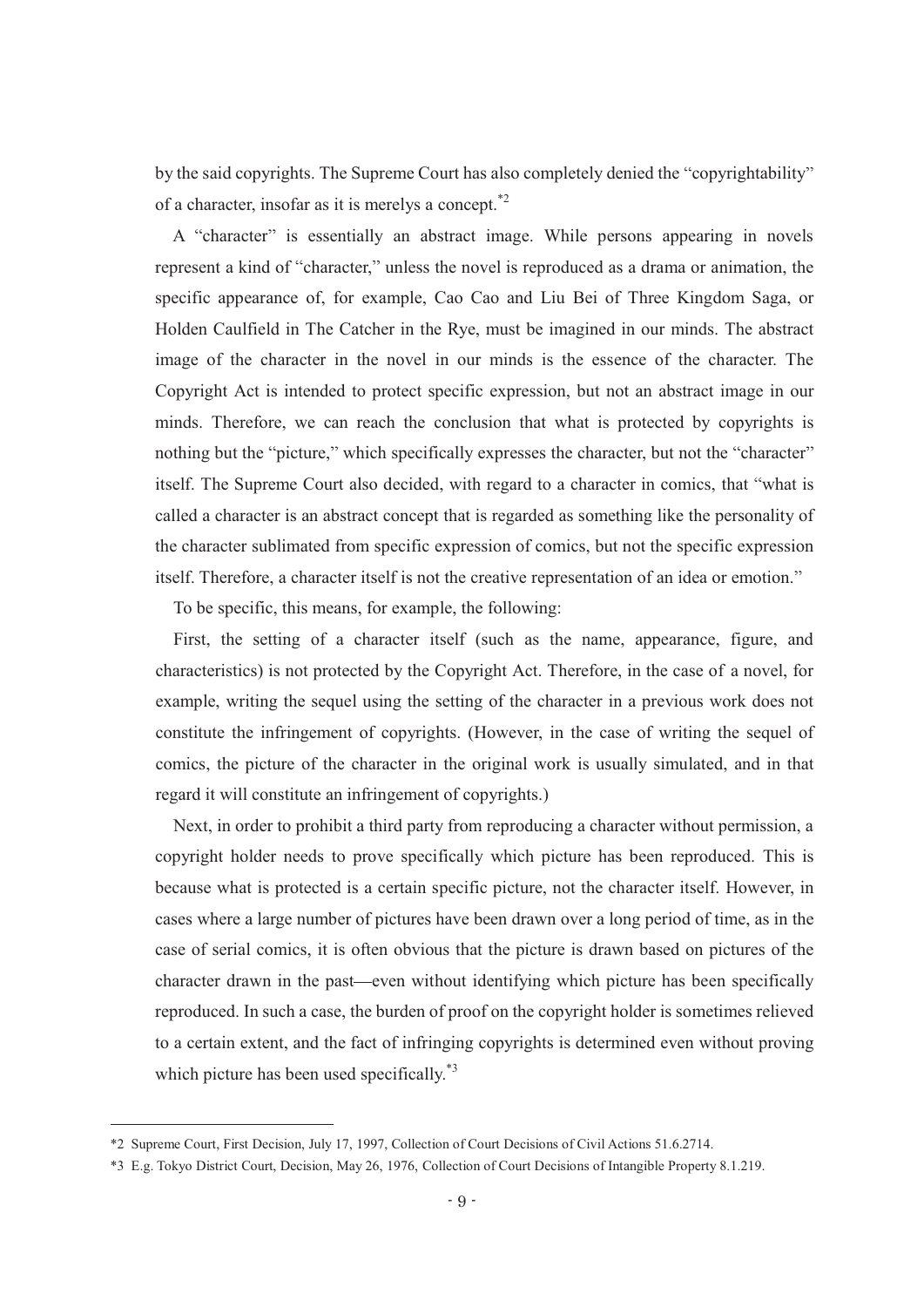#### (ii) Adaptation and derivative works

The copyright holder "has the exclusive right to translate, arrange musically, or transform, or dramatize, cinematize, or otherwise adapt his/her work (Article 27 of the same Act)." In other words, the copyright holder may prohibit others from conducting not only such acts as simply copying his/her work as is, but also acts to further add new creative expression to his/her original work while also maintaining its creative expression.

At least in the case of a copyright infringement lawsuit, there are no practical benefits to specifically distinguishing in a strict manner the acts that remain within the scope of "reproduction", with no new additional creation, from the acts that fall under "adaptation" with new additional creative expression. This is because acts belonging to either of these surely constitute the infringement of copyrights.

However, for a "derivative work" (Article 2, paragraph  $(1)$ , item  $(xi)$  of the same Act) created through adaptation, a new copyright to the said derivative work applies in spite of the fact that the said derivative work has been produced by infringing the copyright to the original work. Acts that remain within the scope of "reproduction" do not establish any new copyright to the output. In this context, it becomes necessary to distinguish what falls under "reproduction" from what falls under "adaptation." In practice, it is very difficult to make this distinction. However, as a general rule, in the case where, for example, a two-dimensional character in comics is made to form a three-dimensional doll, such an act will fall under "reproduction" only in cases whereby it is made via a means commonly used by everyone; whereas if original creativity has been incorporated into the three-dimensional structure, such as posing the character in a manner not found in the original work, such an act will fall under "adaptation", and the creativity is likely to establish new copyrights to the derivative work.

The rights of adaptation acquired by an author can only prohibit creative expression similar to his/her own work, and cannot prohibit such acts as borrowing an idea. For example, in the case where a certain person is inspired by some comics and creates new comics, if only the setting of the character is borrowed and the picture of the specific character is totally different, the new work is quite different from the original work, and therefore does not infringe the copyrigh at all.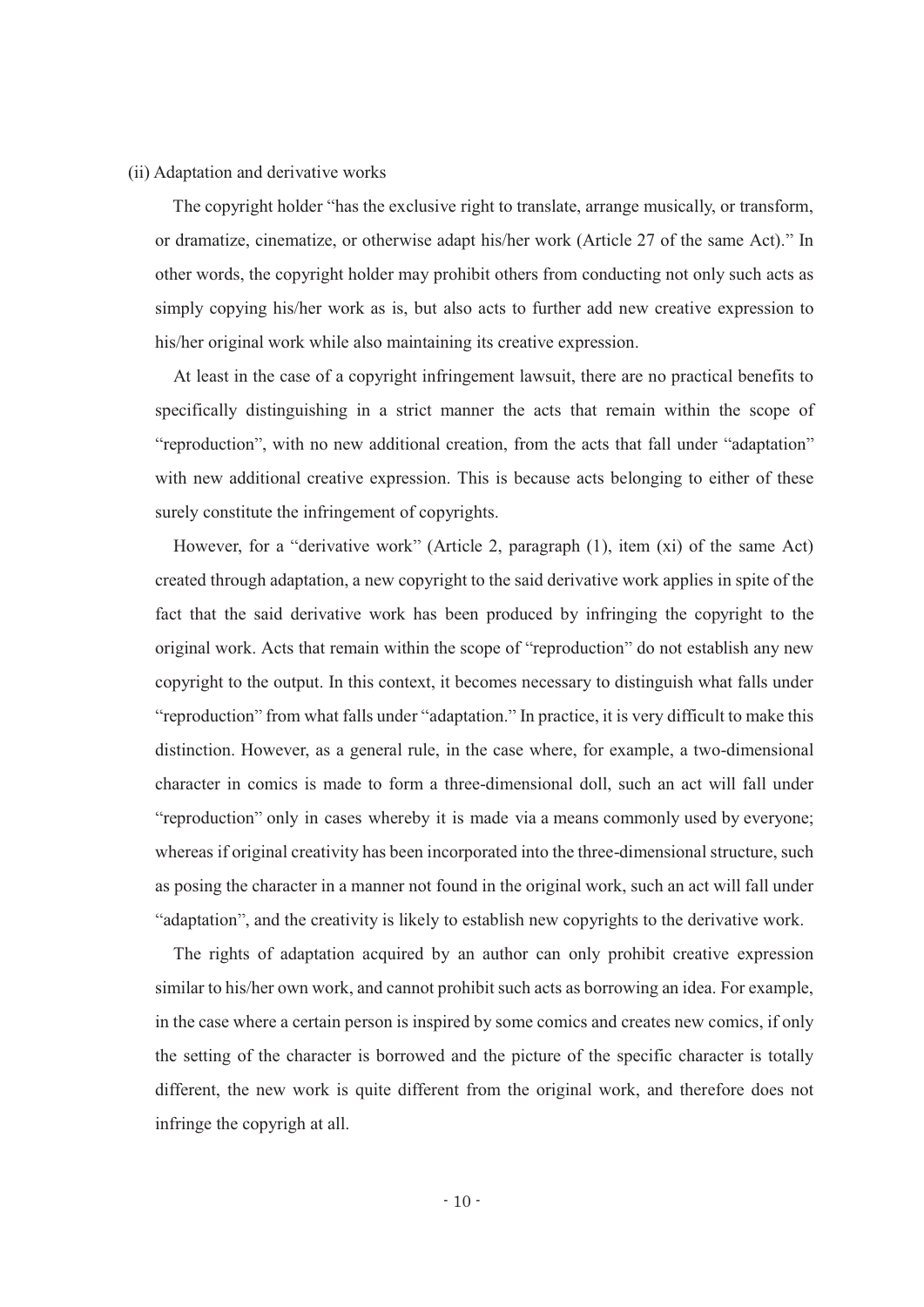#### (iii) Ownership of rights

In principle, copyrights are owned by the author (Article 17 of the same Act), who acquires moral rights such as the right to maintain integrity (Articles 18 to 20 of the same Act), along with the copyrights, such as the right of reproduction (Articles 21 to 28 of the same Act).

The Copyright Act of Japan prescribes two major exceptions to this principle.

One is what is termed a "work made for hire." Omitting the detailed requirements, the provision prescribes that the "authorship" of a work produced by an employee in the course of his/her duties is generally attributed to the employer (a "juridical person" in most cases) (Article 15 of the same Act). The important point is that the juridical person is not a "copyright holder", but an "author." Pursuant to this provision, the employee, who is the original author, can acquire neither copyrights, needless to say, nor the moral rights of an author. The Act may give us a sense of discomfort, because both authorship and the moral rights of the author are attributed to a juridical person. However, since the establishment of moral rights (such as the right for employees to maintain integrity) is likely to have a negative impact on the business activities of a juridical person, the moral rights of the author of this kind of work are established for a juridical person in Japan to avoid the individual acquisition of moral rights by an employee.

The other exception is the provision concerning cinematographic work. First, the authorship of a cinematographic work is only attributed to "those who, by taking charge of producing, directing, filming, art direction, etc., have creatively contributed to the creation of a cinematographic work as a whole" (Article 16 of the same Act). Since a significant number of people are involved in the production of a movie, this provision is intended to limit the range of authors from the perspective of promoting the use and distribution of movies. The copyright to a cinematographic work "belongs to the maker of the said cinematographic work, provided that the authors of the cinematographic work have undertaken to participate in the making of the same" (Article 29, paragraph (1) of the same Act). It is very unlikely that persons who contribute to the creation of a cinematographic work as a whole (the author, for example) have not been commissioned by the maker of the said cinematographic work to participate in its making. Consequently, copyrights to a cinematographic work belong to its maker of the cinematographic work pursuant to the provision of Article 15, paragraph (1) of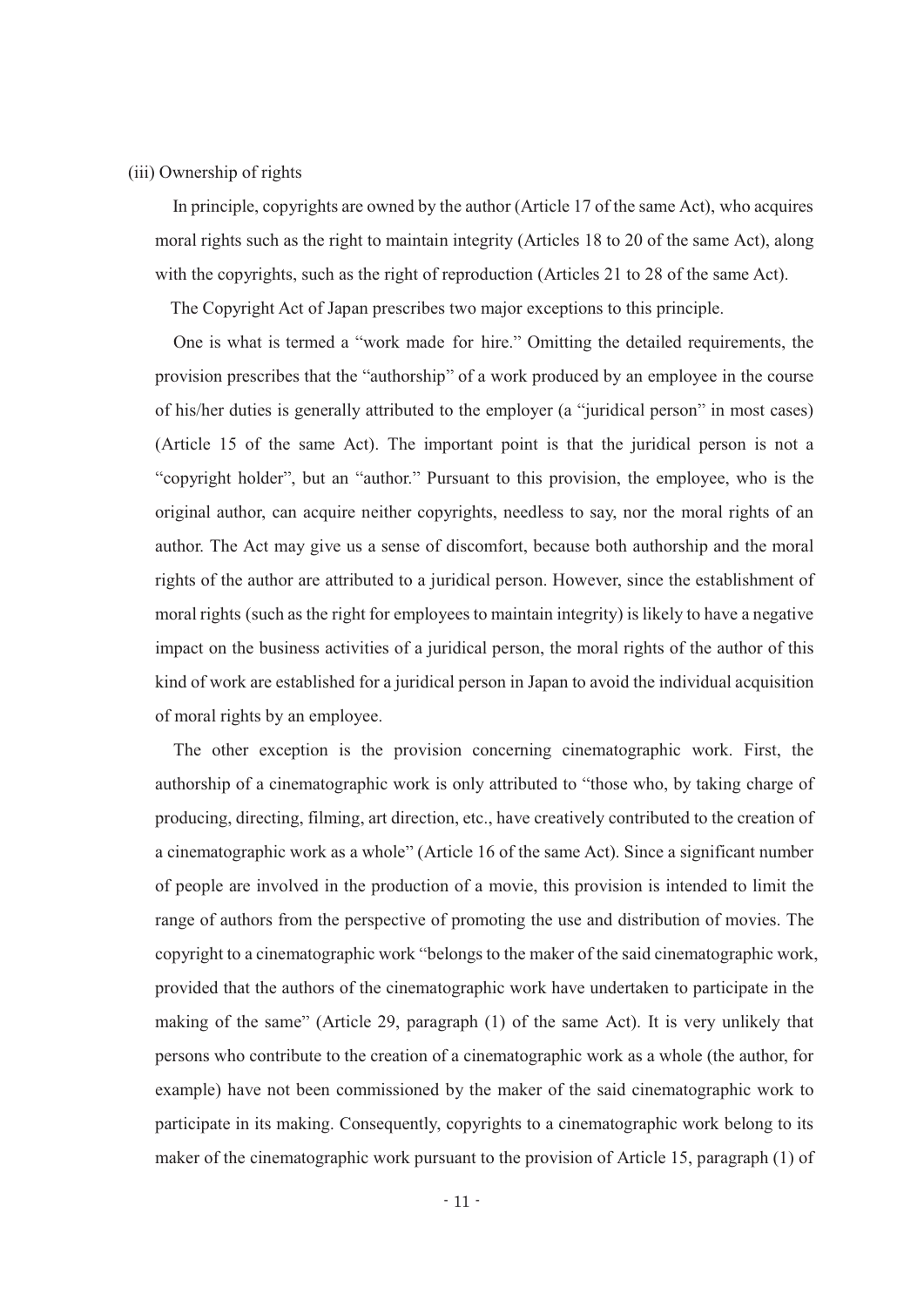the Act if it is a work produced by an employee of the maker of the cinematographic work in the course of his/her duties. The copyright usually belongs to the maker of the cinematographic work pursuant to the provisions of Article 29, paragraph (1), even if it is a work produced by other than its employees. Not only animation films, of course, but also animation works for TV broadcast and special-effect works (live-action works) are handled in the same manner because they fall under "cinematographic works" under the Copyright Act.

# (iv) Co-owning copyrights

As mentioned earlier, a number of companies are nowadays often involved in the development of content. Particularly in making an animation work, a production committee system is often adopted whereby the production costs are borne not only by an animation production company, but also by multiple additional companies.

Pursuant to the provisions of the Copyright Act pertaining to the ownership of copyrights previously mentioned, copyrights to an animation work usually belong to an animation production company. In the production committee system, however, companies participating in the production committee co-own copyrights based on the investment agreement.

In the case of a co-owned copyright, "a co-holder of the copyright may not transfer or pledge his/her share without the consent of the other co-holders" (Article 65, paragraph  $(1)$ ) of the same Act). In addition, a joint copyright "may not be exercised without the unanimous agreement of all co-holders" (Paragraph  $(1)$  of the same article).

In a case such as a production committee, where multiple entities co-own the copyrights, it is necessary to make suitable arrangements among co-owners under the agreement so that these provisions do not hamper efficient implementation of merchandising rights. Please refer to Chapters 2 and 3 for details of specific methods concerning such arrangements.

Incidentally, copyrights to derivative works, as previously mentioned, cannot be co-owned by the copyright holder of the original work. Copyrights to a derivative work are established only for the author of the derivative work. The copyright holder pertaining to the original work may prohibit the reproduction or the like of the derivative work. This is because the copyright holder may prohibit such reproduction based on copyrights pertaining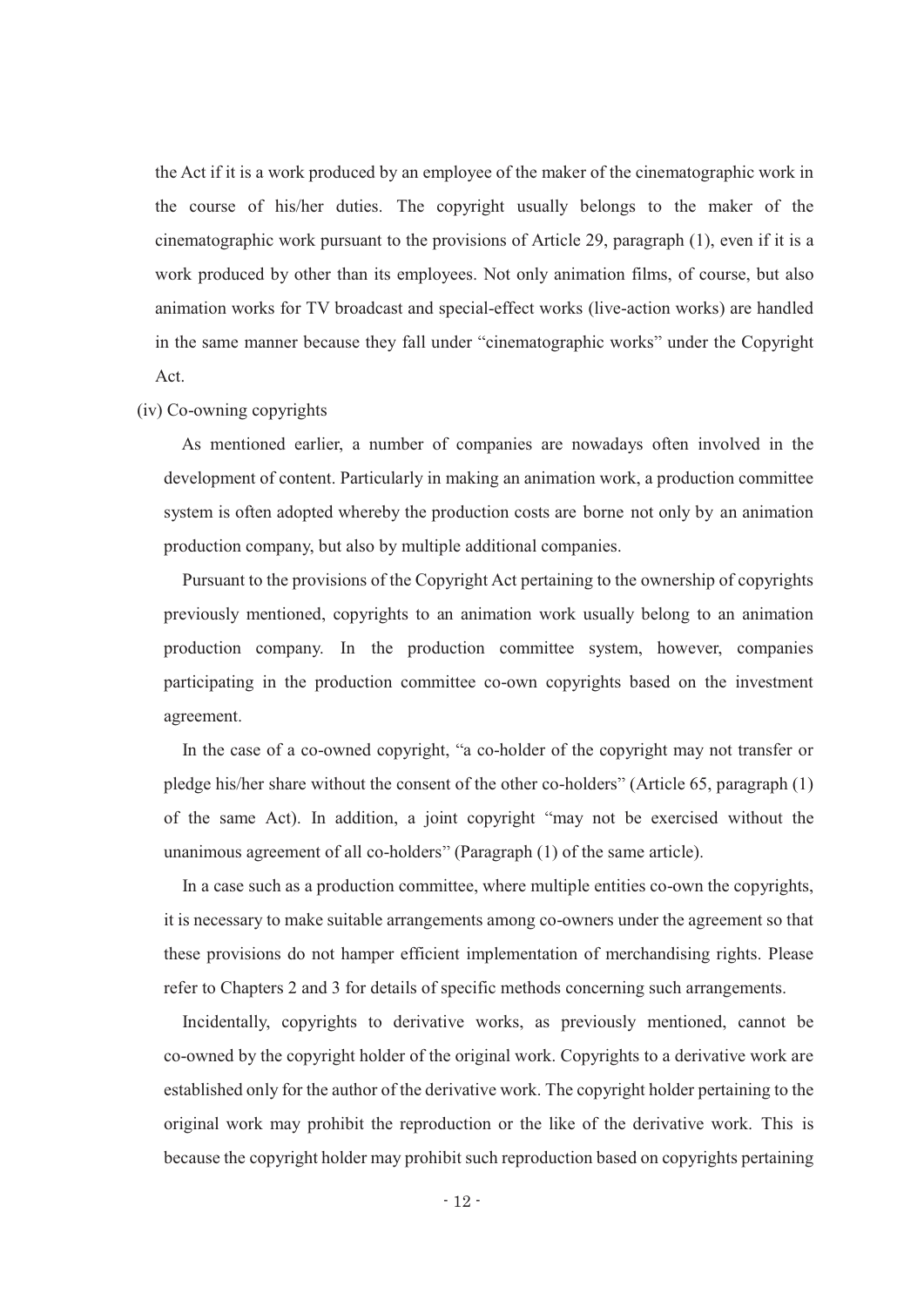to the original work (Article 28 of the same Act), however, and not because of copyrights to the derivative work.

# (v) Term of protection

Copyrights continue to subsist until the end of the fifty-year period following the death of the author, in principle, under the Copyright Act of Japan (Article 52, paragraph (1) of the same Act). However, it is prescribed that copyrights to works under the name of a corporate body, such as in the case of works created in the course of duty, continue to subsist until the end of the fifty-year period following the public release of the work, and only in the case of copyrights to a cinematographic work, until the end of the seventy-year period following the making public of the work (Article 54, paragraph (1) of the same Act).

One issue raised in particular with regard to merchandising rights is that the expiration date of copyrights may vary each time in the case of serial comics under the name of a corporate body, because the date of public release varies for each work. In the case among serial comics, where the story is not completed each time but continued, the subsisting term is calculated from the date when the last part is made public (Paragraph (1) of the same article). However, for the type where the story is completed each time, the expiration date of copyrights is deemed to vary each time (Article 56, paragraph (1) of the same Act). Even in cases where the character frequently appears during the serialization, as long as it is basically identical, the term of protection is calculated from the date of the work in which the character first appeared, and it is not extended even if the character appeared in any of the subsequent works.\*4

(vi) Title of the work

The title of a work, such as comics, novels, and movies, is not protected by copyrights unless sufficient creativity is incorporated into the title. Therefore, even if a separate comic work is produced with a title identical to that of a precedent comic work, such acts alone do not constitute the infringement of copyrights.

In the same manner, the title of a work is not protected by trademark rights either while there is a different view or theory on this matter. In other words, the trademark registration of the title of a book with "book" as designated goods is not allowed in Japan. This is

-

<sup>\*4</sup> Supreme Court, First Decision, described earlier.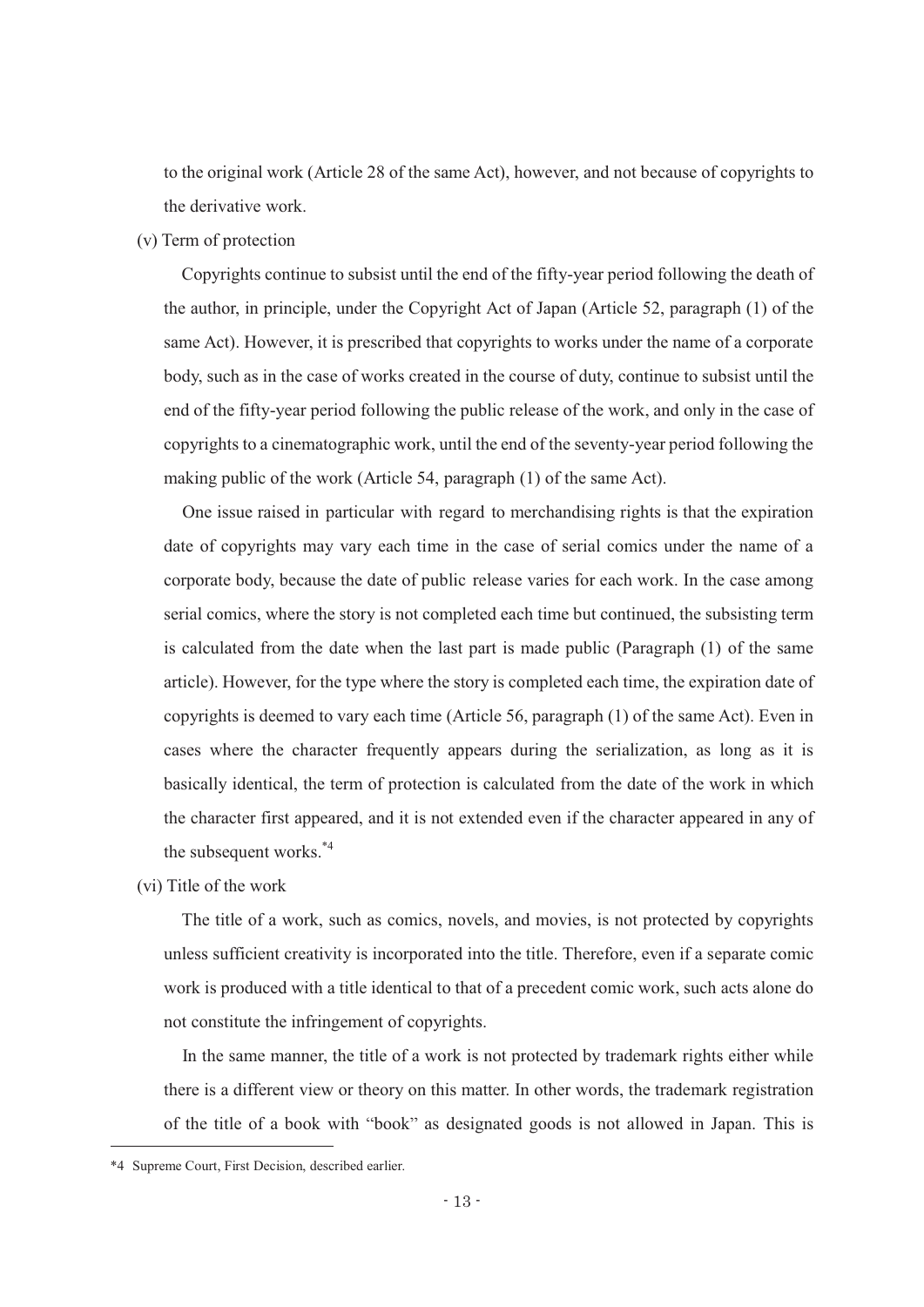because the title of a work is not intended to identify the source, and therefore it is not construed to function as a trademark. This interpretation is based on the need to give consideration to the fact that if a number of titles are registered, freedom of expression would be excessively restricted.

# (b) Design Act

(i) Limitations of design rights in protecting characters

The Design Act is intended to protect the design of products. In the same manner as the Copyright Act, the Design Act cannot protect an abstract character itself. However, if it is embodied as a form of product, for example, a doll, it is possible to obtain a *Design Registration,* provided that it is new and its creation is not simple (Article 3 of the Design Act). In this case, the design rights holder may prohibit free riders from manufacturing and selling a doll similar in design (Article 23 of the same Act).

However, since the Design Act is intended to protect a design, what matters in determining whether this right has been infringed is whether the two designs compared "are similar in design." Conversely, "whether they represent the same character" does not matter. Therefore, in the case, for example, where the design of a doll when it is standing is registered, while the doll that a free rider manufactures and sells is sitting, it is questionable whether such acts of the free rider constitute the infringement of design rights—even when both dolls represent the same character. Similarly, with regard to, for example, a character that has grown up from a child into an adult during the serialization of a story, even if the design of the doll simulating the figure in its early childhood is registered, it will be generally difficult for a design registration to protect the design of the doll representing the grown-up adult character.

The range that the registered design protects in Japan is limited to the one where the relevant products are similar to each other. Therefore, even if a T-shirt with the picture of a certain character on it is registered, its design right cannot prohibit a sandal with the picture of the same character on it from being manufactured and sold.

As can be seen from these cases, the protection of a character by design rights is considerably limited.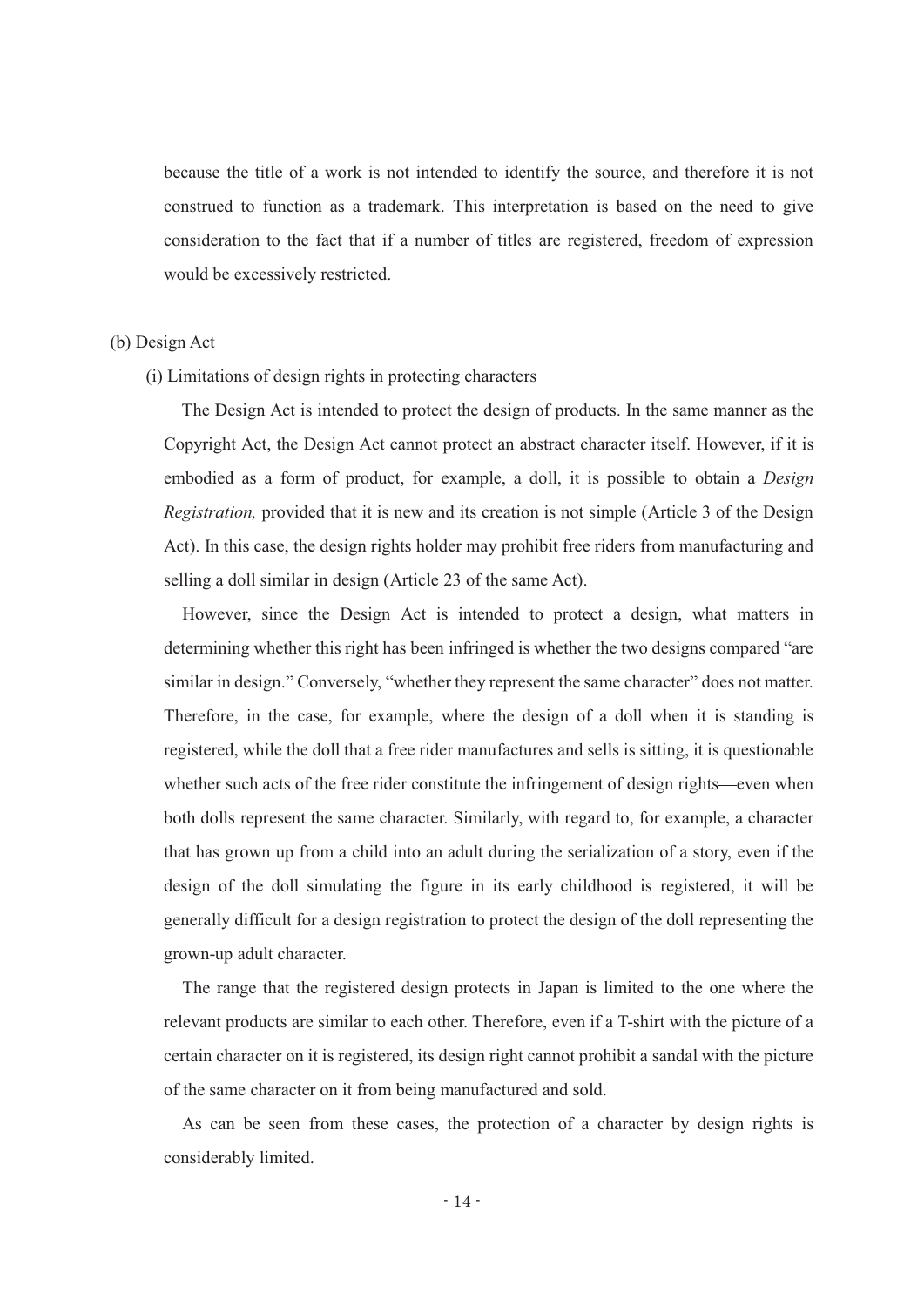However, in the case of a character, for example, that is likely to be used as a doll in the field where its pose is stereotyped as a live-action figure (an action hero in an animation work for boys), if the design of imitations is often within a predictable range, then the relevant design registration will be of significance.

(ii) Issue of cumulation of design rights and copyrights

While the Design Act protects the design of products, the design itself is an object that can also be protected by the Copyright Act as a work of applied art. However, if designs of all kinds of products are protected by the Copyright Act, the significance of the design system is diminished. Therefore, in court practice in Japan, the design included in the scope protected by the Design Act is not protected by the Copyright Act, and the Copyright Act protects, as an exception, only a design that can be deemed to be identical to pure art.

This distinction of areas protected by the two Acts has resulted in the several following issues in the character business field.

In the case of characters originally shown in animations and comics, copyrights to their picture are clearly established. Consequently, if a third party manufactures and sells dolls representing a known character, the contents holder can, as described above, prohibit such acts for the reason that the reproduction rights and/or the adaptation rights are being infringed. On the other hand, copyrights are generally not thought to be established for characters not based on the original works, such as animations and comics, but developed originally as a doll figure or the like to be mass-produced. Therefore, even if a third party imitates this, the contents holder cannot prohibit such acts as an infringement of copyrights. This point is substantially argued in theory, and the criteria of the courts also vary. However, since this matter is generally deemed to be as described above, the important point is that characters such as those developed originally for the purpose of applications to industrial products need to be protected by a design registration or by trademark rights, as explained in the following section.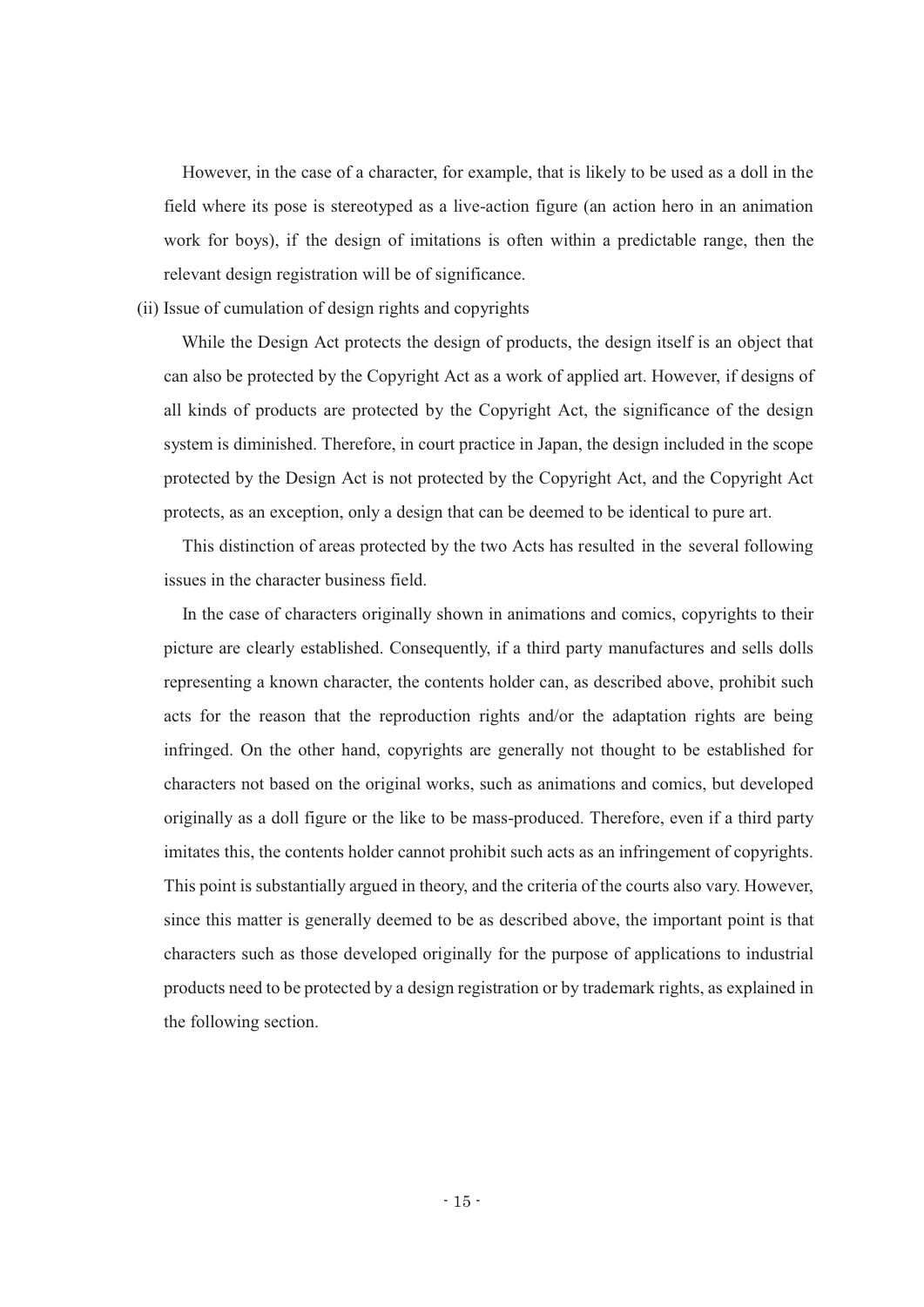# (c) Trademark Act

-

(i) Limitations of trademark rights to protect characters

Trademark rights may prohibit the use of the registered trademark or a trademark similar thereto within the extent of goods or services designated by the relevant application form or similar thereto (Article 25 and Article 37 item (i) of the Trademark Act).

As mentioned previously, the title of a work, such as a comic, is not protected by copyrights. However, designating such goods as a "toy", for example, and registering the title of the said comic, will possibly prohibit others from using the title for toys. (As mentioned previously, the registration of the title of a comic with "book" as the designated goods is not allowed, although a trademark registration may be made for other goods.) This is also the case, for example, for the names of characters and so forth. Not only letters, such as a title and a name, but also the picture of characters, may of course be registered.

However, the protection by trademark rights is not really adequate either. Because trademark rights prohibit the unauthorized usage of a trademark, a trademark right holder cannot prohibit the unauthorized use of a title or the name of a character by free riders unless it is used "as a trademark." Let us assume, for example, that the picture of a character is registered as a trademark in connection with the goods "shirts." Can the trademark right holder prohibit free riders from selling shirts with the picture of the same character shown at a large size on their front side? There will be a difficult argument on this matter. This is because the character shown at a large size on the front side of shirts is used as a design of the shirts, but not to indicate the source of the goods "shirts." Therefore, it may not be thought to be used "as a trademark." In fact, there exists a court case that has resulted in such a decision.<sup>\*5</sup>

In addition, a trademark registration is cancelled if the registered trademark is not used, which is a significant problem from the perspective of merchandising rights. Even if a trademark is registered with various goods and services designated for the purpose of eliminating free riders, trademark registration is cancelled in connection with goods or services not used for three years or longer upon the request of a third party (Article 51 of the same Act). For example, even if a free rider is using without permission the name of the

<sup>\*5</sup> Osaka District Court Decision, February 24, 1976, Collection of Court Decisions 828.69.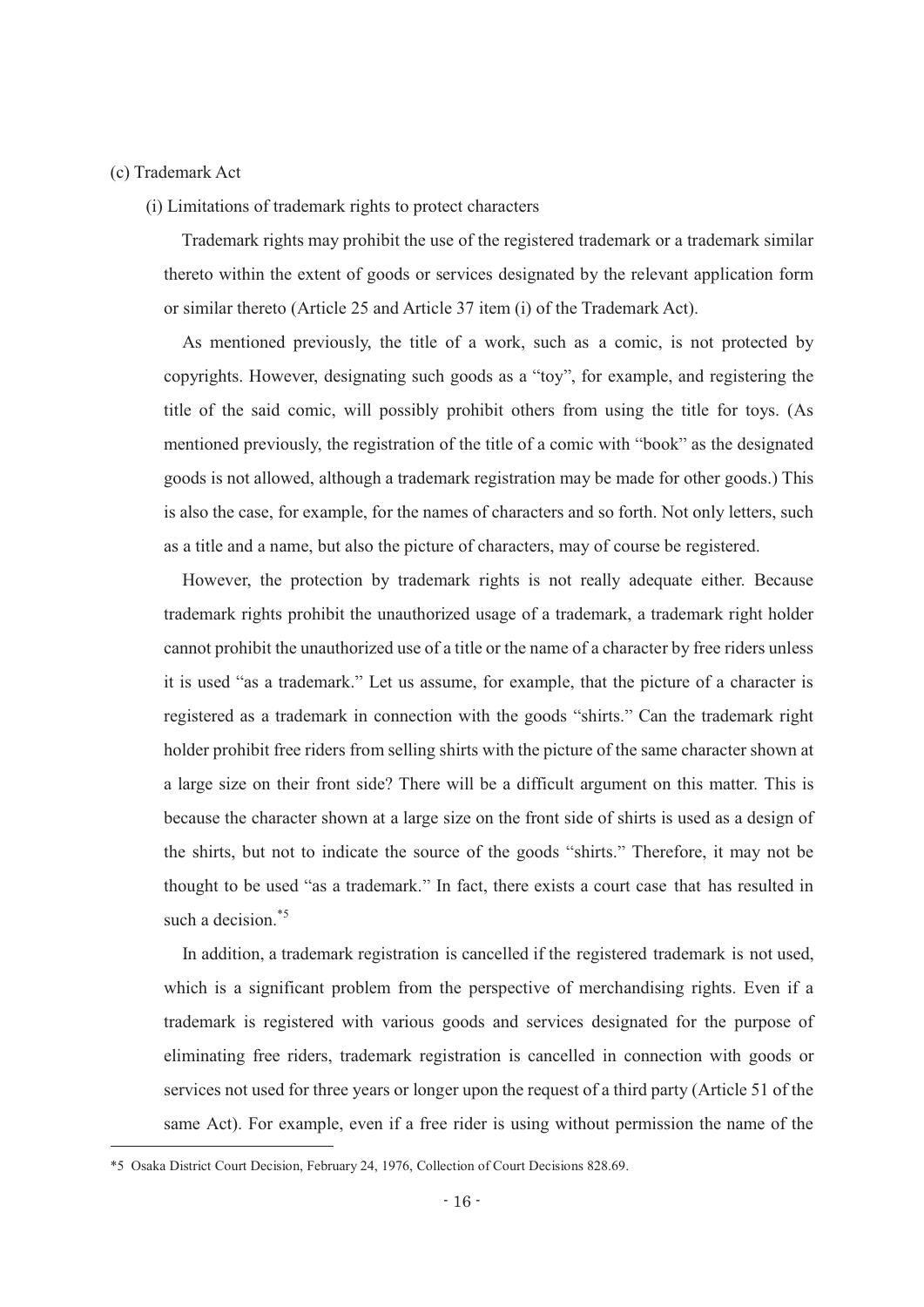character for which the trademark is registered for stationery products, the free rider can cancel the trademark registration in connection with goods "stationery products" upon request if the trademark right holder (or its licensee) has not used the character in connection with goods "stationery products" for three years or more. Once the trademark is cancelled, needless to say, no infringement of trademark rights will be constituted.

(ii) Risk of registration by a third party without notice

Copyrights are essentially acquired by the creator. Also, design rights can be acquired only by the creator or the person to whom the right to acquire the design registration has been transferred from the creator. Therefore, these rights may not be acquired by a third party without the permission of the creator. However, such acts are possible in the case of trademark rights, which pose a significant problem in conducting content-related business.

Even if a third party applies without notice for the title of another person's work or the name of a character in a trademark registration, an examiner of the Patent Office cannot reject the application as a general rule, although it may be handled otherwise if it pertains to a famous object. This is because the cause of such rejection is not legally specified.

Once a trademark is registered without notice, the invalidation of such registration is difficult, and such a trademark registration is therefore likely to become a large impediment to the promotion of business. If the person who has registered without notice exercises their rights based on trademark rights, a legal principle concerning the abuse of rights may possibly be applied to deny the infringement of those rights.\*6 However, since a dispute will arise that is very difficult to settle in any event, content-holders need to be constantly vigilant against the application of their character names and the titles of their own comics by a third party.

(iii) Three-dimensional trademarks

-

The Trademark Act of Japan allows the trademark registration of a three-dimensional trademark (Article 2, paragraph (1) of the same Act). Therefore, it is theoretically possible to register the trademark of a character made to form a three-dimensional structure, such as a doll. Actually, a relatively large number of such trademarks are registered in Europe and the U.S.

<sup>\*6</sup> Ref. Supreme Court Decision, July 20, 1990, Collection of Court Decisions of Civil Actions 44.5.876.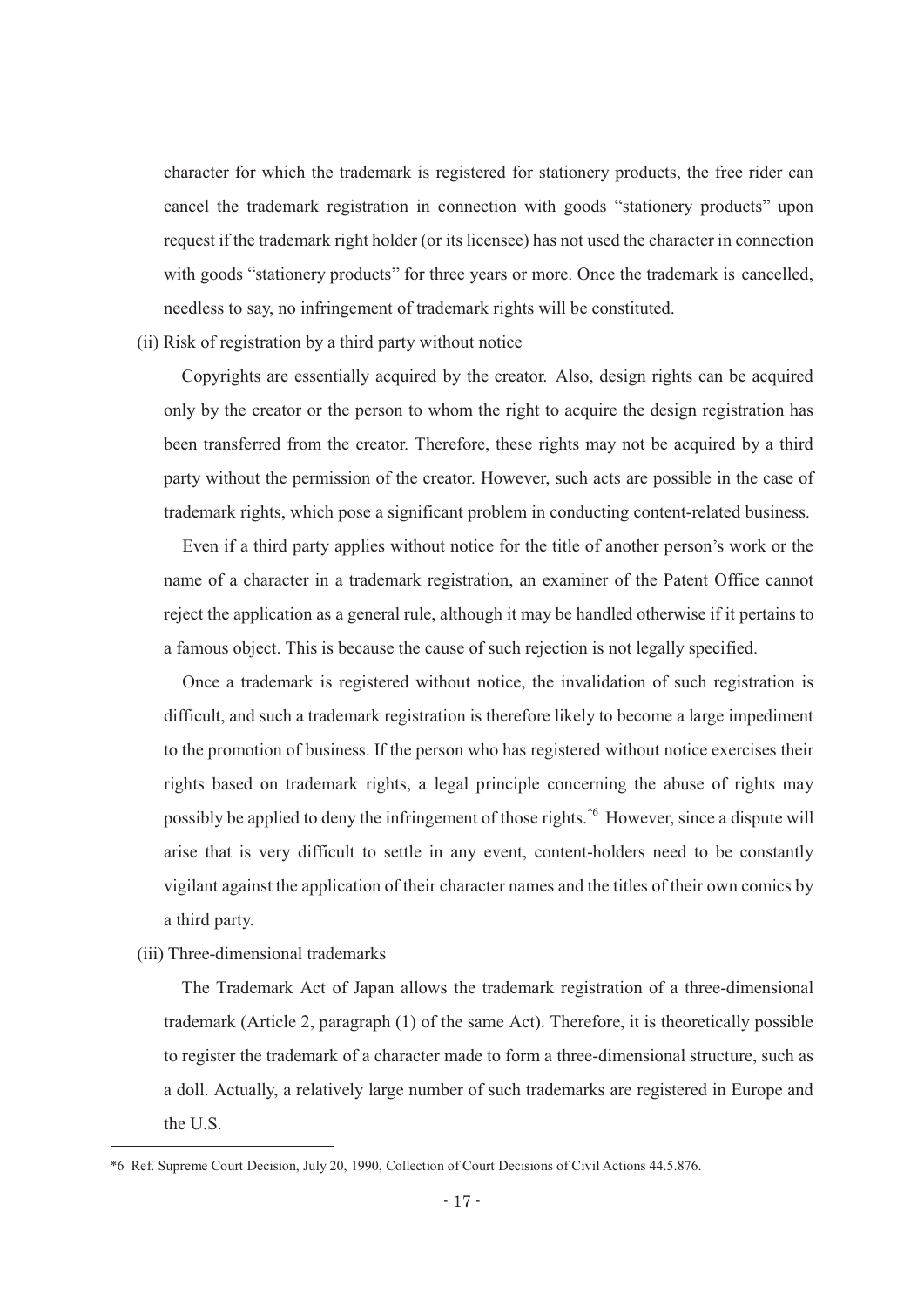However, under the implementation of the Trademark Act of Japan, it is very difficult to register the trademark of a three-dimensional shape that represents the form of the goods itself. This is because if the trademark of a three-dimensional shape of goods is registered without careful consideration and protected by the trademark rights renewable semi-permanently, options for the selection of the form of goods in markets will be narrowed, which is thought to be a factor hindering free competition. Therefore, apart from the theoretical possibility, it is almost impossible to register the trademark of a character made to form a three-dimensional structure--with "toy" as the designated goods, for example—unless it is proven that it is exceptionally famous and has acquired distinctiveness.

# (d) Unfair Competition Prevention Act

The Unfair Competition Prevention Act of Japan prohibits acts that create confusion with another person's goods or business by using another person's well-known mark (Article 2, paragraph (1), item (i) of the Unfair Competition Prevention Act). This is a regulation similar to that of the Trademark Act, as explained earlier. In particular, unregistered trademarks are protected by this provision. Unlike the case of the Trademark Act, however, the mark must be a well-known one in order for the mark to be protected, and confusion or the likelihood of confusion among users must exist.

Furthermore, the Unfair Competition Prevention Act prohibits acts of using another person's well-known mark without permission, even if such acts do not create confusion among users (Article 2 of the same Act). This is because the use of a famous mark by an excessive number of people causes the dilution of goodwill and the customer-attraction power embodied by the mark.

Since merchandising rights are intended to protect a customer-attraction power, the provisions pertaining to a famous mark under the Unfair Competition Prevention Act are actually the closest to the purpose of merchandising rights among the other various rights so far explained. This is because they can prevent a third party that intends to use the customer-attraction power without permission regardless of whether or not confusion occurs as long as the picture, name, or the like of the character is famous. However, one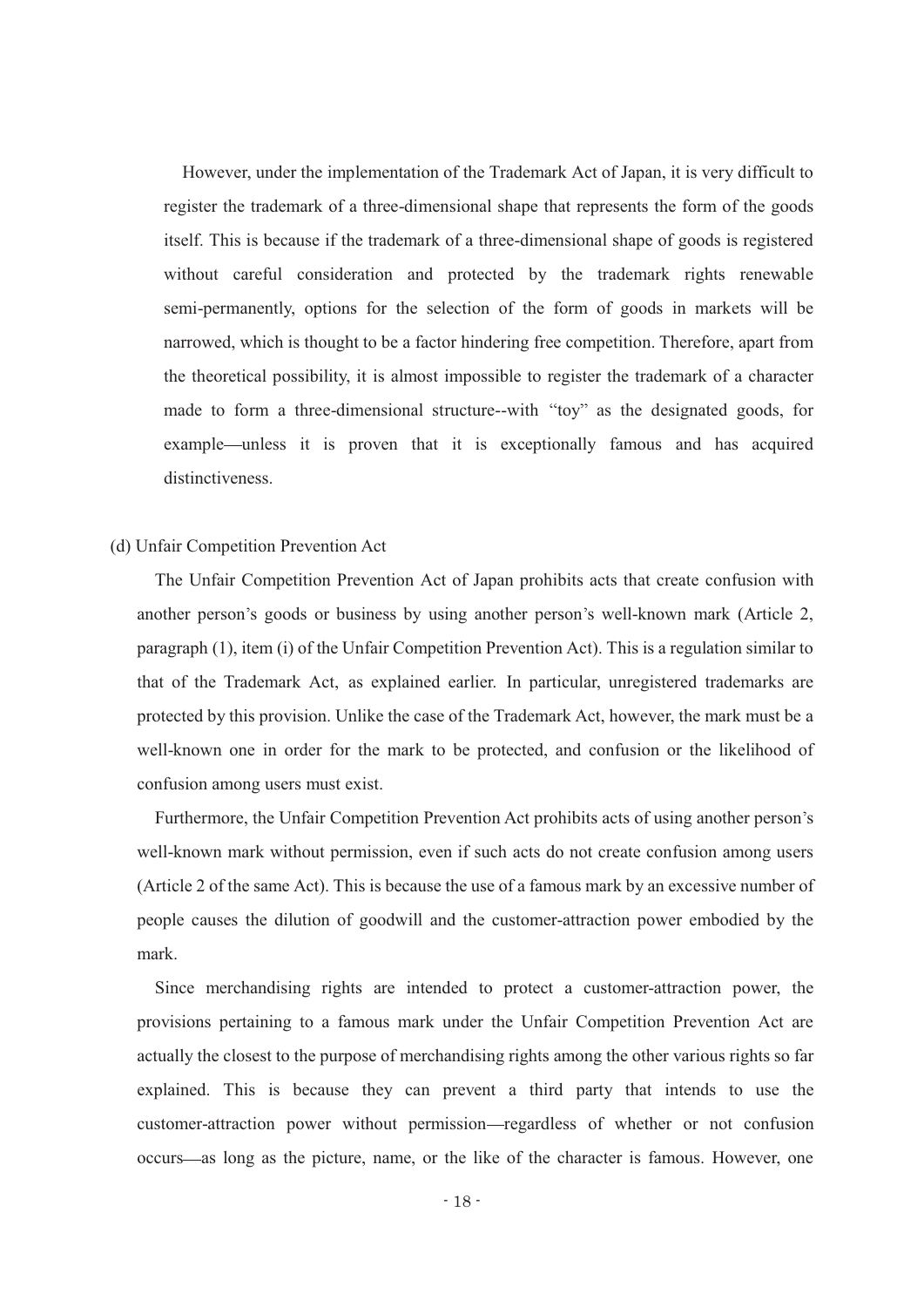problem is that it is only the "source indicator" that is protected pursuant to this provision. In other words, in order to be protected, the picture or name of a character must be famous "as a source indicator." For example, a mark like "Mickey Mouse" may be deemed to be famous as the mark indicating a series of "amusement services" provided by "Disneyland," or the like, because Disneyland has long been popular in Japan. However, since there will be only a few such cases where pictures and names of characters are famous for their role in indicating goods and business, it will be difficult to specifically protect the customer-attraction power of characters pursuant to this provision.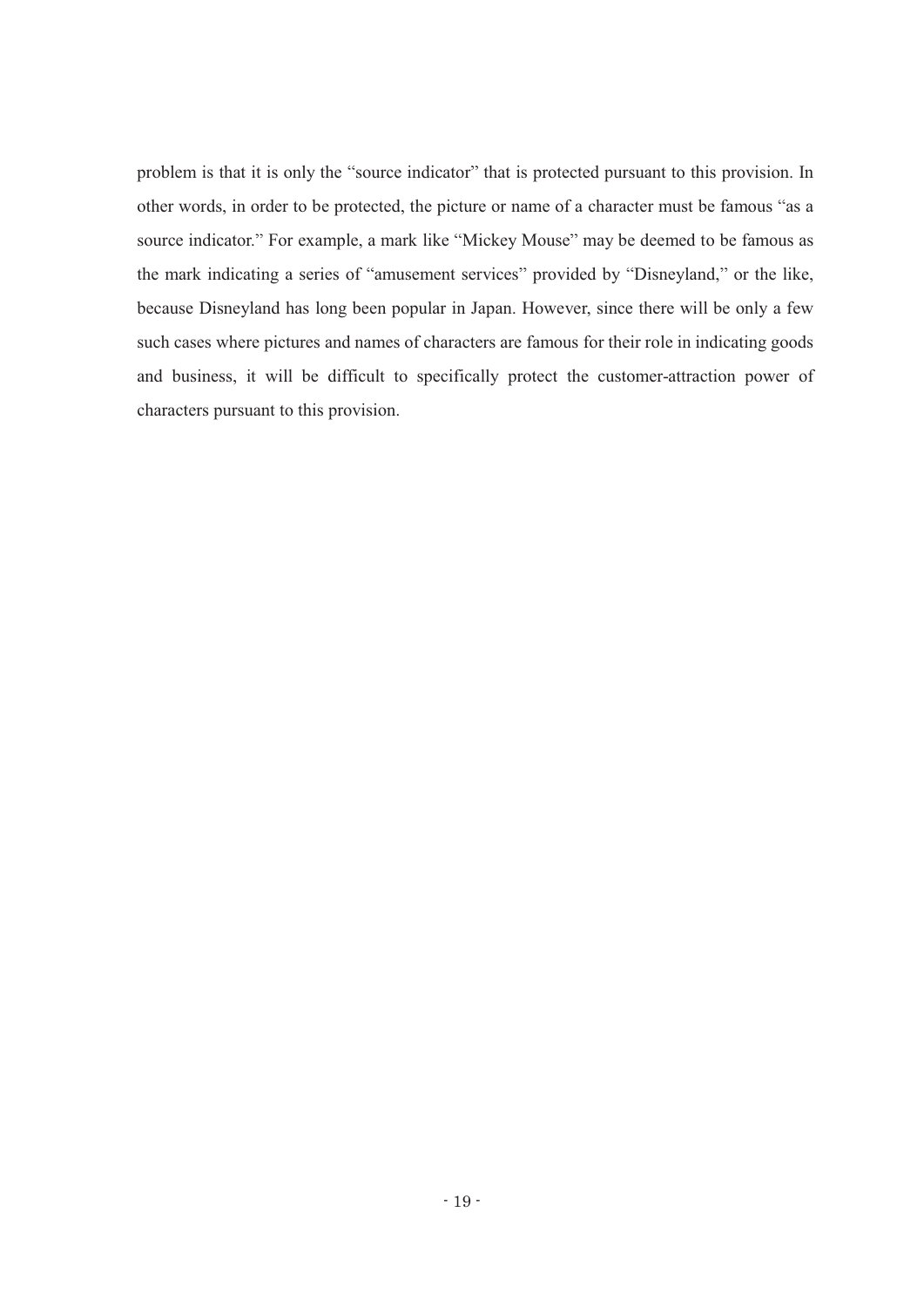#### **Chapter 2 Character Goods and Merchandising Rights**

#### (1) History of merchandising rights

Japan's first TV animation was *Astro Boy*, produced in 1960. Since the production costs of the animation could not be covered only by the broadcast right fees from the TV station, the shortfall had to be supplemented with income from merchandising rights. Specifically speaking, included in the scope of merchandising rights were figures of metal or plastic made by forming characters into a three-dimensional structure, as well as masks, dishes, stationery products, bags, and food products with the picture of Astro Boy on them.

This indicates that the animation industry in Japan has not been viable without a character business since the dawn of the industry. In light of this, merchandising rights have been deemed to be important since 1960, when TV animations began.

Even today, the production costs of a single thirty-minute TV animation program are said to be around 7 to 10 million yen, while the broadcast right fees (with an agreement that usually includes fees for several rebroadcastings) is 3 to 7 million yen. Consequently, the animation production company has to recoup the difference for each broadcast program from means other than the broadcast right fees, and this shortfall is eventually met by the merchandising right usage fees, sales, rental, and overseas sales of DVDs, publications, and music. All of these depend upon the popularity of the TV animation work, but since the sales and rental of DVDs have significantly decreased due to illegal copying including video-posting Web sites, the income from merchandising right usage fees is becoming of even greater significance in terms of recouping production costs.

The same situation is not limited to TV animations, but is also applicable to live-action works such as the *Ultraman* and *Mask Rider* series*.* As described later, for these live-action works, an elaborate plan is usually established, including a sales plan for toys that includes items such as the aircraft and the motorcycle that the leading character boards or rides, the belt used to transform itself, and the like.

In cases such as theatrical works, with the main income coming from admission fees instead of the broadcast right fee from a TV station; original video animation works, with the main income from the sales and rental of DVDs; and home video games, with the main income from the sales of software; the income from merchandising rights is deemed to be important in terms of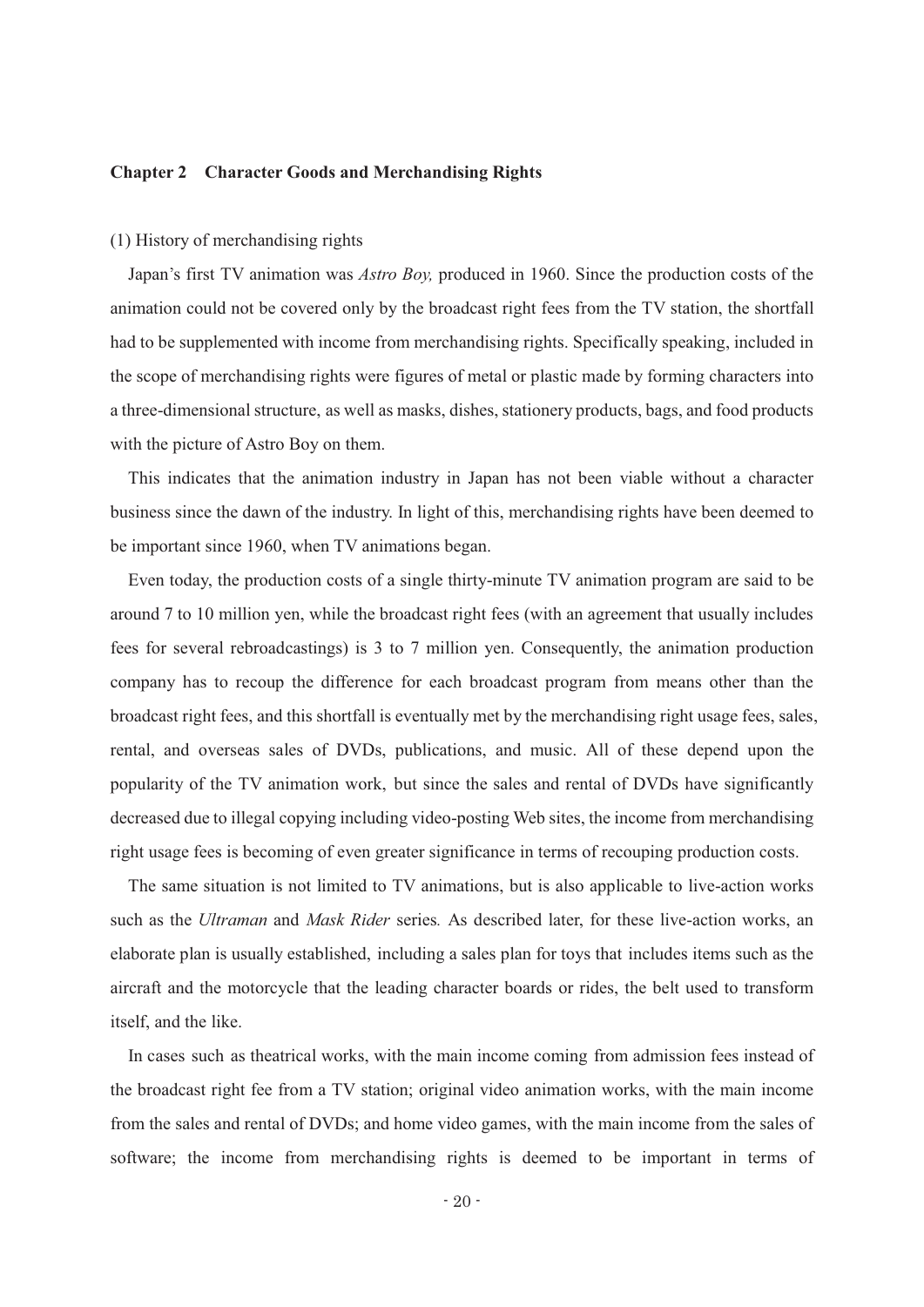supplementing the main income (even though not to such an extent as that of TV animations and TV live-action works).

In this context, in a content-business where TV animations and live-action works are produced, merchandising rights play an important role in terms of recouping costs in order to keep the business commercially viable.

# (2) Economic significance of merchandising rights

(a) Merchandising rights in the content-business

As mentioned above, in the content-business where works such as TV and theatrical animations are produced and provided for public viewing in order to recoup costs, merchandising rights have great significance as a means to recover the production costs.

| Items of expenses                 |                                                                         | Items of incomes                                         |                  |  |
|-----------------------------------|-------------------------------------------------------------------------|----------------------------------------------------------|------------------|--|
|                                   | Production<br>company<br>Production<br>committee<br>Film fund<br>Others | Broadcast right fee<br>(for TV animations)               | TV station       |  |
|                                   |                                                                         | Theater admission fee<br>(for theatrical)<br>animations) | Viewer           |  |
|                                   |                                                                         | <b>Merchandising rights</b>                              | Licensee         |  |
| Animation                         |                                                                         | Videogram sales                                          | Video software   |  |
| production costs                  |                                                                         |                                                          | company          |  |
| (including those)<br>for overseas |                                                                         | Rental                                                   | Rental shop      |  |
| versions)                         |                                                                         | Distribution over the<br>Internet on fee basis           | Viewer           |  |
|                                   |                                                                         | Overseas sales                                           | Overseas agent   |  |
|                                   |                                                                         | Publications/Music                                       | Publisher/Record |  |
|                                   |                                                                         |                                                          | company          |  |
|                                   |                                                                         | Performance (Musicals,<br>live shows, etc.)              | Promoter         |  |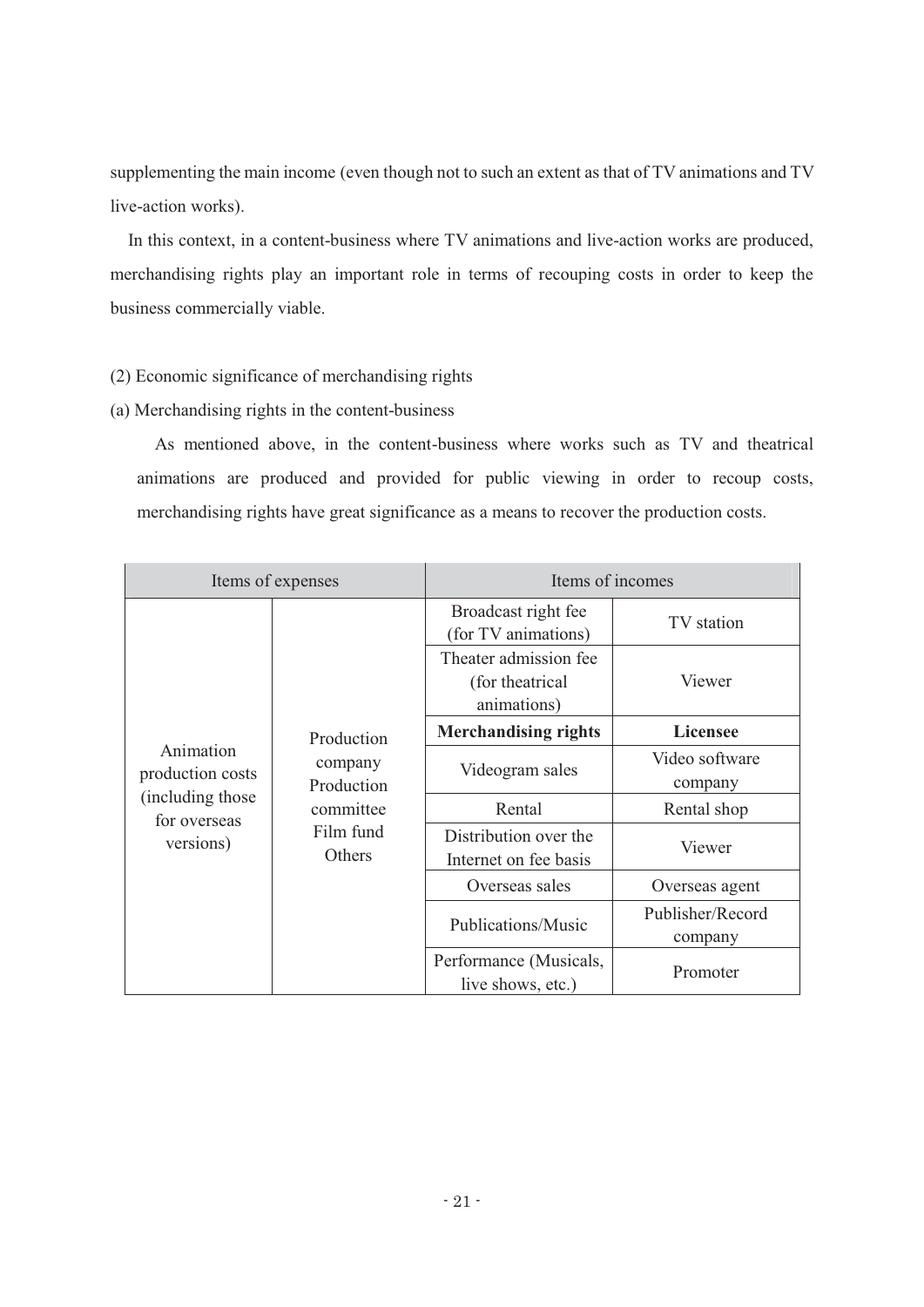(b) Merchandising rights to the mascot logo related to goods

In addition, Japan has an environment where secondary characters and the like are used, for example, for pictures on stationery goods and the mascots for mobile phones, which serve as potential objects of merchandising.

In other words, in contrast with the above case (a), where there is a video work first and merchandising rights are established on the downstream side, the design of the picture on goods or the design of the character used for advertising has become a character included in the scope of merchandising rights. Included in specific examples are *Hello Kitty* of Sanrio and *Tare Panda* of San-X, and those falling under the examples of the latter include *Docomodake* of NTT docomo and *Otosan Dog* of SoftBank.

Furthermore, in some cases, a mascot or logo of a professional baseball team or soccer team has become an object of merchandising rights. Such cases will also fall under this group.

Unlike the cases in (a), where the production of a work is intended to recoup costs, both the establishment of merchandising rights and the income therefrom in these cases are only secondary.

# (c) Merchandising rights to industrial products

Recently the above trend is not only limited to works but is also expanding to include railroad vehicles and luxury cars. Those falling under this category include "Shinkansen" and "Ferrari." In Japan, the objects included in the scope of industrial design are beyond the reach of not only protection by copyrights, but also legal protection by, for example, the Unfair Competition Prevention Act. In some cases, however, those engaged in merchandising proactively conclude an agreement with the provider of these objects, and pay the usage fee for receivables under the agreement. Needless to say, even if these objects are merchandised as toys without concluding any agreement, the person conducting such an act is not sued for infringement of rights. However, a merchandising agreement is often concluded for the purpose of stating that goods are officially licensed and thereby create a feeling of trust for purchasers, as well as providing advantages such as drawings and image data for their merchandising.

Similarly to cases in (b), unlike merchandising rights in the content-business, these types of merchandising rights function not to recoup costs, but only to obtain a secondary income.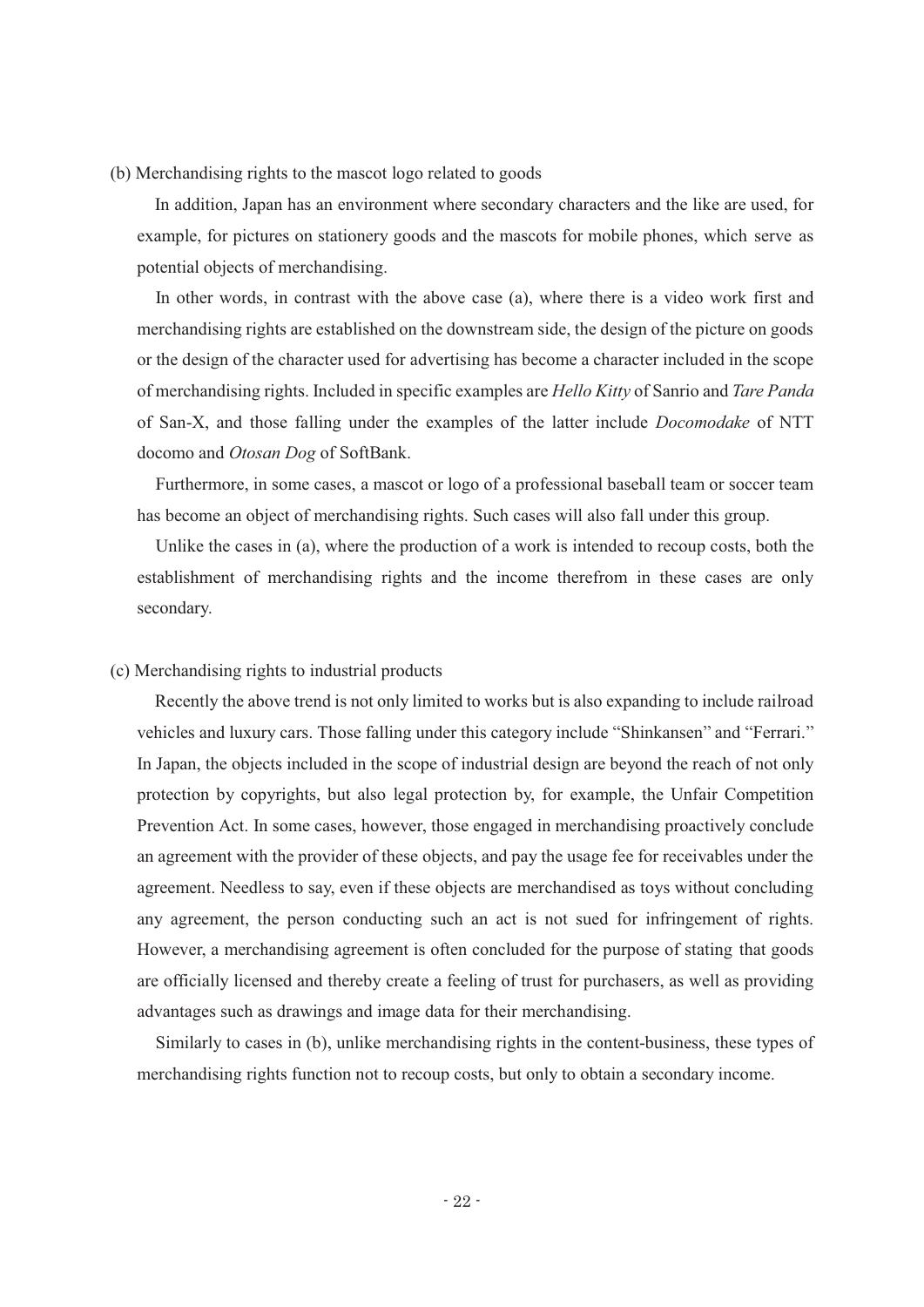$(3)$  Merchandising rights and the "media-mix" strategy

While merchandising rights have thus far been discussed from the perspective of economics, the significance of merchandising rights is not limited to this aspect. Another significance of character goods being distributed in the market is advertising the character via goods distributed in the market, and making a broader range of users aware of the character.

Now that the production committee system is often adopted, the development of goods utilizing merchandising rights is no longer on the downstream side of the creation of characters, but is promoted by adopting opinions on merchandising from the companies participating in the production committee as early as the creation stage of the character. In other words, merchandising is planned along with the creation of the character, for example, via timing whereby the character appears in the drama, or when the toys of the character are to be sold, or when the story is written so that character items appear during summer holidays or Christmas sales.

Also, depending on the content, a home video game and a TV animation are sometimes developed in tandem. In some cases, a strategy is adopted whereby the penetration of the content into society is promoted using multiple media so that the development of comics and the spread of card games can be promoted at the same time. *Pocket Monsters* and *Yugioh* are among typical examples. This is what is called a "media-mix" strategy, whereby the same content encompasses multiple forms of media, such as animations, comics, home video games, character goods, music, and musicals. Among these, the penetration using character goods plays an important role. That is, the exposure of the character to the market, for example, on the shelves of retail stores and in commercials on TV screens, allows the character to become recognized in society, in addition to animations broadcast or shown in theaters. In this sense, merchandising the object will fulfill not only an economic function, but also that of advertising, thereby permeating the object throughout society.

#### (4) Position of merchandising rights in the content-business

The following discusses the mechanism of merchandising rights (the case of  $(2)$  (a) above) in the contents business, with animations as an example.

First, there are usually four concerned parties in the content-business: namely, from the upstream side, creators (animation production companies), contents holders (at present, mainly the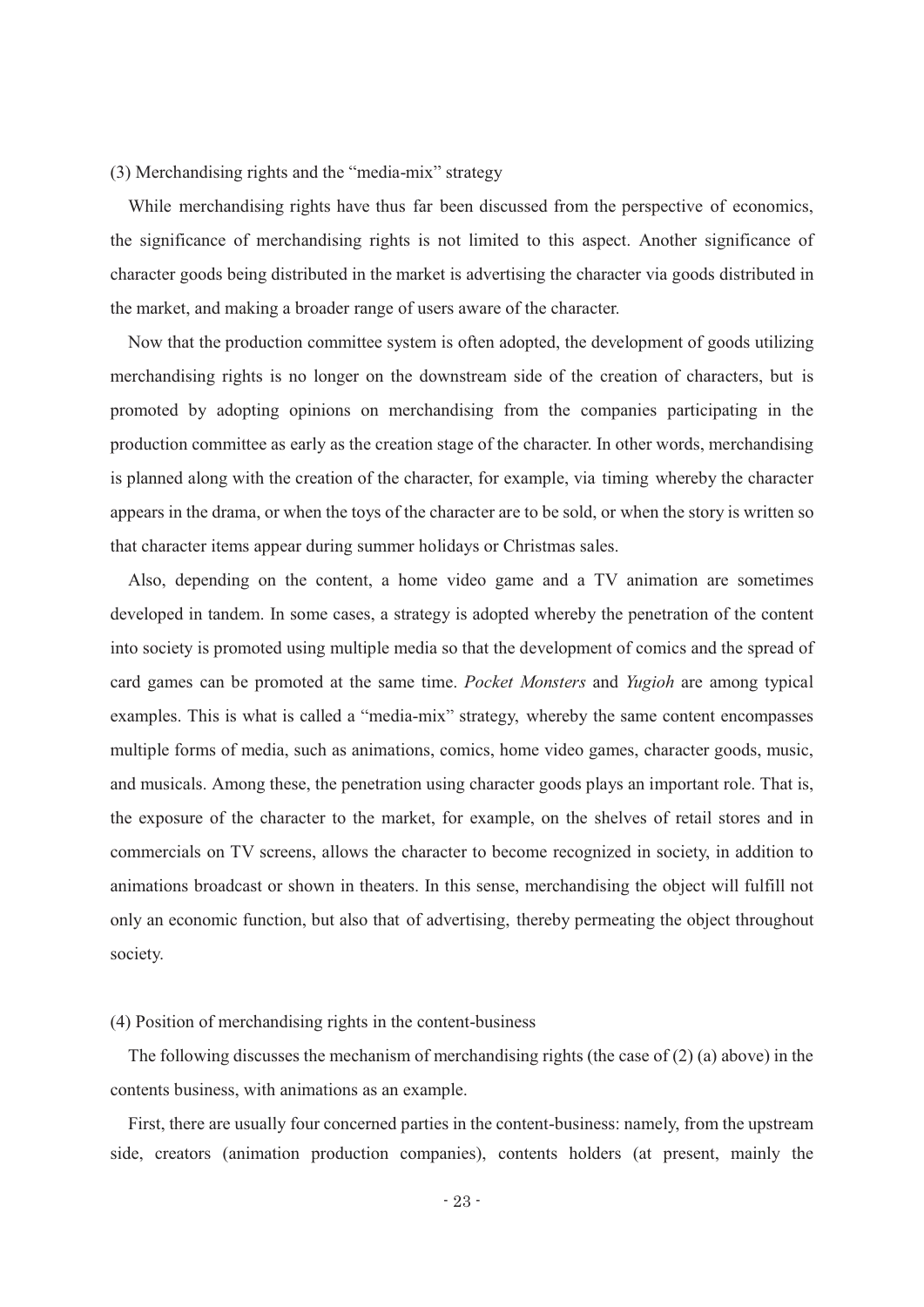production committee), communicators (broadcasting stations, theaters, video publishing companies, etc.) and us, the general public. In other words, the content-business in animations is a concept consisting of the following two types of activities: economic activities where creators produce video works, or animations; and other economic activities whereby content-holders manage copyrights etc., and communicate the said animations via communicators on the downstream side to the general public at the farthest downstream point.

The animation is produced by a creator, or an animation production company. Subsequently, the copyrights are owned solely by the animation production company in some cases. In almost all cases, however, the copyrights are now transferred to a production committee since the production costs cannot be borne only by the animation production company due to the increase in the production costs and the pursuing of a more efficient use of the animation work through a division of economic activities. The production committee is a group consisting of investors, including the animation company, who usually become the content-holders. In the case of an animation movie, a film fund system is sometimes adopted whereby a Special Purpose Company (SPC) or a Special Purpose Vehicle (SPV) is established for form's sake, and the animation work is controlled with this company as the content-holder.

Next, the animation work is communicated to us (the general public) by communicators, using various means such as broadcasting, automatic public transmission (distribution over the Internet), showings in theaters, and the sales and rental of DVDs. Legally, broadcasting and automatic public transmission (distribution over the Internet) are controlled by rights of public transmission (Article 23 of the Copyright Act); showings in theaters are controlled by rights of screen presentation (Article 22-2 of the Copyright); and the sales and rental of videograms, such as DVDs, are controlled by rights of reproduction (Article 21 of the Copyright Act) and rights of distribution (Article 26 of the Copyright Act). In communicating the animation work, contents holders receive income from broadcast right fees, theater admission fees, DVD sales, DVD rentals, and Internet distribution charges.

If communicators like these, who are engaged in communicating and distributing the work, are termed "first type" mainstream communicators in the content-business, the merchandising business is their tributary. It is the merchandising rights business that cuts the appearance of characters, logo marks, etc. out of the video work, and distributes them as tangible goods. Licensees of merchandising rights conducting such business are termed "second type" communicators.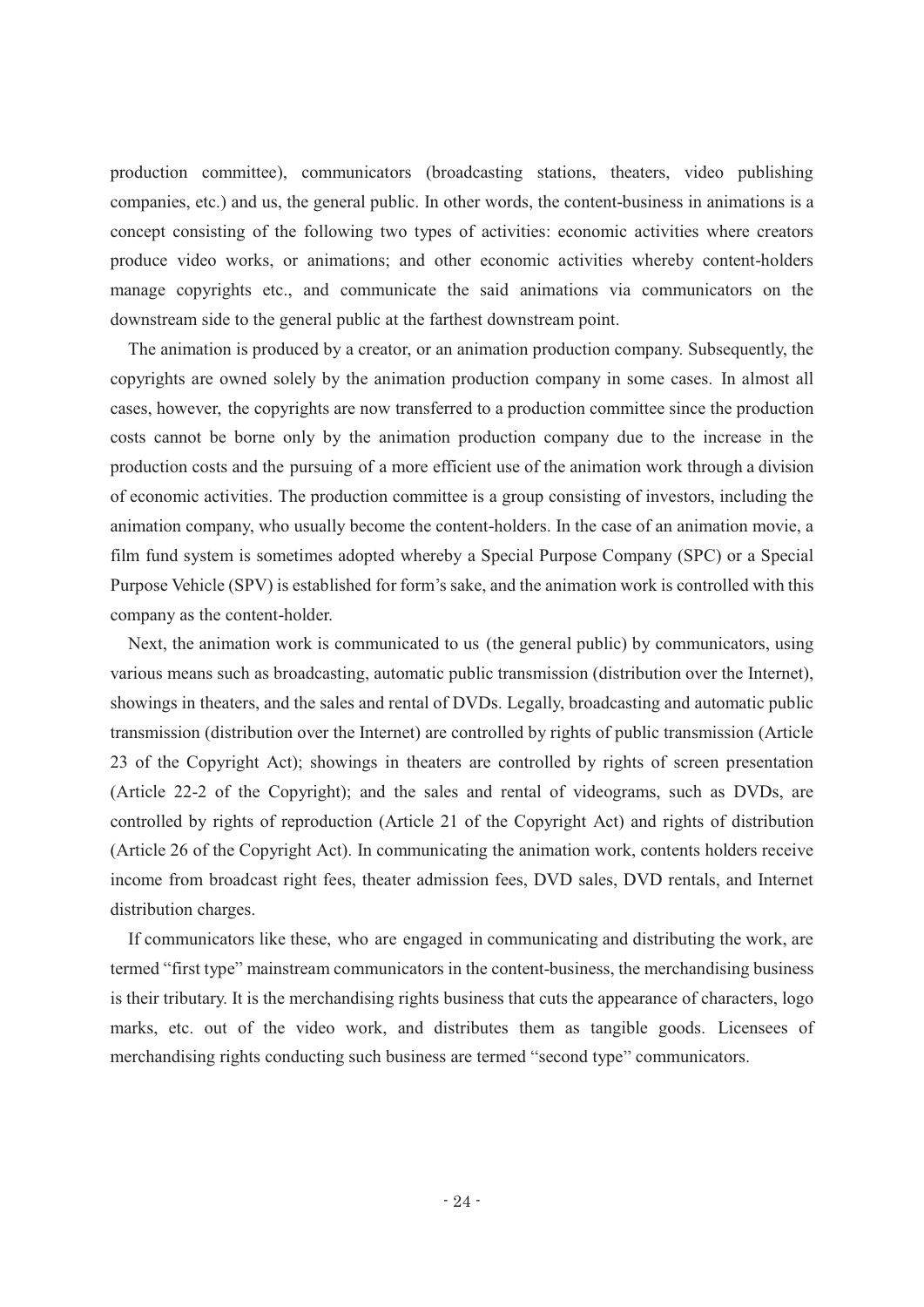

#### Figure1: Merchandising Rights in the Content-Business

(5) Works, objects, and products within the scope of merchandising rights in the content-business The following works are potentially within the scope of merchandising rights in the content-business:

# (a) Works

# (i) Animation works

Depending on their production form, animation works are classified into the following categories: TV animation work, theatrical animation work, original animation (OA) work, and others. TV animations are works broadcast on TV at a specified time, usually at a rate of once per week. They are often broadcast in a span of two series (half a year) or four series (one year), with 13 episodes in one series.

The number of episodes in a TV animation produced in Japan reached 300 episodes/year in 2006. Since then, though the number of episodes produced has decreased, the number has been maintained at more than 250 episodes/year, and the size of the merchandising market is gradually increasing.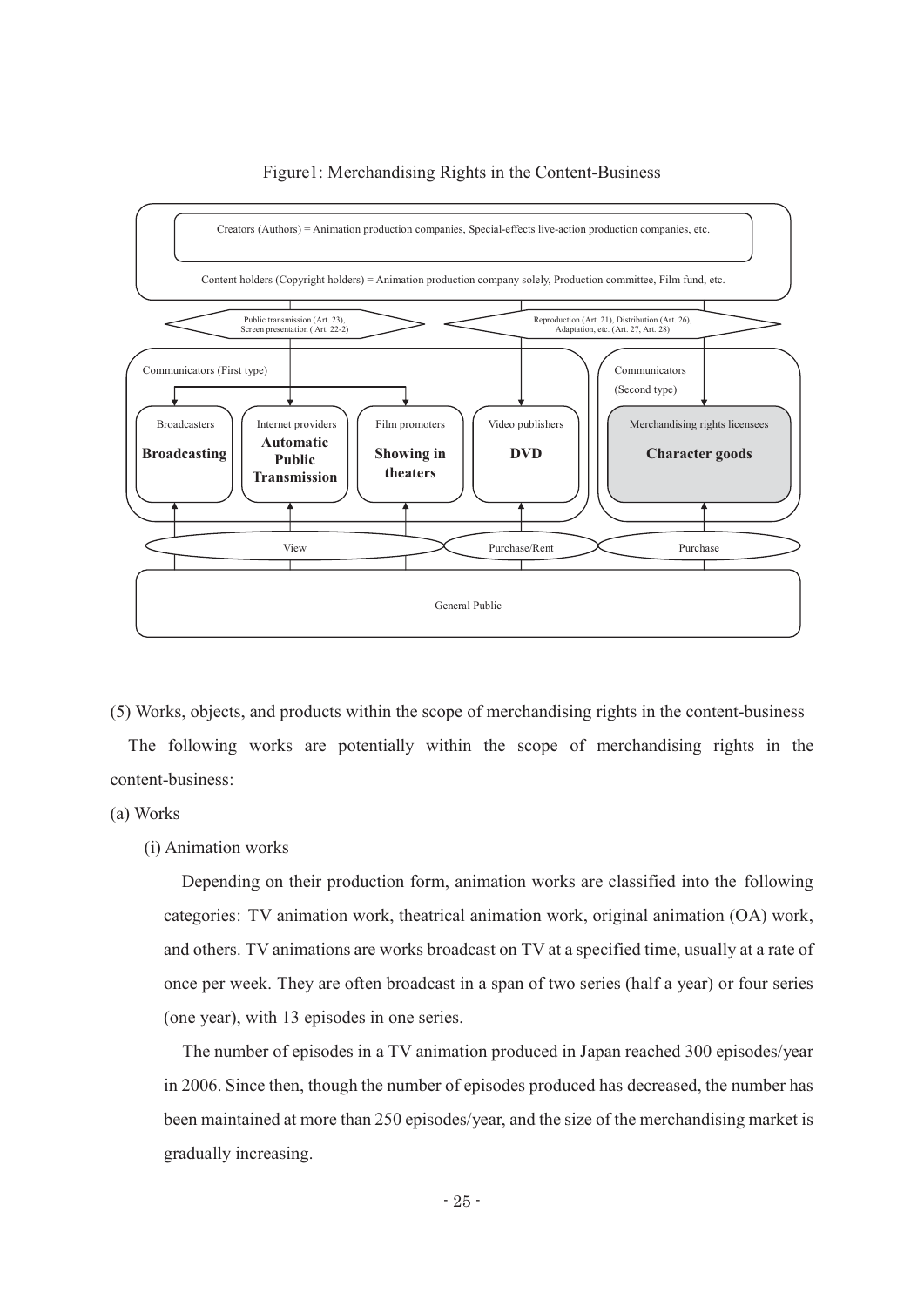|                     | 2004          | 2005          | 2006          | 2007         |
|---------------------|---------------|---------------|---------------|--------------|
| Number of titles of | approx. $220$ | approx. $230$ | approx. $300$ | approx. 290. |
| TV animations       |               |               |               |              |
| Market size of      |               |               |               |              |
| merchandising       |               |               |               |              |
| rights              |               |               |               | 584.4        |
| (incl. theatrical   | 461.7         | 504.9         | 530.5         |              |
| animations and      |               |               |               |              |
| OVA)                |               |               |               |              |
| (billion yen)       |               |               |               |              |

(Source: Statistics from the Association of Japanese Animations)

Theatrical animation works are produced with theater box-office revenues originally intended to be used as a means to recoup costs. Except for a series of works by STUDIO GHIBLI and a few other such works, many of the theatrical animation works produced are spin-offs from popular TV animation programs. Those falling under this category include *Theatrical Edition: Pocket Monsters, Theatrical Edition: Doraemon,* and *New Theatrical Edition: NEON GENESIS EVANGELION.* High picture quality is required since these are viewed on a large screen, and the running time is long. Therefore, their production costs are generally high compared with TV animation works. Consequently, a cost recovery plan needs to be carefully developed.

Original animation works are often planned and produced independently by an animation production company, with no TV stations or sponsors involved. The costs are recouped through the rental and sales of videograms such as DVDs. Similarly to cases of theatrical animation work, many of them are spin-offs from popular TV animation works.

(ii) Live-action (costumed actors) works

On a par with animation works, live-action works are in one of those groups of works for which merchandising rights function among content businesses. Typical examples are the *Mask Rider Series* and *Sentai Hero Series* produced by Toei Company, Ltd., the *Ultraman Series* produced by Tsuburaya Productions, and the *Choshinsei Series* produced by KONAMI.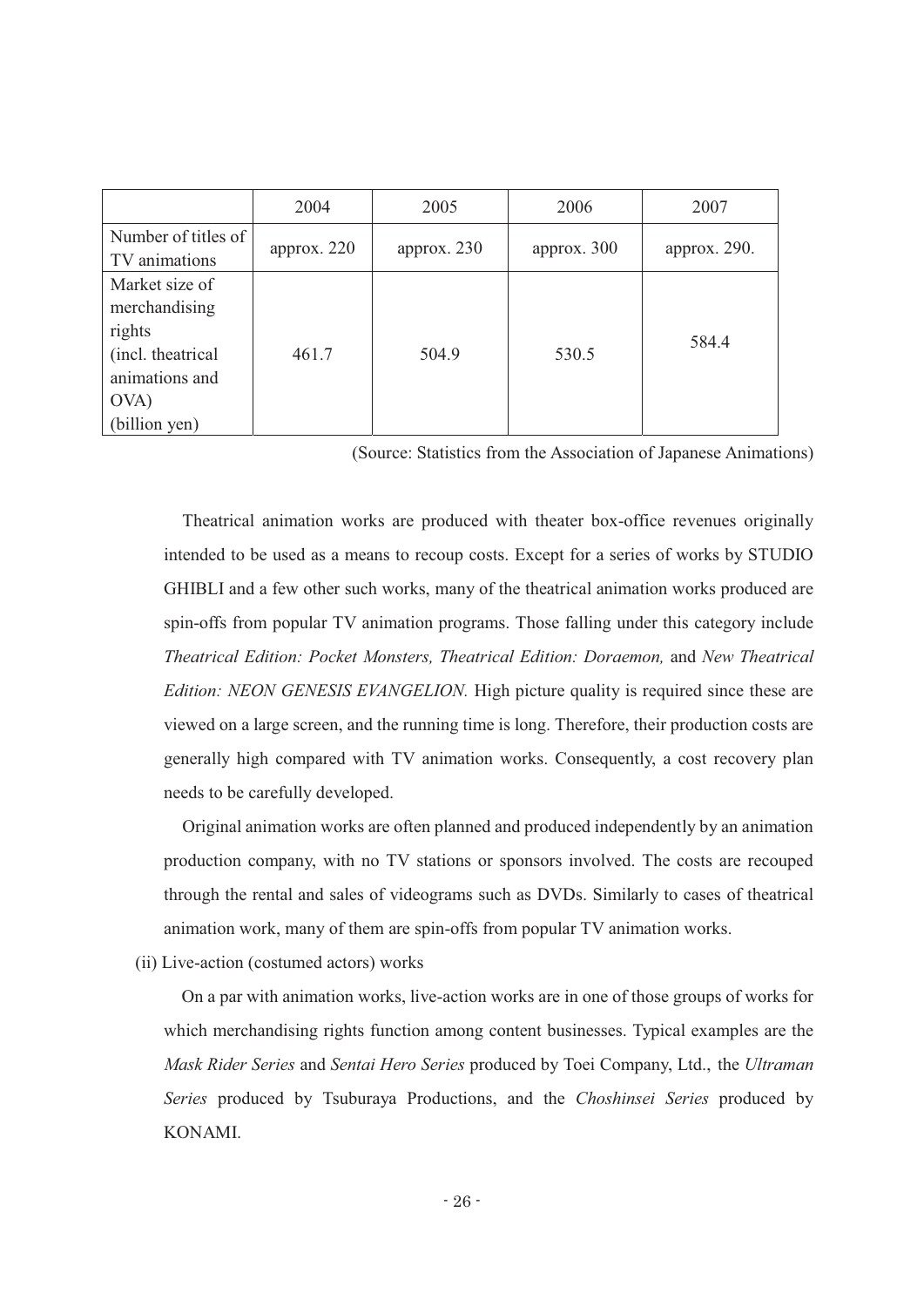These live-action works have much in common with animation works, in that fictitious characters with a unique appearance play remarkable roles. Usually, a production company produces a work based on meetings with a TV station, from whom broadcast right fees are received as part of the production costs, and with the balance recouped using other income means. This is the same mechanism as that of TV animation works. In the field of merchandising rights, characters and items appearing in the work are merchandised as figures and toys, thereby playing a major role as a recouping means.

(iii) Video game works

There are various categories of video games, such as action games, sports games, racing games, puzzle games, and role-playing games. Among them, in the case of those games in which stories develop, the characters and items appearing in the games can be objects of merchandising similar to the cases of movies. As you may notice if you recall *Mario Brothers* or *Donkey Kong,* games that can be an object of merchandising are not necessarily limited to role playing games in which stories develop according to an entertaining scenario; they can even be action games.

Other examples of the games that became objects of merchandising are *FINAL FANTASY, MONSTER HUNTER,* and *Dragon Quest.*

# (b) Objects

Objects that are merchandised in individual works are classified into the following categories:

(i) Characters

Characters that play a special role and develop themes in each work can be objects of merchandising. Since each viewer projects himself/herself into that work and discovers a favorite character, not only the leading character but also side players can become objects of merchandising.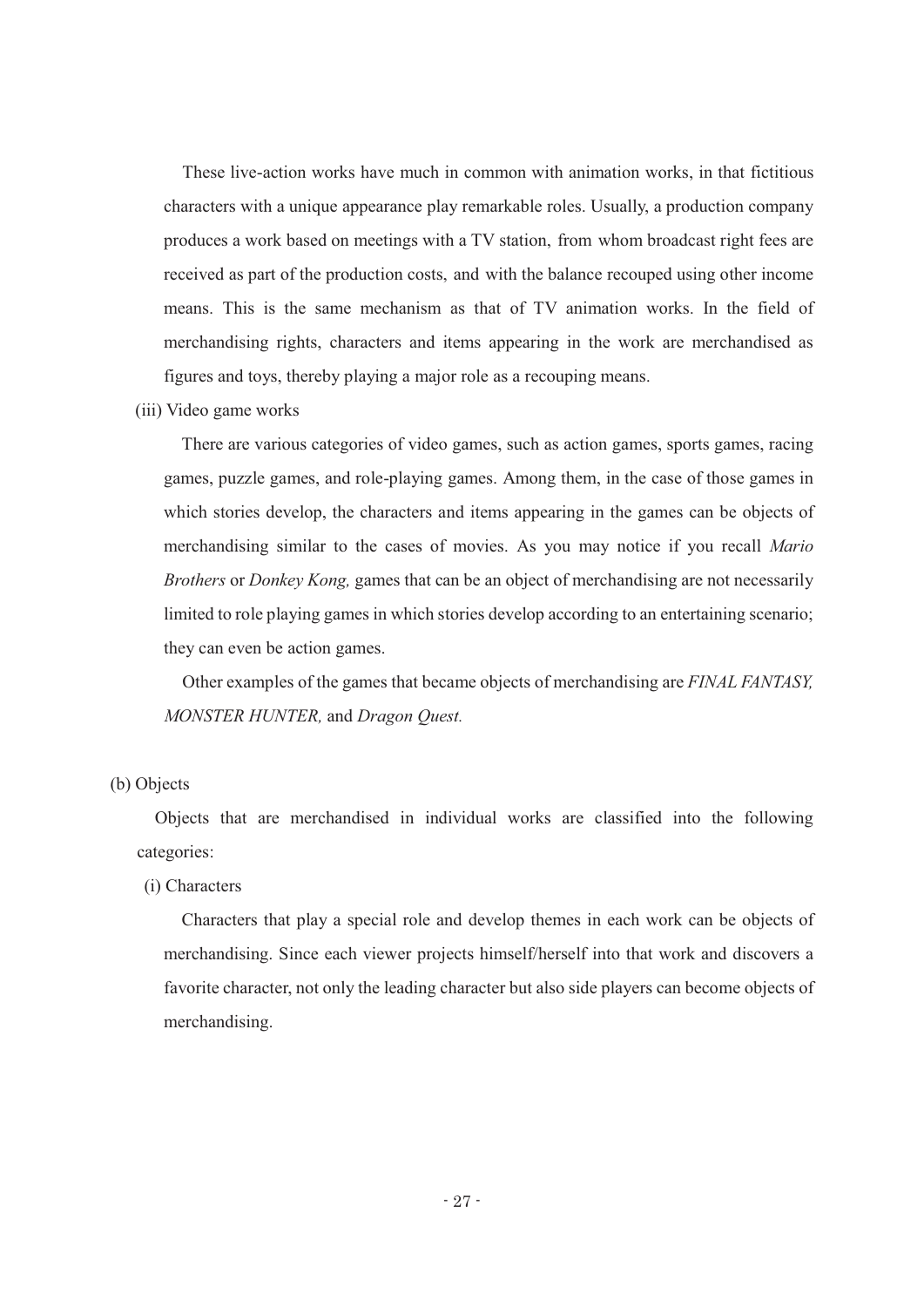

# (ii) Items

Fictitious robots, aircraft, motorcycles, and weapons, as well as items used for transformation etc., occupy an important position as objects for merchandising. Many of these items are made to appear in the respective works with an established plan to merchandise them. They are then merchandised as toys and displayed at shops when the work is broadcast on TV. These are items necessary for children for their "hero pretending" play. Recently, however, there are increasing cases where adults who experienced such play as children now buy these items as interior decorative items. The first and foremost success story in this category concerns a group of robots that appeared in the *Mobile Suit Gundam Series*. So-called *Gun-Pra* (plastic models of Gundam), which were merchandised as assembly-type plastic models, were such a big hit in the early 1980s that it became a social phenomenon in Japan (with a staggering 389 million pieces shipped through March 2008, according to Wikipedia).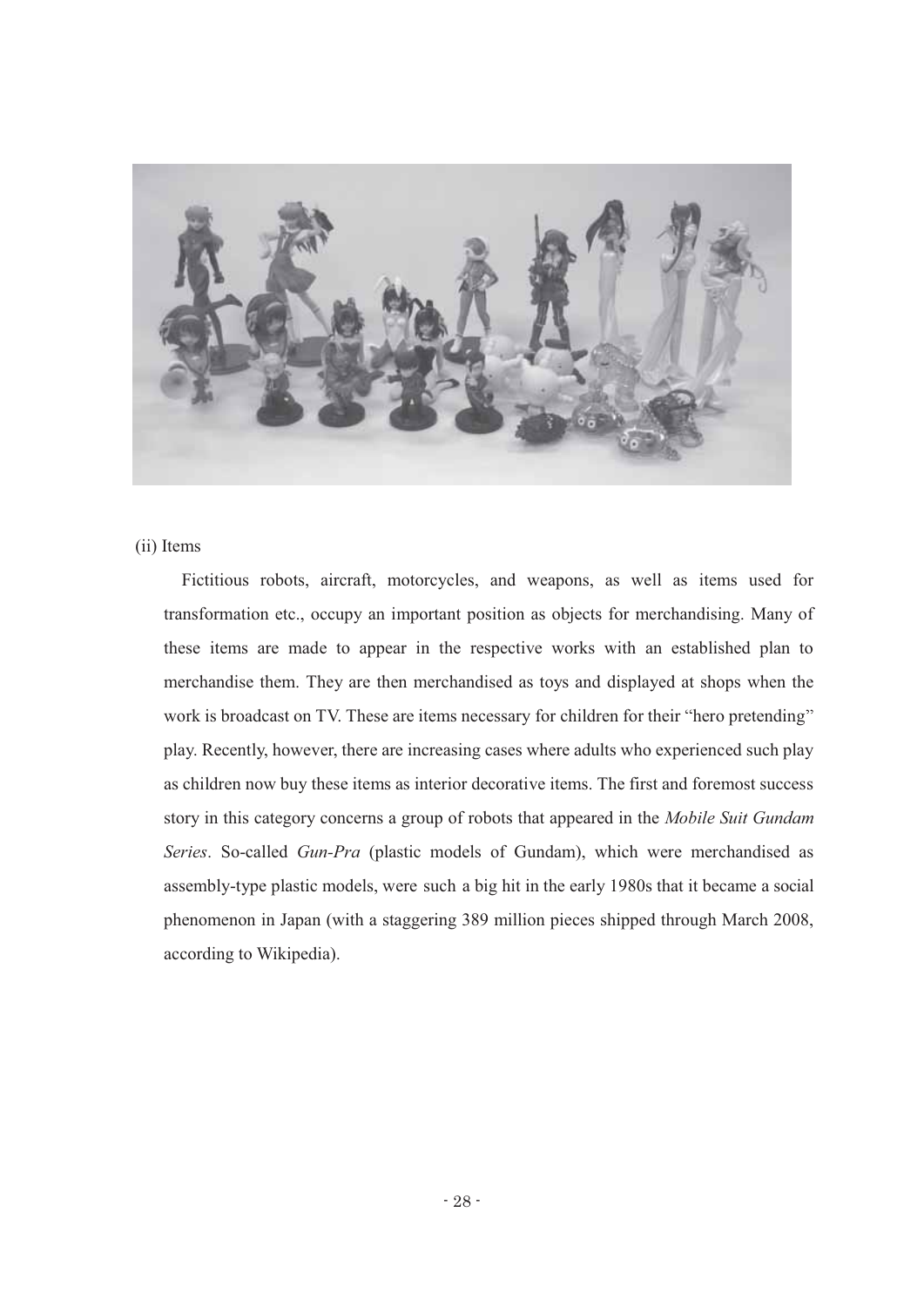

(iii) Costumes

Costumes of characters in the story are objects of merchandising independently from the respective characters. In many cases, such costumes used to be sewn and produced by fans of animation works. There are now some manufacturers, however, that are dedicated to manufacturing and selling such costumes, which are already one form of merchandising.

# (iv) Logo marks

Logo marks of fictitious organizations and groups can also be objects of merchandising. Logo marks are limited objects because their name recognition is low, and their exposure to the public is small when compared with characters, items, and costumes. However, if the name of works is well-known to people, or the setting of the fictitious organizations or groups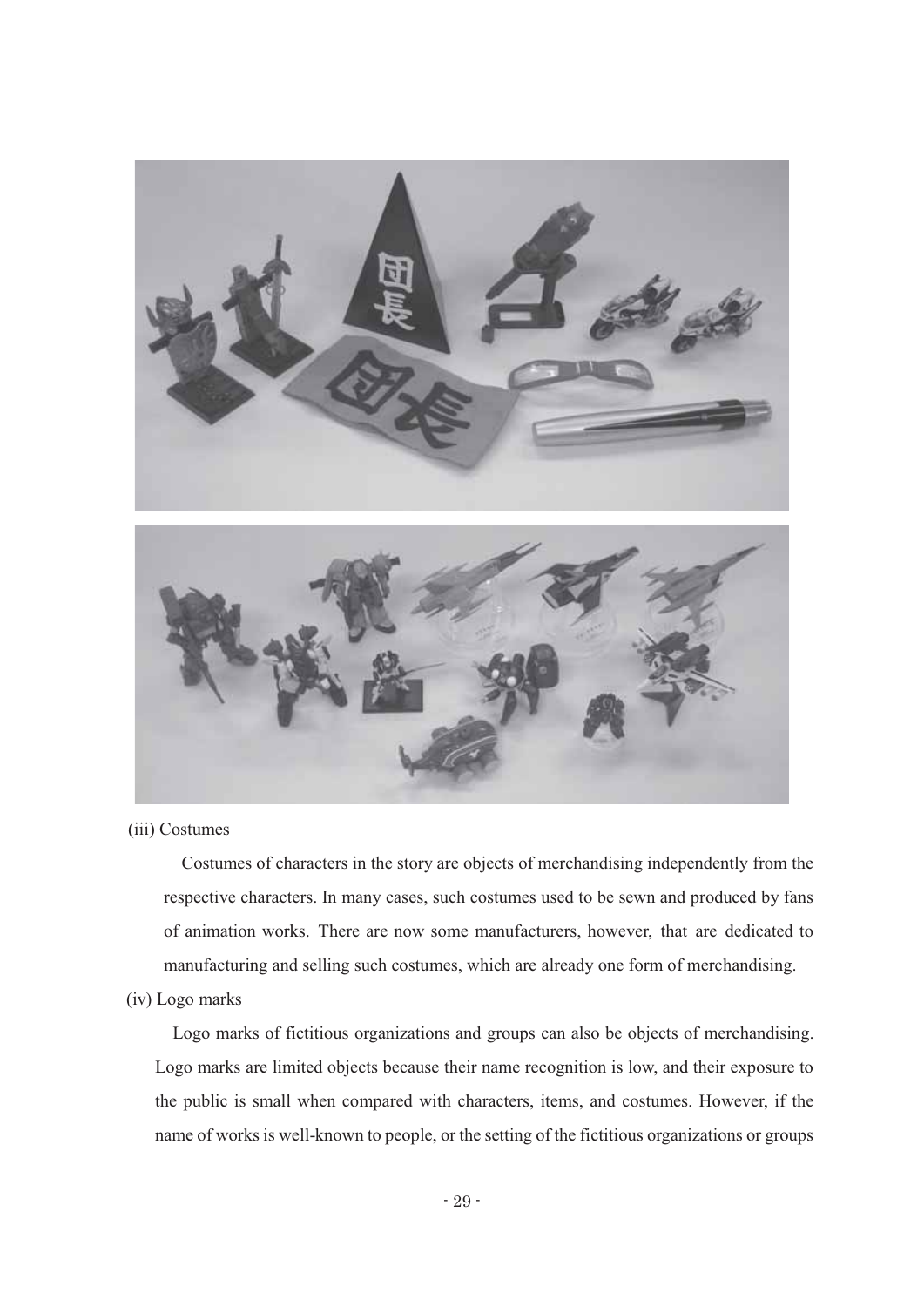is elaborately produced, their logo marks may independently be objects of merchandising. Those still included widely as objects of merchandising today include the *Zeon Army Medal* of *Mobile Suit Gundam Series,* and the *NERV Mark* of *NEON GENESIS EVANGELION.*



# (v) Scenes

In the case of a work in which a story develops, some scene itself from such a story in the work can be an object of merchandising. In this case, there is a difference from merchandising stand-alone characters in that a memorable scene from the work is merchandised as it is. In some cases, the image of the scene is not simply displayed on goods. Rather, the scene is made to form a three-dimensional structure and then merchandized. This is known as a "vignette."

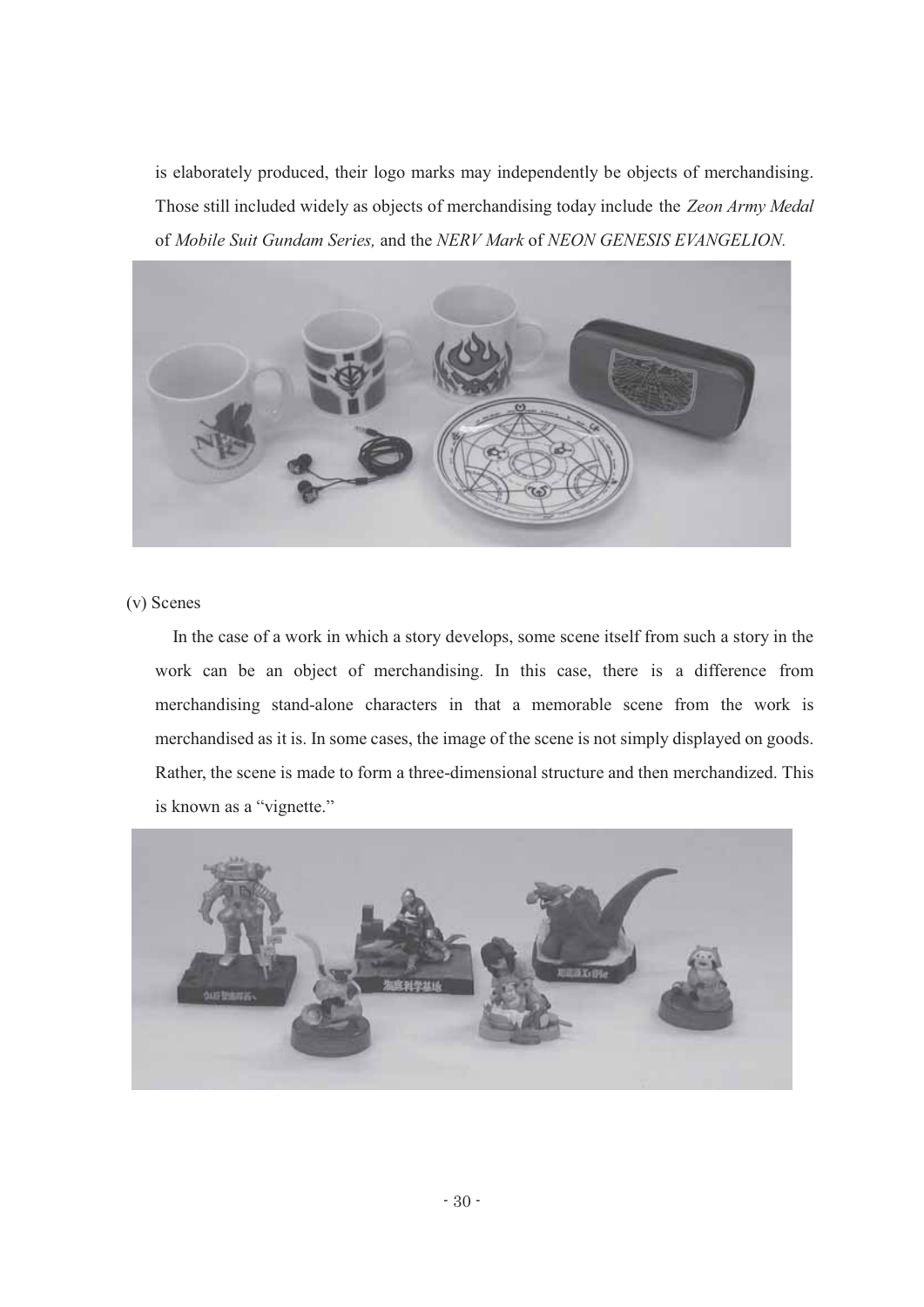# (c) Products

Lastly, this section discusses the products for which those objects mentioned above are used. Since animation works and live-action products used to be produced for programs viewed by children, such products were limited to toys, stationery goods, snacks, and the like, often purchased by children. However, with a wider range of people increasingly viewing these works, the scope of utilizing merchandising rights is expanding to goods and services for which character goods used to be out of the scope, involving the service industry and including game machines (such as Japanese pinball *(pachinko),* which cannot be used by those under 18 years old due to the significant gambling factor), and credit cards.

# (i) Figures and toys

Figures and toys will be the most fundamental products for which merchandising rights are utilized. Some toy manufacturers, such as BANDAI and TAKARA, have long been sponsors of animation and live-action works, and have merchandised figures and toys related to such works.

#### (ii) Utility products

Similarly to toys, stationery goods including notebooks, plastic page separators, pencils, and rubber erasers have become products for which merchandising rights are frequently utilized. Educational institutions such as elementary schools and junior high schools prohibit pupils from bringing in such goods as comic books and video games, but this is not usually the case for stationery goods with pictures of characters displayed on them. Pupils often use stationery goods with a character displayed on them as a means to demonstrate their likings and individuality, making the stationery goods field one wherein merchandising rights have long been utilized.

In addition, with more generations of people increasingly viewing the previously mentioned works in recent years, the scope of merchandising rights has increased to include household electrical items such as music players and earphones, outdoor goods such as backpacks, and dishes such as mugs and plates.

#### (iii) Clothing and shoes

Both clothes and shoes are goods for which merchandising rights have long been utilized. Goods, such as children's pajamas, T-shirts, caps, and sneakers have long been objects of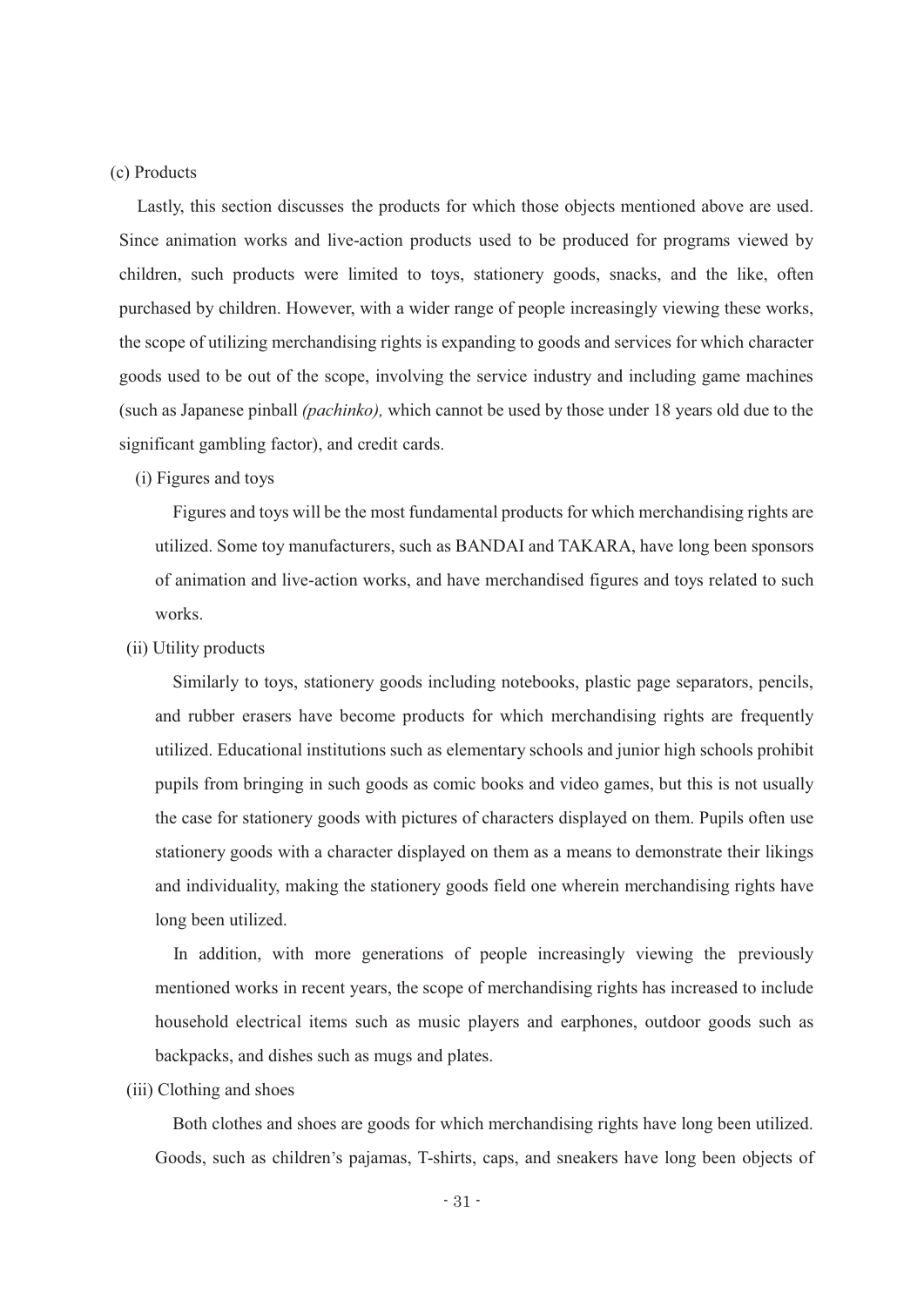merchandising rights. Furthermore, in recent years, T-shirts and hats with characters on them designed for the older generation have also recently begun to be included. In addition, as described above, clothes merchandise based on costumes of characters have established their field as items necessary for so-called "cosplay" (costume play).

(iv) Food products

Similarly to items including clothing, characters are now displayed not only on snack packages for children, but also on bottles of drinks, packages of snacks and ramen, and even containers for Japanese sake, as merchandising rights become increasingly utilized in broader areas.



# (ⅴ) Card games

In addition to successful cases where card games were developed as part of a media-mix strategy, such as *Monsters* (The Pokémon Company) and *Yugioh* (KONAMI Co., Ltd.), *Weiß Schwarz* (Bushiroad Inc.) are among the recent examples where existing animation characters have been incorporated in games. This is a new field compared with that of products such as figures and toys. However, in line with the increase in the population of game players and the establishment of a trading market for cards with a premium, card games now increasingly account for a major part of products utilizing merchandising rights.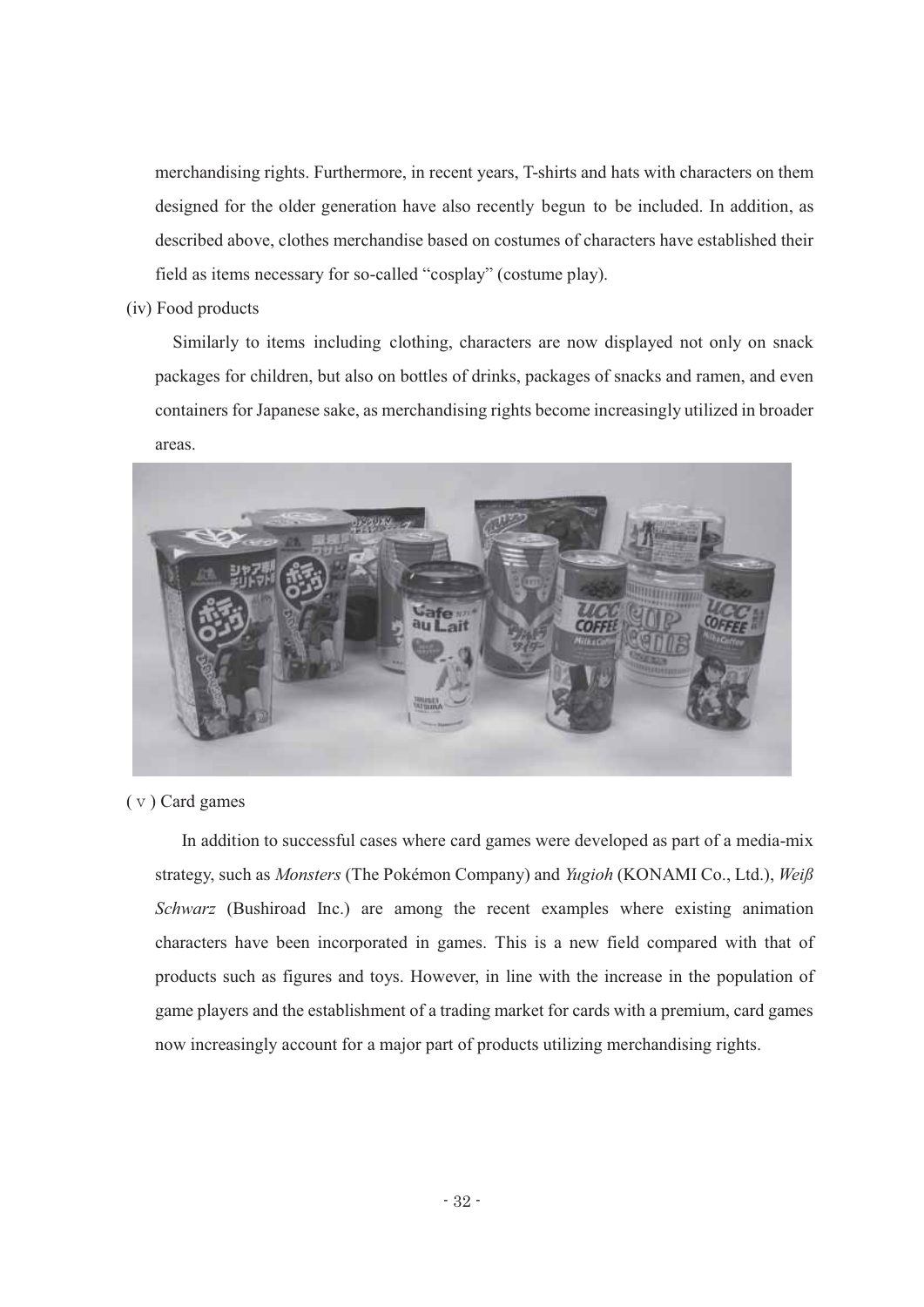

(ⅵ) Game machines (*Pachinko* and *Pachinko Slot*)

Japan's unique culture includes games facilities such as *Pachinko* and *Pachinko Slot* parlors. Due to the gambling factor, these facilities can be used only by those aged 18 or older, whereas animation characters are now increasingly being used in these facilities. Instead of simply using their pictures, a newly produced video of those characters may be played on the LCD screen mounted to the game machines alongside the progress of the game, so that customers can play the game while also enjoying the works that they used to be familiar with in their childhood. The meaning of merchandising rights utilized in this field is significant in that the market for merchandising rights, previously limited to products for children, has expanded into fields where children are actually forbidden.

In addition, since the market size of these game facilities is huge, manufacturers of equipment for such facilities may possibly occupy an important position as providers of production funds for animation and other works in the future, perhaps replacing broadcasters whose revenues from sponsors have decreased due to the economic downturn. Conversely, due to the nature of these games, there are some cases where some contents holders and authors hesitate to agree to licensing, or even proactively refuse the use of works or characters through concerns about degrading the reputation of their works.

(ⅶ) Service industries (Restaurant business, banks, etc.)

Merchandising rights are utilized in some cases even for services different from those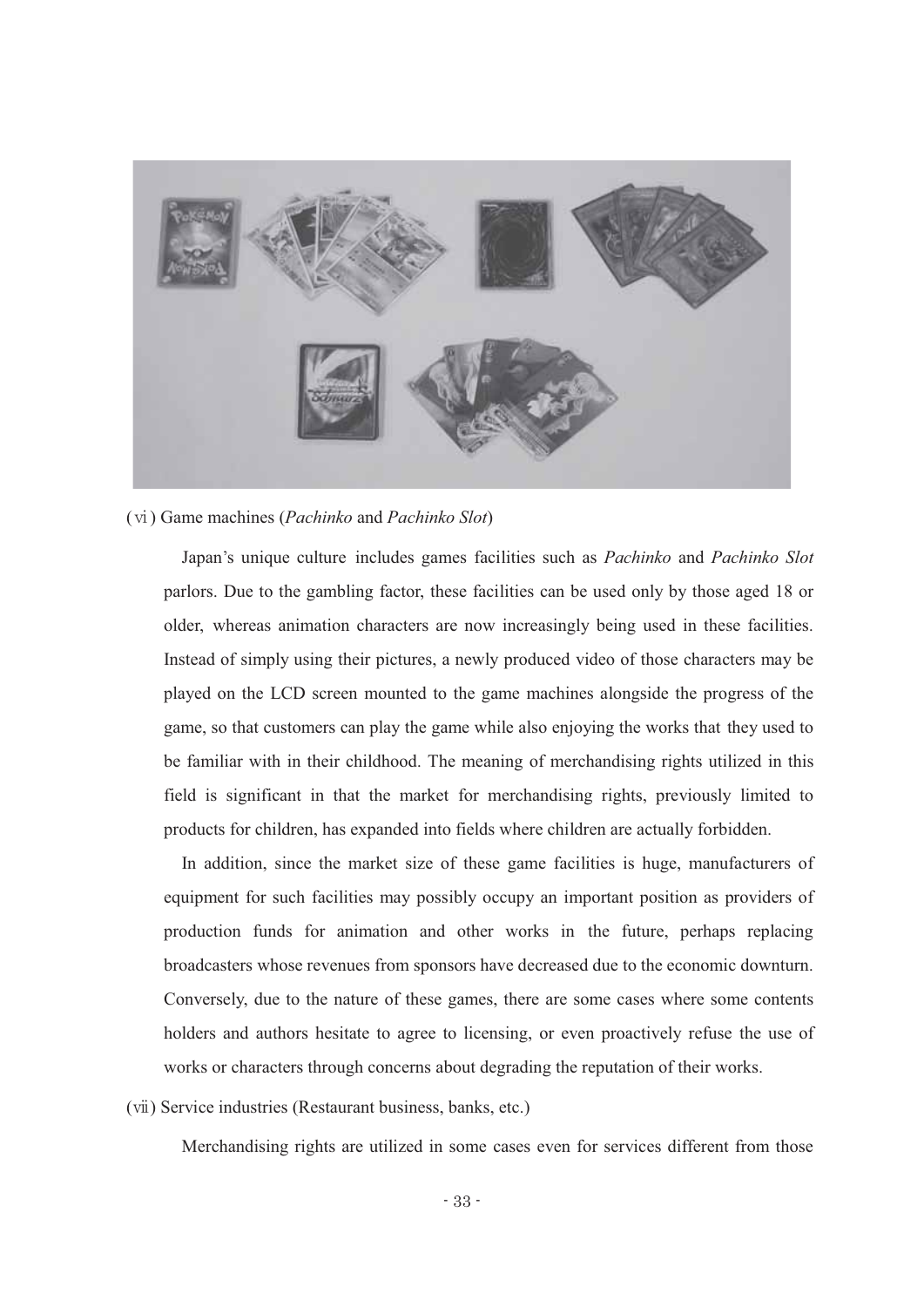concerning the tangible products in  $(i)$  to  $(vi)$  above. Typical examples are the campaign run by McDonald's for a limited time in which toys such as *Pocket Monsters, Doraemon,* etc. were presented with kids' menus; credit card company-issued credit cards with a character displayed on them; and bank deposit books with a character stamped on them. Compared with cases of tangible products, where the license fees are calculated based on the production quantity and unit price, license fees are calculated in accordance with the period of use of merchandising rights in the case of the service industry where products are neither manufactured nor sold. In contrast with characters displayed on goods, since characters used in services play a role of the advertising staff of the company, or its services, licensing fees are usually more expensive than those for products.

# (ⅷ) Video games

Production of a video game based on an animation work or a live-action work is also within the scope of licensing merchandising rights. Since a video game is eventually a product newly created in the form of an adaptation of a character, or often from a story in an animation work, not only rights of reproduction (Article 21 of the Copyright Act) are involved. In addition, rights of adaptation (Article 27 of the Copyright Act) are also licensed, in contrast with products in  $(i)$  to  $(vii)$  above, for which the appearance of the characters etc. are simply used. Also, in video games, since the "Game Over" message in the middle of the game (and "Multi-endings," which occur depending of the performance of the players) need to be prepared, the games are destined to differ from the original work in their content. Therefore, it is necessary to manage and process rights with the author in order to maintain integrity (Article 20 of the Copyright Act), which forms a part of the moral rights of the author.

(6) Merchandising rights in the content-business from the perspective of the Copyright Act

(a) Issue of the nature as "work

In the case of a work produced as an object of the content-business, the story and its characters have creativity, and the result is consequently an undoubted "work."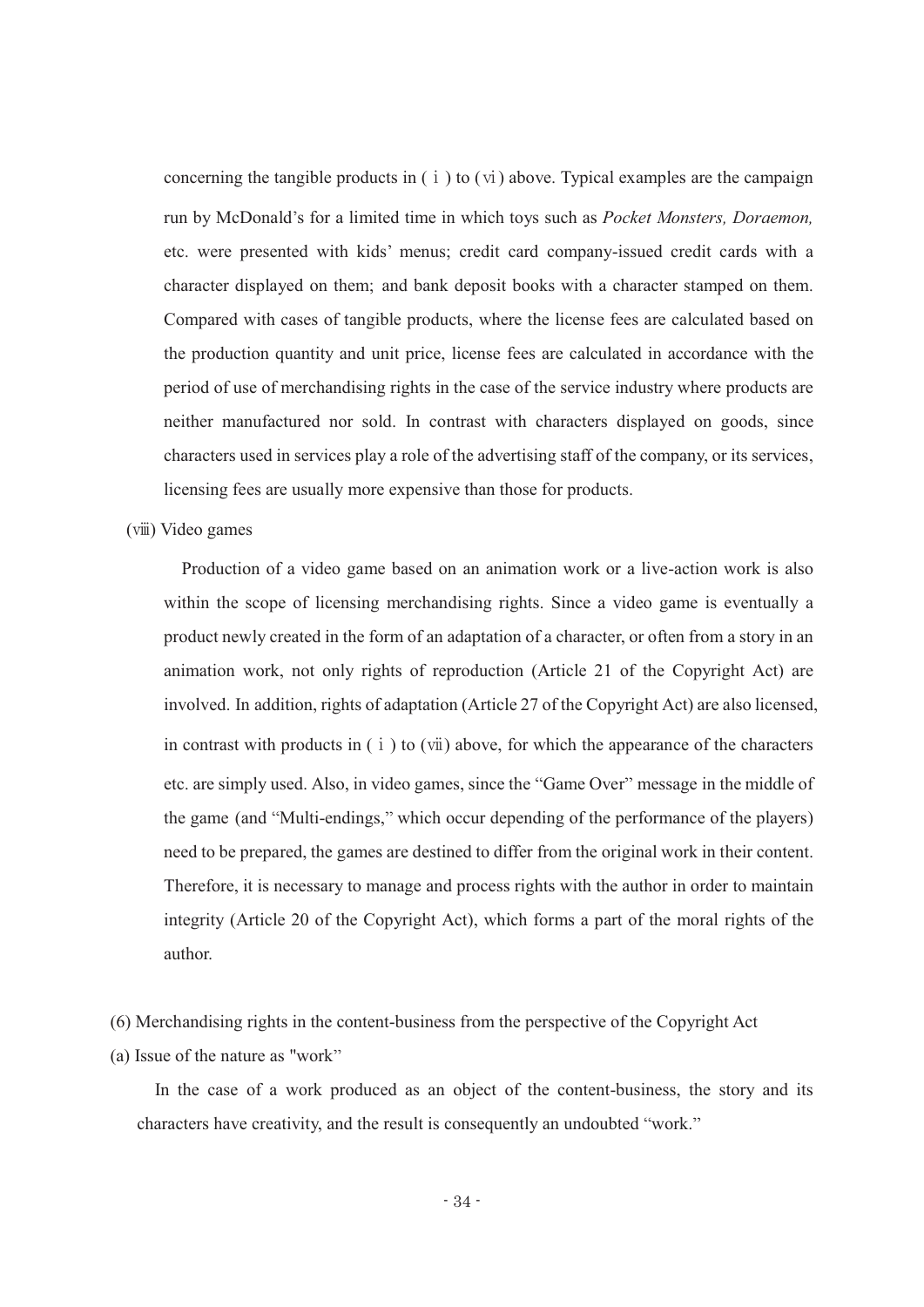If some parts of the work (such as characters and costumes) are taken out and made to be objects of merchandising rights, however, they may go beyond the protective umbrella of the Copyright Act due to the hurdle of the nature as a work. The Copyright Act of Japan defines a work as "a production in which thoughts or sentiments are expressed in a creative way and which falls within the literary, scientific, artistic, or musical domain" (Article 2, paragraph  $(1)$ , item (i) of the Copyright Act). Since creativity based on thoughts and sentiments is required, if an item to be covered by merchandising rights falls under commodity goods, a question therefore arises about its nature as an actual work.

For example, costumes are clothes, or commodity goods, and their creativity beyond the scope of the mere functions of commodity goods is required in order for clothes to be acknowledged as a work. If a costume has a peculiar form however functionally meaningless—such as a "plug suit" appearing in "NEON GENESIS EVANGELION," it can undoubtedly be called a work. The uniform of a "junior high school in  $TOKYO-3$ " will not fulfill the protection requirements of copyrights requiring creativity, however, solely because it can be identified as a costume appearing in the work. In particular, the substantiation of costumes historically started with individuals' creation for the purpose of "cosplay" (costume play) for hero/heroine pretend play, while costumes were once in the gray area in terms of whether they could be included in the scope of merchandising rights.

However, at present, through the joint application of both the Trademark Act and the Unfair Competition Prevention Act, costumes—as long as they are goods with the name of the work displayed on them—are beginning to be acknowledged as objects of merchandising rights.

# (b) Principle of ownership of rights to a work

When works are produced, many of them are made in the course of duties (Article 15 of the Copyright Act), and their authors are the production companies of animation works or live-action works. At the same time, these production companies, as the makers of cinematographic works, also become the copyright holders. In cases where independent directors (or illustrators of original pictures not actually belonging to the production company) participate in the production, they become among those to whom the authorship is attributed (Article 16 of the Copyright Act). However, even in the case of such a work, the copyright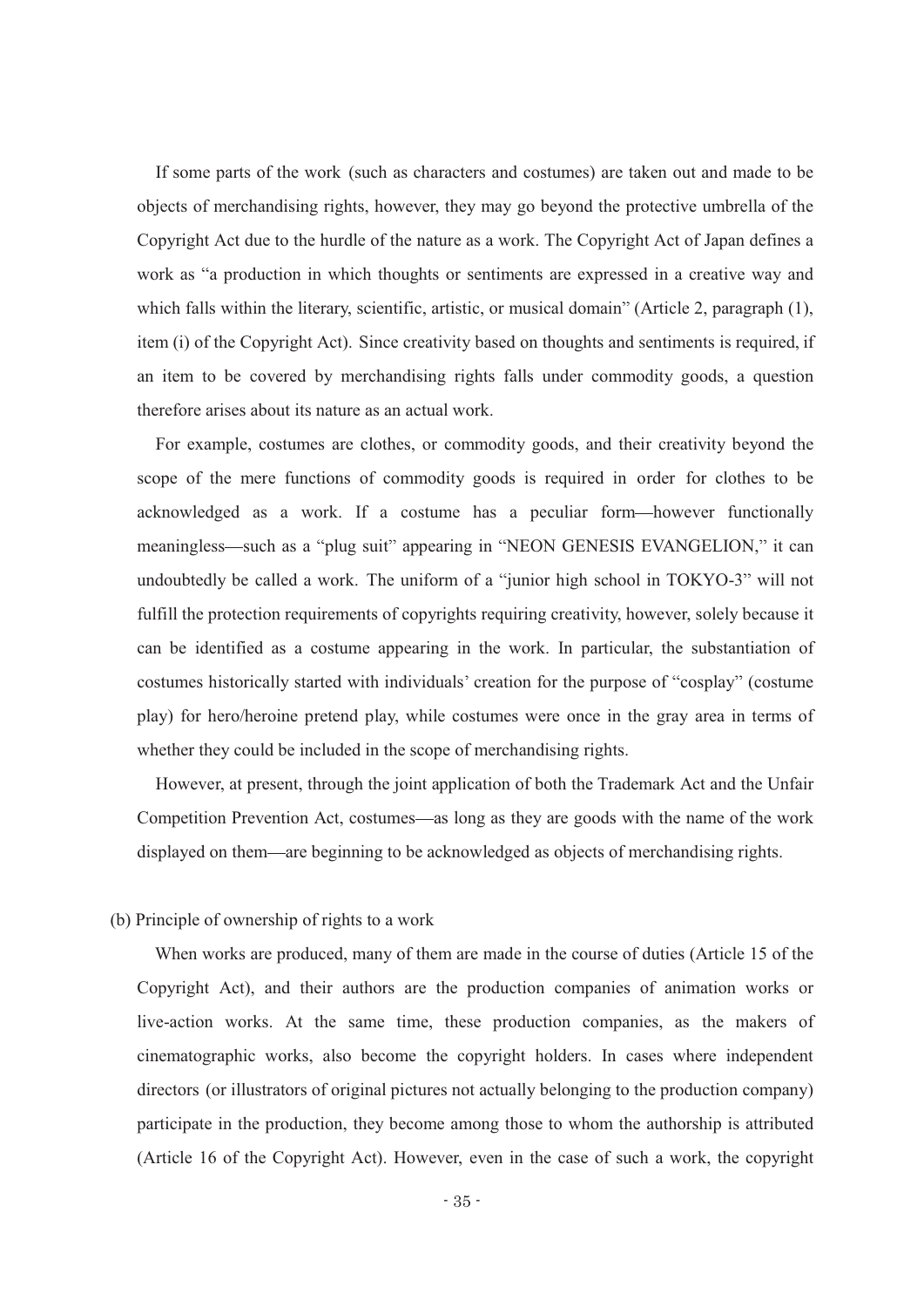holder of the work is the maker of the cinematographic work pursuant to the provisions covering the copyright holder of a cinematographic work (Article 29 of the Copyright Act).

However, if there is an original work, such as a comic or novel, its copyrights, copyrights to the music used in it, and copyrights to its script are not integrated with the copyrights to the work, and rights management and processing concerning those copyholders are required to use the work.





# (c) Production committee

Nowadays, the production committee system is often adopted for the content-business. A production committee is utilized not only for animation work but also for movies in general, whereby not only an animation production company but also multiple companies bear the production costs. A production committee usually comprises publishing companies, broadcasting stations, toy manufacturers, video software companies, advertising agencies, and others as investing companies, in addition to the production company that actually produces the work. In merchandising various items, this production committee acts as a licensor, and is the entity that grants licenses for merchandising such items.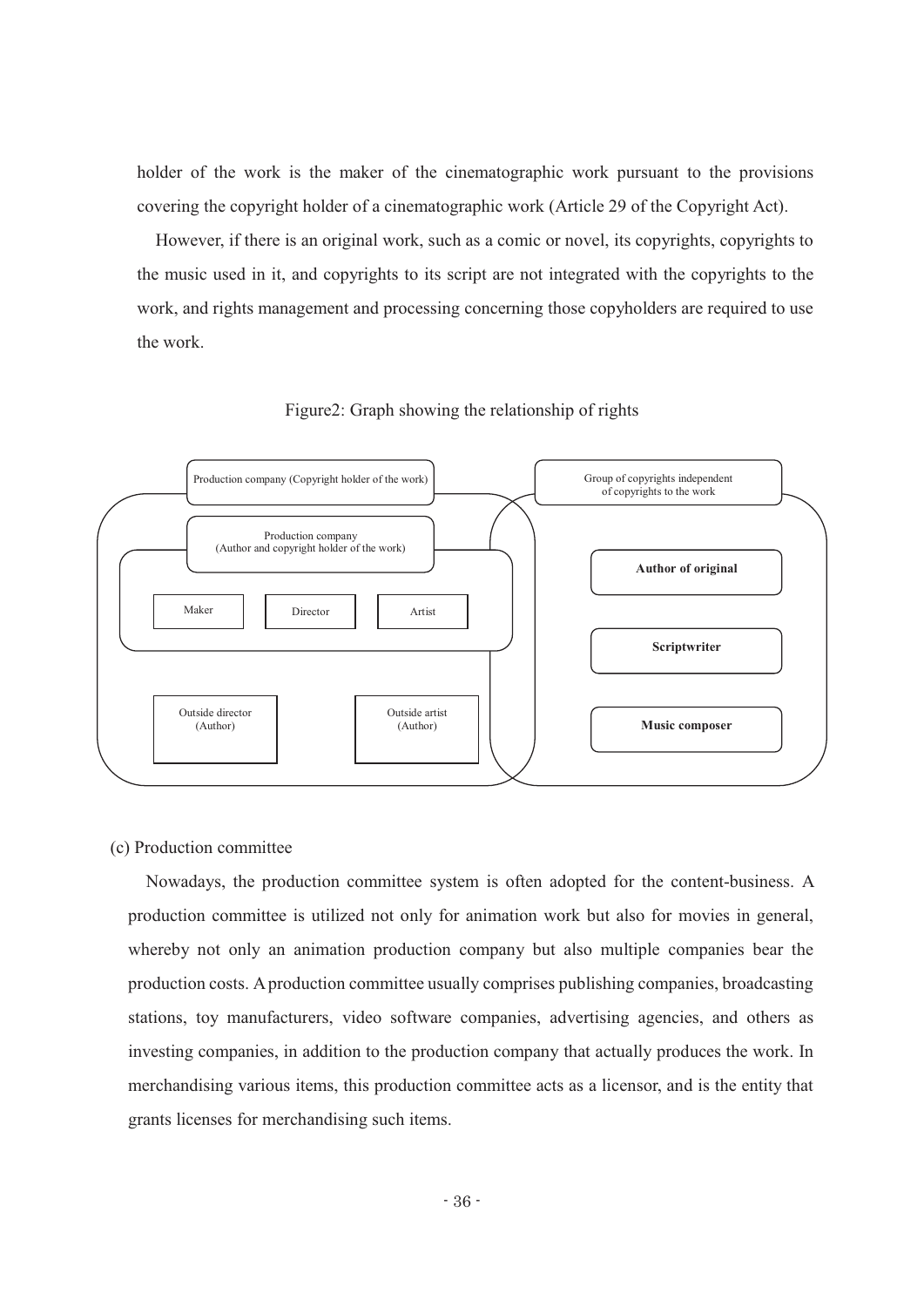Copyrights to the work are essentially acquired by the production company, as mentioned above. Needless to say, however, participating companies have their respective shares according to their investment ratio, and the work is eventually jointly owned under the Copyright Act. With regard to joint copyrights, since the Copyright Act of Japan prescribes that "joint copyrights may not be exercised without the unanimous agreement of all co-holders" (Article 65, paragraph (2) of the Copyright Act), the consent of all the companies participating in the production committee is required for licensing for merchandising under the act even though the production committee is a licensor. However, this type of rights coordination is complicated and hinders prompt economic activities. Therefore, in practice, based on the agreement on the establishment of the production committee, a merchandising rights management company is appointed and each participating company commissions the management company to manage copyrights, while merchandising is licensed to a licensee with this unified management company as the contact.



(7) Entry of the general public and merchandising rights

So far, merchandising rights have been discussed in terms of the content-business. At present, however, it is common practice for individuals to produce figures of characters and items based on works or to sew costumes and enjoy them for "cosplay."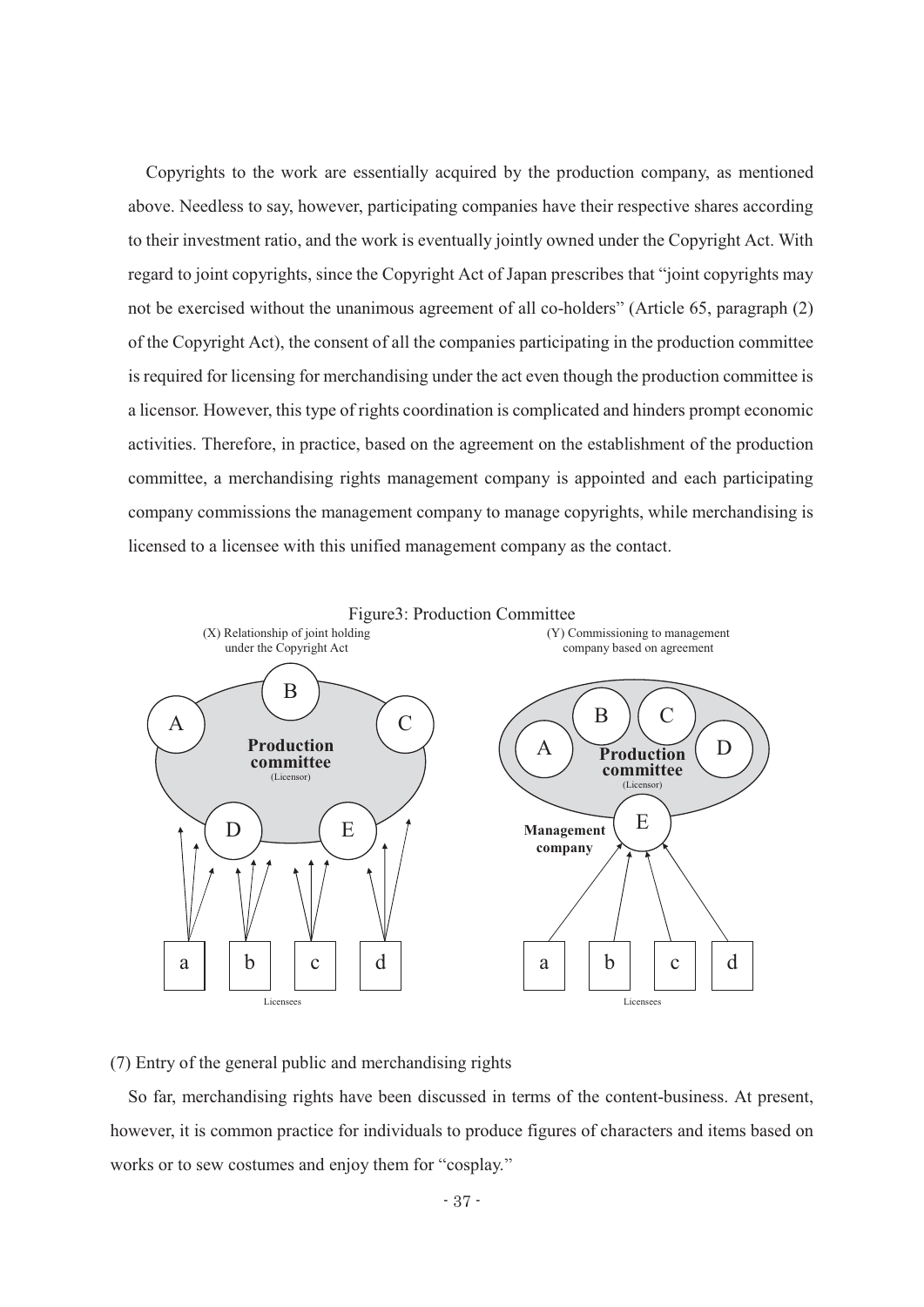These acts are lawful under the Copyright Act of Japan (Article 30 of the Copyright Act) as "reproduction" for private use—as long as individuals enjoy themselves as their own production activities and exchange products completed among their friends. However, such activities as distributing them to the wider public (other than a few specified people) constitute an infringement of the rights of reproduction (Article 21of the Copyright Act), rights of ownership transfer (Article 26-2 of the Copyright Act), and rights of adaptation of (Article 27 of the Copyright Act).

In Japan, we even have three-dimensional work events, which are legally held through the management and processing of rights with right holders. Among them are the "Wonder Festival," "Chara Hobby C3," and "Treasure Festa." "Wonder Festival," a pioneering event of its kind, has been held twice a year since 1992, in which individuals can make three-dimensional figures of comics and animations and sell them. In this event, a system called "one-day copyright" is adopted, whereby merchandising rights, including copyrights, are licensed from contents holders of animation works and others only for the day on which the event is held. While not all content-holders actually license such rights, many content-holders support this event and license these "one-day copyrights." This event is very well attended, regularly hosting over 40,000 participants.

# (Event site and "Wonder Festival" catalog)



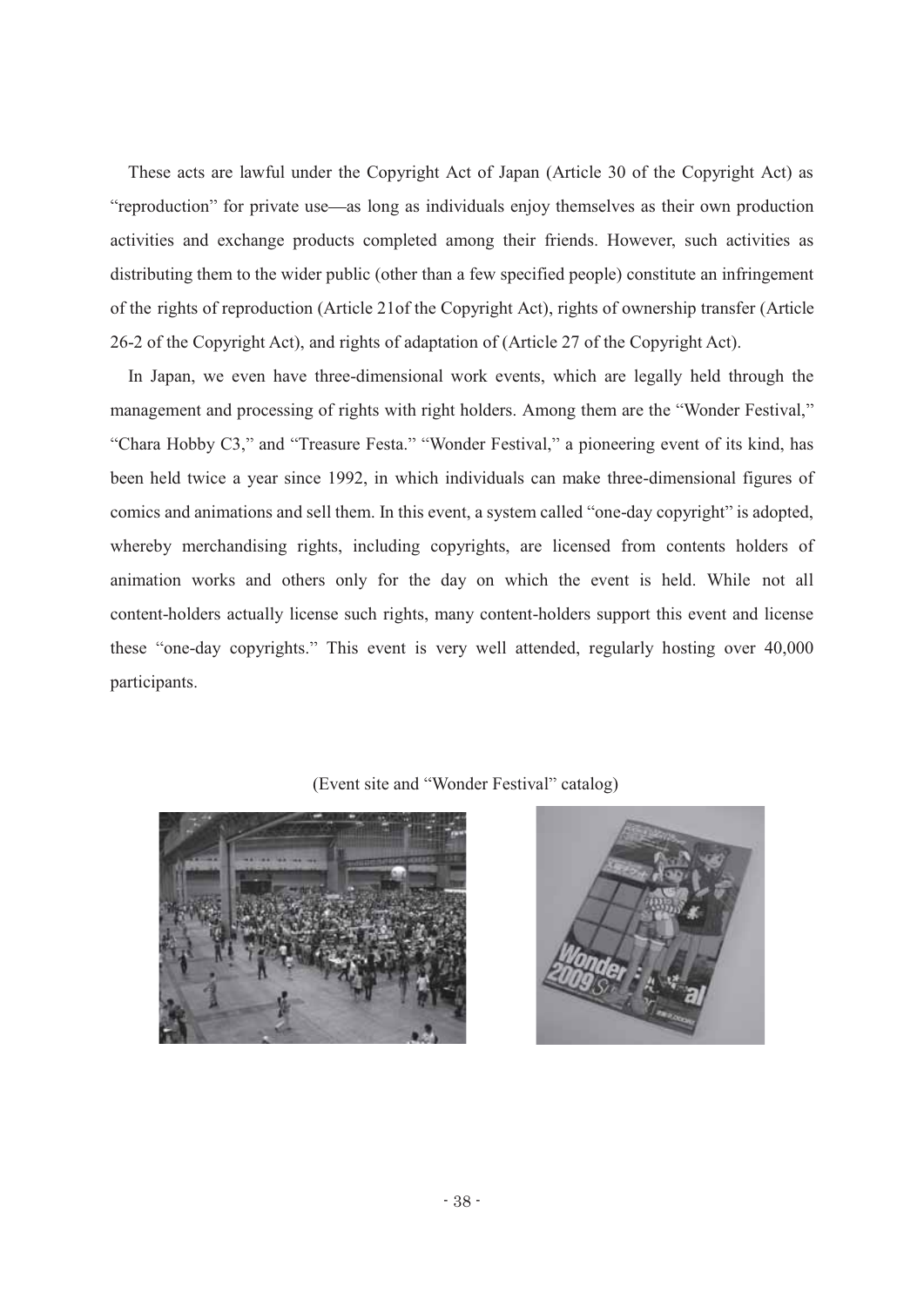#### **Chapter 3 Practical Handling of Merchandising Rights**

This chapter provides an outline of the management and implementation work of merchandising rights from the standpoint of the contact responsible for merchandising rights, concerning TV animation works based mainly on comics as their original works.

(1) Determination of the contact responsible for merchandising rights

As described in detail in Chapter 2, merchandising rights in the production of TV animation works represent one means of recouping production costs.

The copyright holder (content-holder) of a TV animation work is usually a production committee comprising multiple companies, such as an animation production company, TV station, advertising agency, and video maker. However, in the case of a TV animation work (derivative work) that is based on a comic as the original work, the copyright holder of the comic work (usually its author, such as a comic artist) is included in the content-holders as the original author concerning the derivative work.

The contact responsible for merchandising rights is usually determined based on discussions among the above content-holders. Usually, one of the companies comprising the production committee takes charge as the contact responsible for merchandising rights in return for participating in the production committee (bearing a portion of the production costs).

While merchandising rights for comic works and TV animation works are managed individually as separate rights, the management of merchandising rights to the comic work is usually entrusted to the publishing company from which the copyright holder of the comic work publishes the work. Therefore, the publishing company that manages merchandising rights to the comic work usually manages merchandising rights to the TV animation work for the sake of convenience. Instances where the publishing company does not participate in the production committee are special cases, since then the contact responsible for merchandising rights must be managed by a party outside of the production committee.

#### (2) Scope of merchandising rights

The practical handling of merchandising rights are defined as "rights for a third party to use the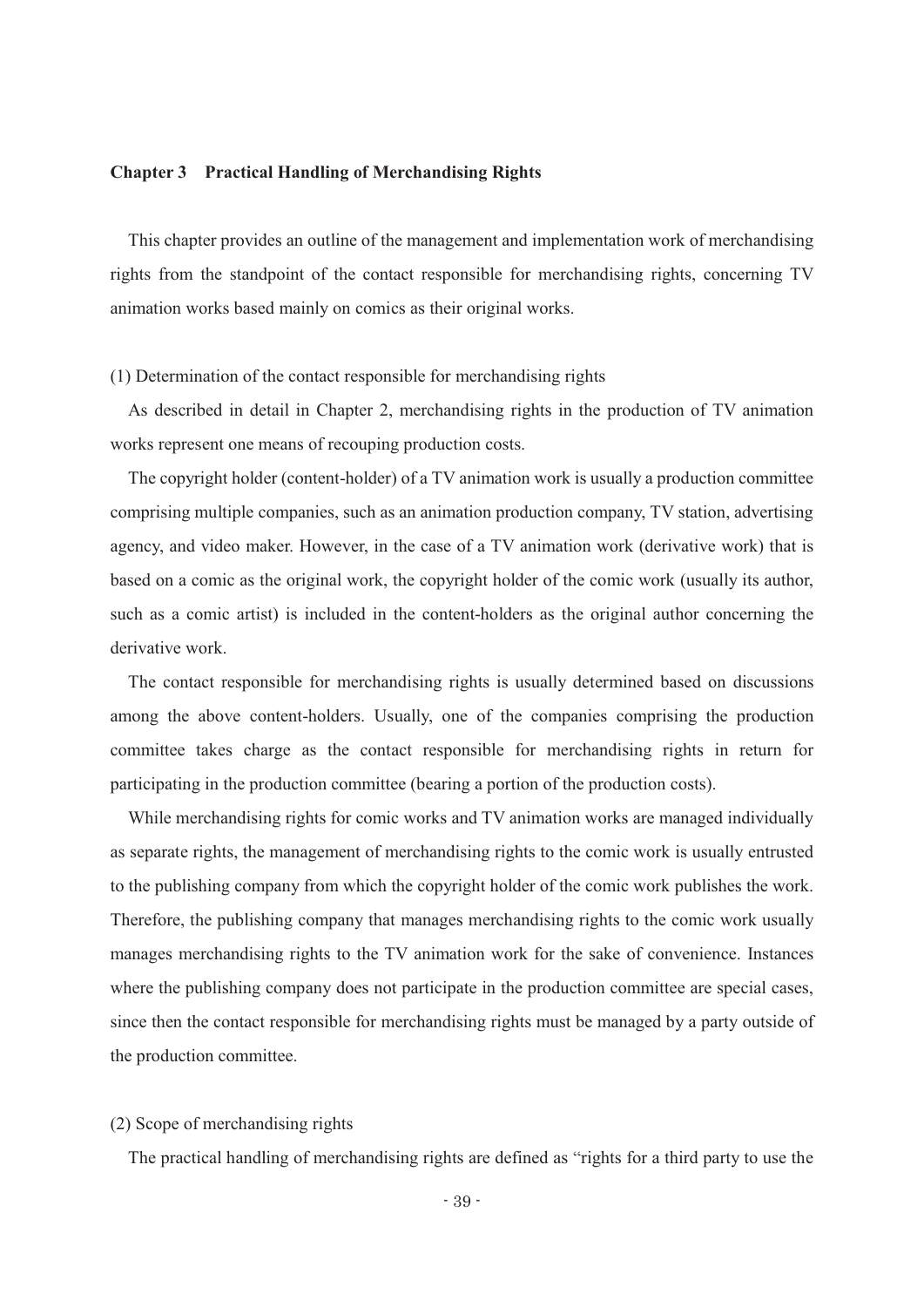title of a TV animation work, the name, shape, sound of characters appearing in the TV animation work for various goods, advertising, services, and others based on the rights, neighboring rights, or industrial property rights concerning the TV animation work." However, in actual management, more details need to be determined.

(a) Relations with the merchandising rights to a comic work

In the case of a TV animation work produced from elements of a comic work, such as the character design and the story, the merchandising rights to the comic work and the TV animation work are differentiated from each other based on the materials used for merchandising. In managing the merchandising rights to a TV animation work, the materials of the comic work (known as "original pictures," etc.) are not used. For goods of which it is difficult to distinguish the materials used, such as in the case of a three-dimensional structure, for example, figures (with very little difference in the outcome regardless of whether those are based on original pictures or a TV animation work), the copyright holder of the comic work and the copyright holder of the TV animation discuss with each other to determine under which merchandising rights such goods should be handled.

(b) Relations with usage out of the scope of merchandising rights

In the usage of TV animation work, there are some usages, such as those for broadcasting and videograms, that are clearly different from those within the scope of merchandising rights, while there are also other usages that must be determined whether or not they are included in the scope of merchandising rights depending on the details of such usage.

(i) Distribution over the Internet

Distribution of the TV animation work itself is out of the scope of merchandising rights, while distribution of the content created by processing part of a TV animation work--such as wallpaper for a mobile phone screen or a Flash animation—falls within the scope of merchandising rights.

(ii) Performance

Showing a TV animation work itself at a theater or elsewhere is out of the scope of merchandising rights, while events in general—such as a theatrical performance and a concert of a voice actor, based on a TV animation work—fall within the scope of merchandising rights.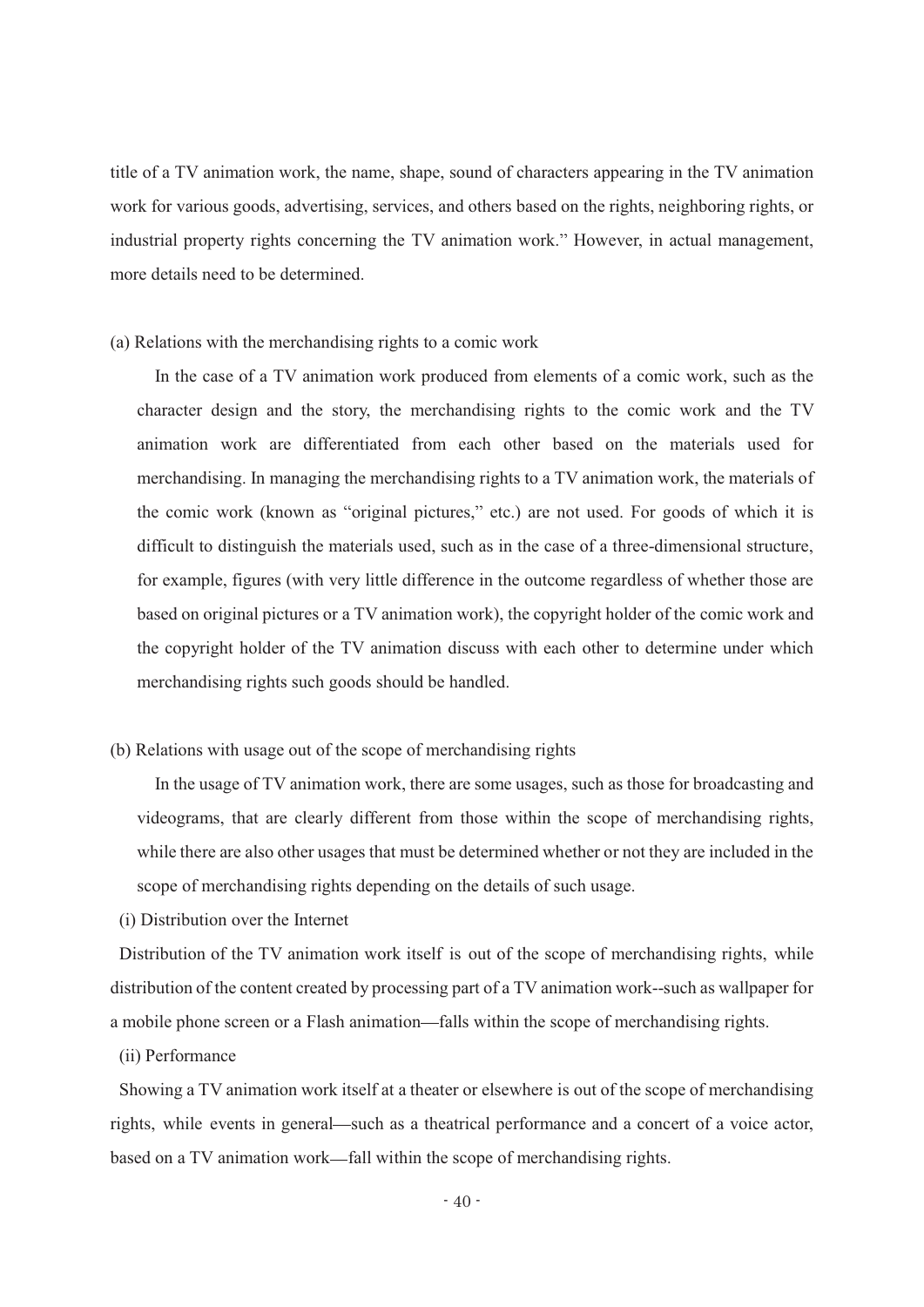# (iii) CDs

CDs (or the like) of the theme song of a TV animation that do not use illustrations of the TV animation work on their jacket are out of the scope of merchandising rights, while CDs that use illustrations of the TV animation work on their jacket (CDs may not be related to the TV animation work at all) fall within the scope of merchandising rights.

Recorded CDs of a radio drama based on a TV animation work (regardless of whether illustrations are used on their jacket): fall within the scope of merchandising rights.

# (iv) Publications

While publication of a comic work itself is excluded from the perspective of item (a) of this paragraph, publications in the form of a comic work using illustrations of a TV animation work (so-called film books), TV animation work establishment data, and the like are included in the scope of merchandising rights.

# (c) Advertising use

In addition to the usage as so-called products, such as toys, stationery goods, clothing, and video games, the usage for advertising without the use of products (such as the use of characters for TV commercials) is also included in the scope of merchandising rights.

#### (3) Agreement with content-holders

What is required first to provide services as the contact responsible for merchandising rights is to conclude an agreement on entrustment from the content-holders to provide services as the contact responsible for merchandising rights. In the case of TV animation work based on a comic work as its original work, an agreement with the copyright holder of the comic work (author: comic artist, etc.) as well as an agreement with the copyright holders of the TV animation work (production committee of the TV animation work) is concluded.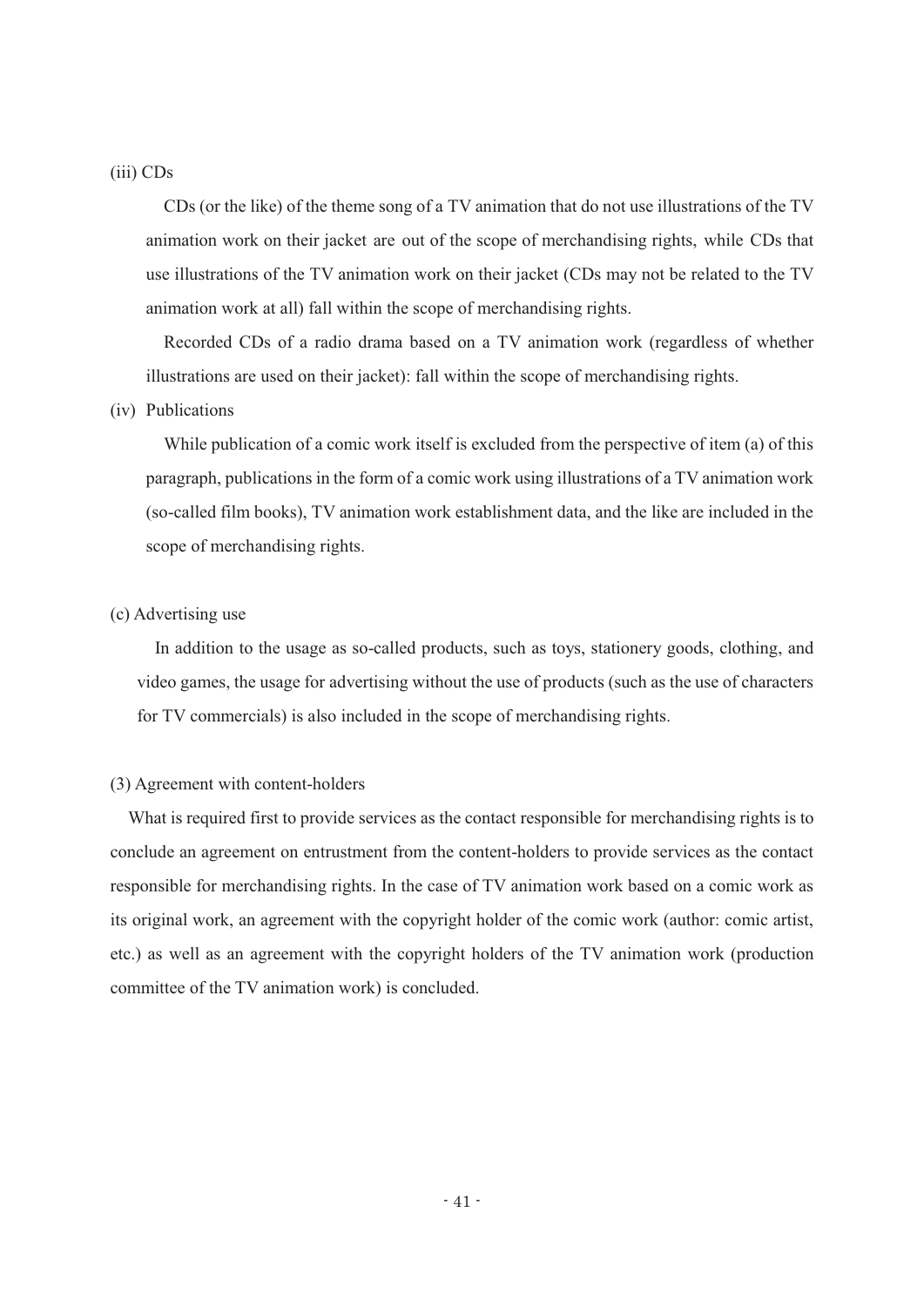#### (a) Content within the scope of the agreement

(i) Agreement with the author of the original work

There are two types of cases: one where the content of both the comic work and the TV animation work (derivative work) based on the comic work is within the scope; and the other where only the content of the TV animation work falls within the scope. In the latter case (where merchandising rights to the comic work are managed by a third party), it is important to properly determine the relationship between the content of the comic work and the TV animation work in detail.

(ii) Agreement with the production committee

The content of the TV animation work is within the scope. In the usage of the TV animation work, since the management and processing of the rights of the director, the script writer, the voice actors, the copyright holder of the music, etc., is required in some cases, the management and processing of rights is also determined based on discussions (associated costs are usually borne on the production committee side).

#### (b) Scope of merchandising rights

The details described in the previous paragraph  $\degree$ (2) Scope of merchandising rights $\degree$  are also to be determined.

#### (c) Term

The term is three years in the shortest case, and the duration of the copyrights to the respective contents in the longest case. While it is desirable that the term of the agreement with the original author is identical to that with the production committee, they do not always accord as a result of negotiations with the other parties concerned.

# (d) Details of services

Details of services provided by the contact responsible for merchandising rights are as follows:

- \*Selecting a licensee
- \*Concluding an agreement with the licensee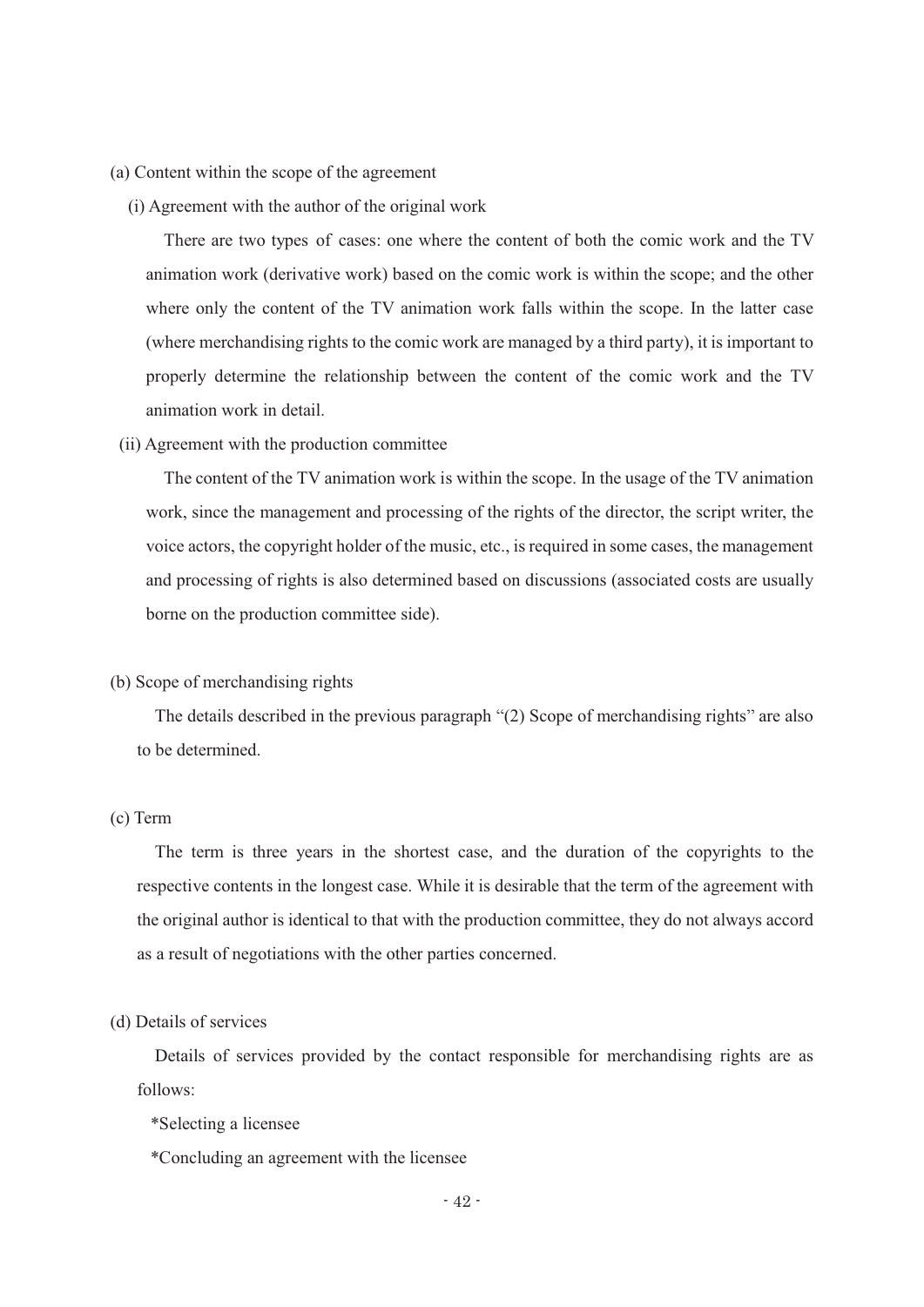\*Arranging and managing materials required to utilize the merchandising rights

\*Controlling the quality of licensed goods

\*Collecting the merchandising rights usage fee

\*Distributing the merchandising rights usage fee to the contents holders

\*Precluding a third party from committing unlawful acts in connection with the usage of the merchandising rights

# (e) Considerations

Services provided by the contact responsible for merchandising rights are based on the condition that the rights are sublicensed to a third party (licensee). Therefore, the consideration to be paid to the contents holders is, in principle, "(merchandising right usage fee received from the licensee)  $\times$  n%". This amount is then distributed to the original copyright holder and the production committee (with an allocation ratio between the respective parties usually of 3 to 7). The balance is the consideration acquired by the contact responsible for merchandising rights (commission for the contact: normally 10% to 30% of the merchandising right usage fee received from the licensee). In some cases, in addition to the commission for the contact department, expenses incurred in connection with services provided by the contact responsible for merchandising rights (in cases, for example, where special expenses have been incurred to preclude unlawful acts) are deducted from the payment to the content-holder.

(4) Determination of management policy

(a) Restrictions imposed by the content-holder side

Apart from the "scope of merchandising rights" prescribed in the agreement, there are restrictions in some cases with the intention and for the convenience of the contents holder side. Examples:

\*No license granted for the usage for game machines (*Pachinko* and *Pachinko Slot*) during the TV broadcasting period

 $\rightarrow$  TV station internal regulations: License may be granted in cases other than key terrestrial TV stations

\*No license granted to religious institutions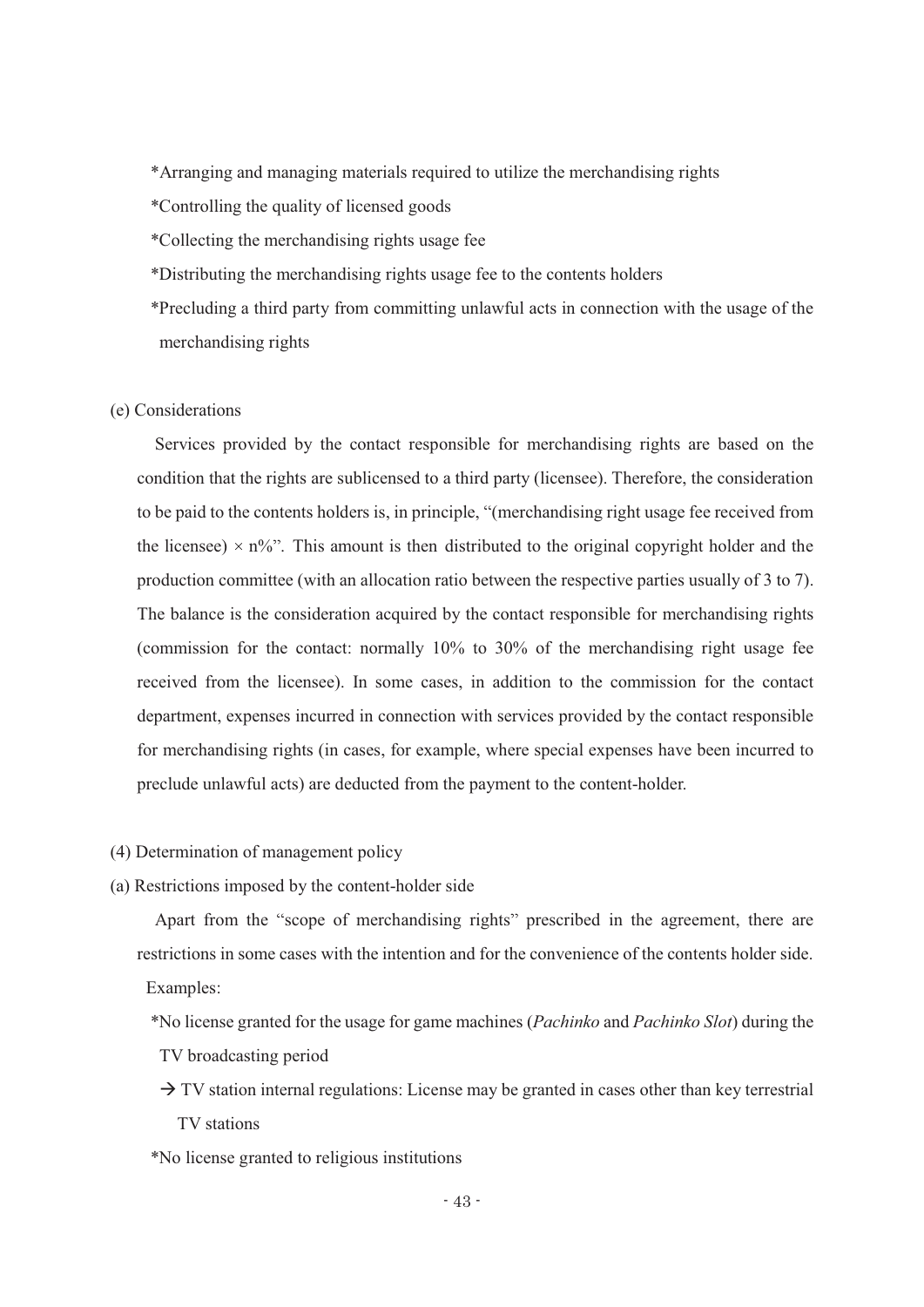\*No license granted to political organizations

\*No license granted to financial institutions (particularly to consumer loan firms)

\*No license granted to low-priced goods, such as goods for so-called "100 yen shops"

(b) Policy as the contact responsible for merchandising rights

In addition to the economic perspective of maximizing the merchandising right usage fee, a draft policy is developed from the perspective of maintaining and enhancing the image of the content. The draft policy developed is then finalized with the approval of the content-holders. The policy is updated, as required, depending on the changes and trends in the market even after finalization.

(i) Targets

While mainly focusing on targets (such as age and gender) for the content, merchandising is strategically promoted for other targets in some cases.

(ii) Development schedule

More effective development of merchandising is promoted by controlling the introduction time of goods in accordance with circumstantial conditions, such as broadcasting the content, sales of videograms, or the serialization or sales of the original comics.

#### (5) Arrangement and management of materials

A licensee produces goods using materials provided from the contact responsible for merchandising rights, in principle. The following are materials often used for merchandising a TV animation work. They are produced by the animation production company, in principle, and arranged and managed by the contact responsible for merchandising rights:

- (a) Logo
- (b) Key visual

 $\rightarrow$  Two or three pieces of illustration materials are usually prepared not only for the purpose of merchandizing, but also for advertising when the animation is broadcast on TV.

(c) Character specifications

 $\rightarrow$  Documents specifying the characters: In addition to the normal front view, pictures with

- 44 -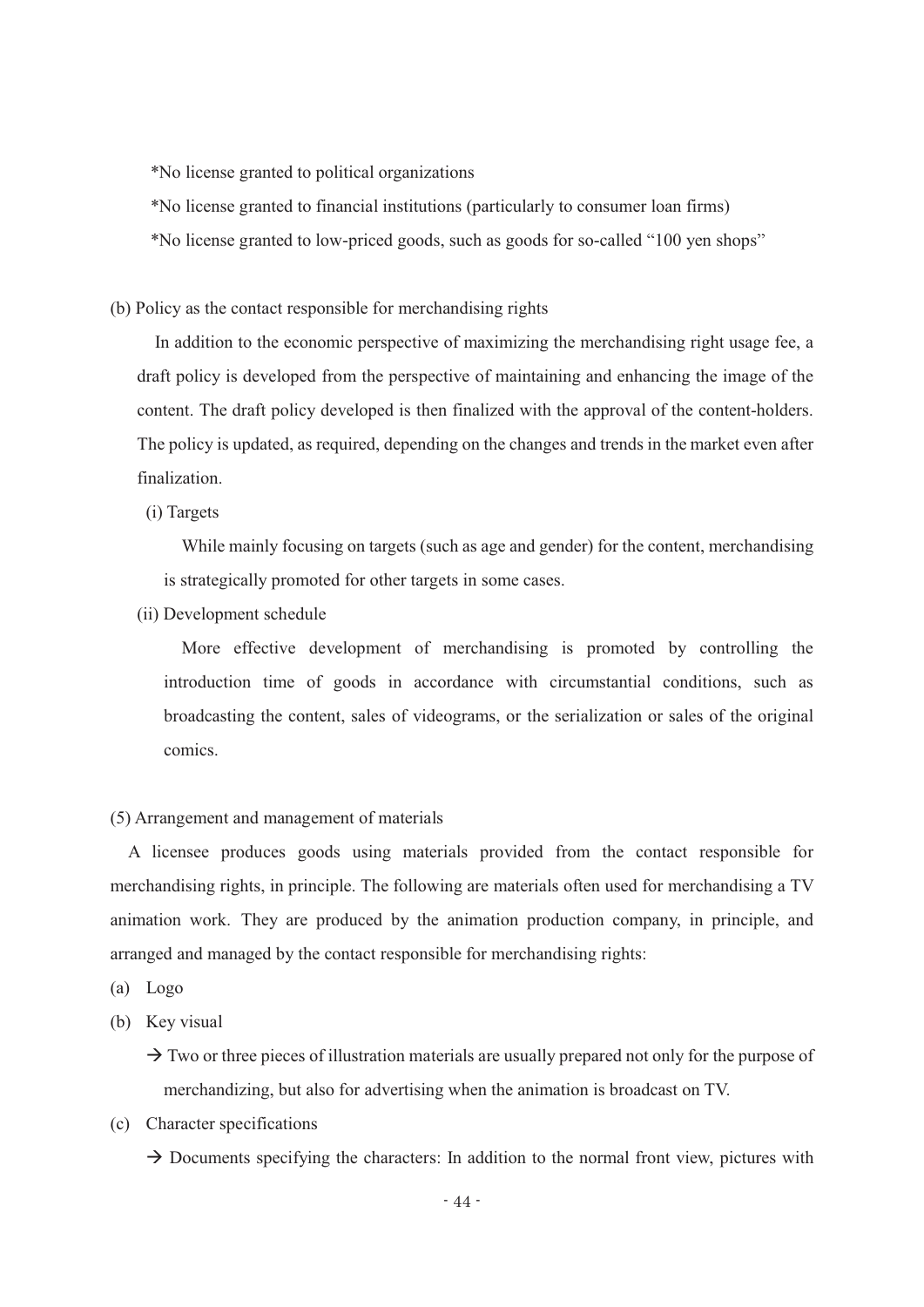variations of facial expression and trihedral figures are often included for producing three-dimensional objects. Also falling under these documents are text documents explaining the characteristics of each character, and a comparison table to determine the size of the characters.

(d) Background

 $\rightarrow$  Background pictures prepared separately from the character specifications.

(e) Scene photos

 $\rightarrow$  Part of the TV animation extracted as still photos.

(f) Scenario

In some cases, new materials are produced when requested by the licensee.

- (g) Drawing new illustrations for the animation
	- $\rightarrow$  An order is placed to the animation production company concerning the characters, poses, and other designated items. In this case, the licensee bears the production costs apart from the merchandising right usage fee. Illustrations newly drawn are managed by the contact responsible for merchandising rights as materials for merchandising usable by other licensees after a certain period of exclusive use (e.g. three months from the date when the goods are first released).
- (h) New recordings by voice actors
	- $\rightarrow$  An order is placed with the sound production company (which is responsible for sound recordings in creating an animation apart from the animation production company) concerning the characters, speech, and other designated items, In this case, the licensee bears the production costs apart from the merchandising right usage fee.

Since the use of a TV animation work itself (moving images) and music is out of the scope of merchandising rights, in principle, management and processing by other than the contact responsible for merchandising rights are required separately when the licensee wishes to use them.

#### (6) Trademark management

When goods using contents are distributed, the trademark is used, in some cases. Therefore, the contact responsible for merchandising rights, which is the contact department for licensing use of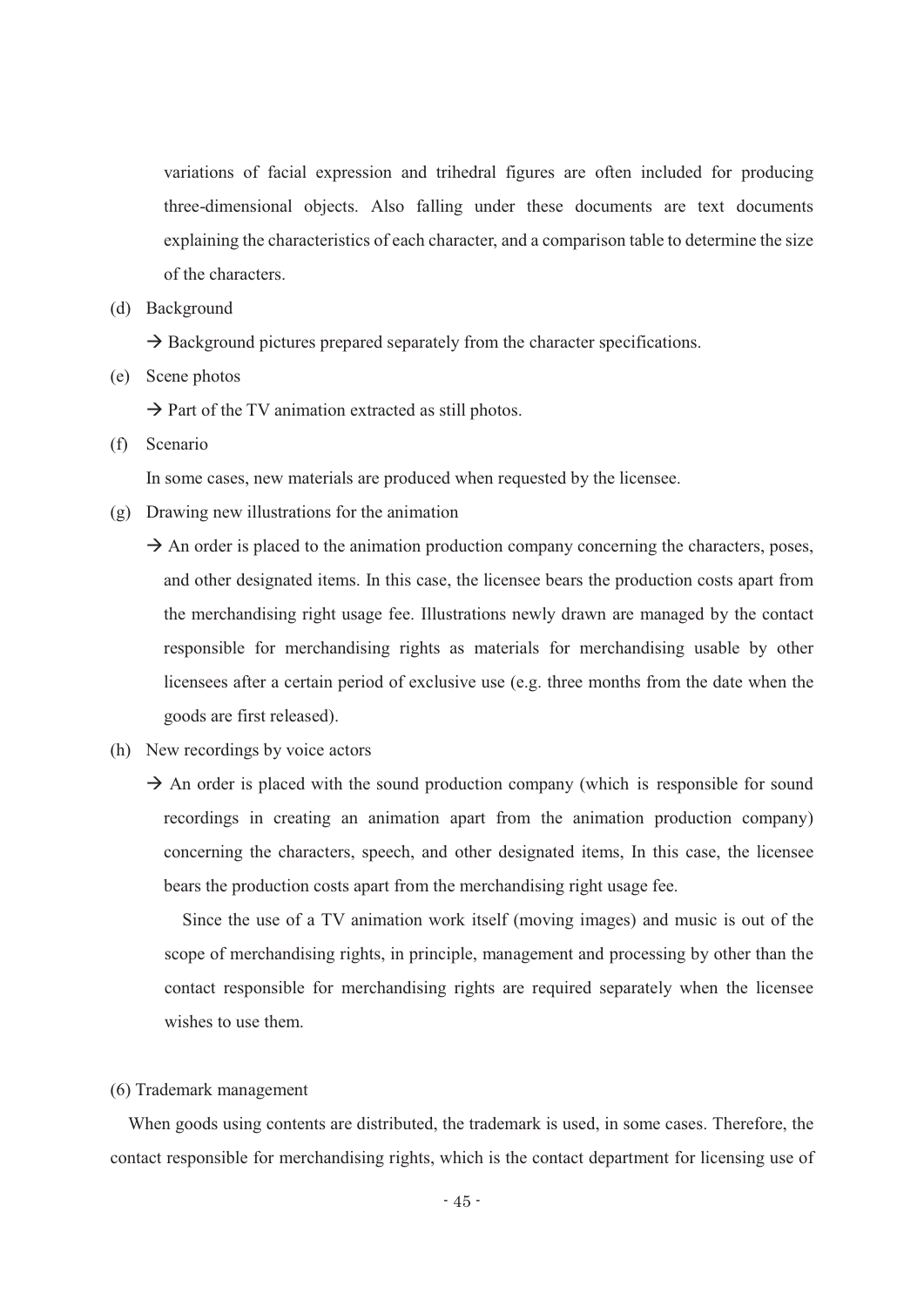the content, also manages the trademark rights. It is ideal to register in all classifications in which merchandising rights are assumed to be used before starting the use of the merchandising rights. However, this is not always the case for a TV animation work with a comic work as its original, since at the point of time when the title of a comic book is determined, the use of merchandising rights is not assumed; and trademarks with an earlier date of application are therefore not investigated. (See attachment: "Trademark Registration of Titles of Animation Works.")

(a) Owner's name

While the owner's name should be the content-holder from the perspective of ownership of copyrights, the owner's name should be the contact responsible for merchandising rights, because that department concludes license agreements with licensees. (Ordinary use rights of the trademark rights will be established in the merchandising right license agreement with the licensee.) Therefore, when the agreement with the content-holder expires, the owner is usually assigned as the contents holder, at no charge.

(b) Bearing of costs

The contact responsible for merchandising rights usually bears the costs, which are deducted from the merchandising right usage fee. If the application is made for any reason on the licensee's side, the licensee bears the costs in some cases. (The owner's name shall be the contact responsible for merchandising rights in any event.)

(c) Classification

The scope of application is normally as follows, determined based on the management policy of the contact responsible for merchandising rights and in accordance with discussions held with the contents holder:

- \*Class 9 (Home video game toys, slot machines, electronic publications, etc.)
- \*Class 16 (Various types of papers, printed materials, stationery goods, etc.)
- \*Class 18 (Purses, bags, umbrellas, etc.)
- \*Class 20 (Cushions, pillows, paper fans, etc.)
- \*Class 21 (Pots and pans, water bottles, chopsticks, savings boxes, etc.)
- \*Class 24 (Fabrics, cloth accessories, etc.)
- \*Class 25 (Clothing, footwear, etc.)
- \*Class 28 (Game machines, toys, dolls, etc.)
- \*Class 41 (Provision of electronic publications, etc.)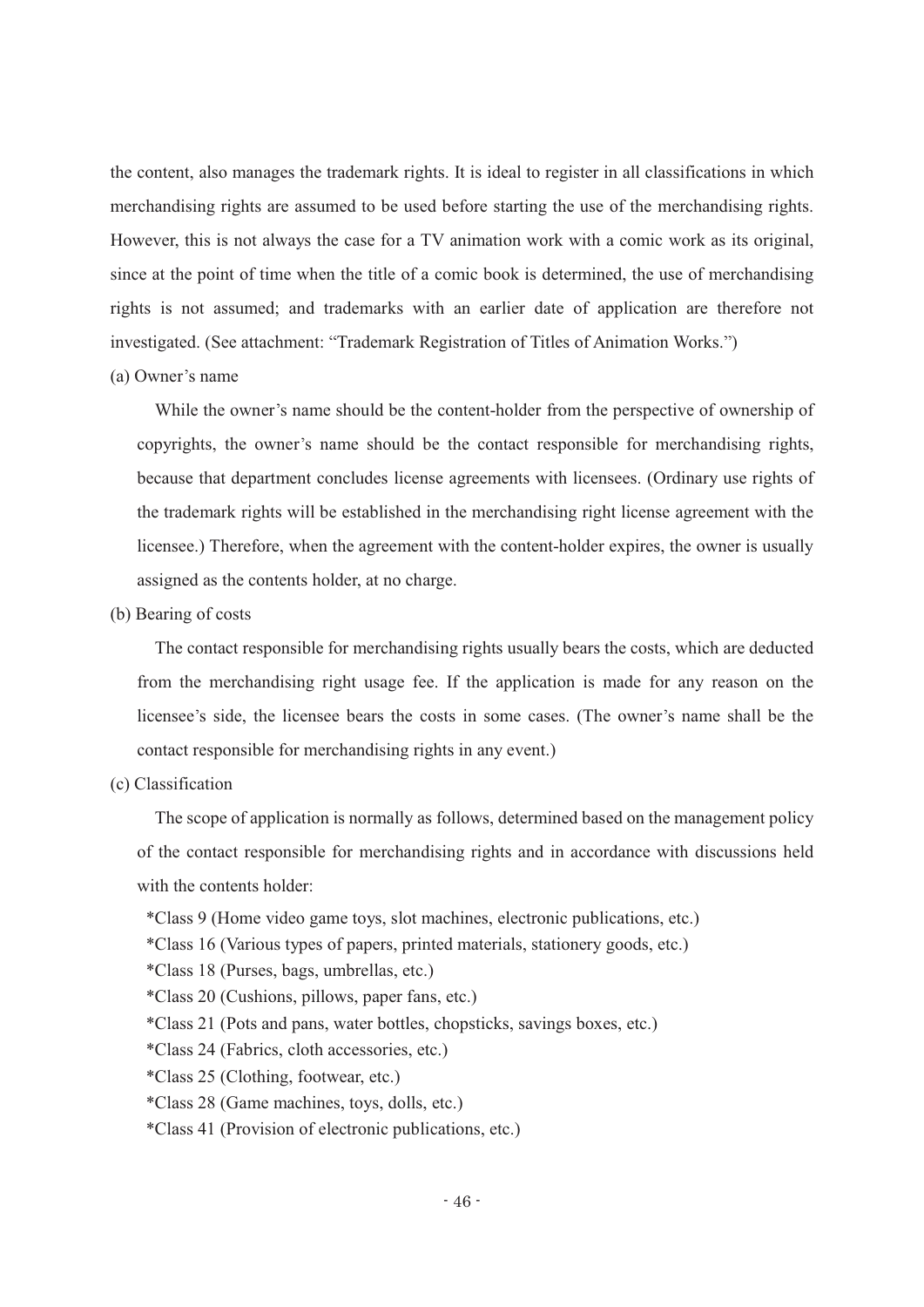# (7) Selection of licensees

In order to avoid competition among licensees, only one company per line of business is selected as a licensee, in principle, based on the policy prescribed in "(4) Determination of management policy." Criteria for selection include the company's size, market share, financial status, and proven record in merchandising similar works, as well as the proven results of transactions with the contact responsible for merchandising rights.

(a) Exclusivity and non-exclusivity

Based on the principle of one company per line of business, an exclusive license is basically granted per category (no license is granted to others in the same category). There are some cases, however, where a non-exclusive license in granted within the same category. As for merchandising rights to a TV animation work, a license is granted in some cases on condition that the program of the TV animation work is sponsored by the licensee, and such a case is based on exclusive licensing.

(b) Examples of category classification

Merchandising rights are classified into various categories from the perspective of the line of business of licensees, market size, and so forth. This classification varies depending on market trends and other factors. The classifications commonly used now are as follows:

(i) Toys

The category of "toys" has been, generally speaking, the main category of licensing since the dawn of merchandising rights to date. With the emergence of new categories, however, such as card games, etc., this category now tends to be subdivided. (Examples of licensees: BANDAI, TAKARA TOMY, EPOCH CO., LTD., KONAMI, etc.)

(ii) Home video game software

Software for home video game machines provided by three companies, Nintendo (Nintendo DS/Wii), SCE (PlayStation 2/PlayStation 3/PSP), and Microsoft (XBOX). Nintendo software and SCE software are classified into different categories in some cases. (Examples of licensees: NAMCO BANDAI Games, SEGA, CAPCOM, KONAMI, HUDSON, etc.)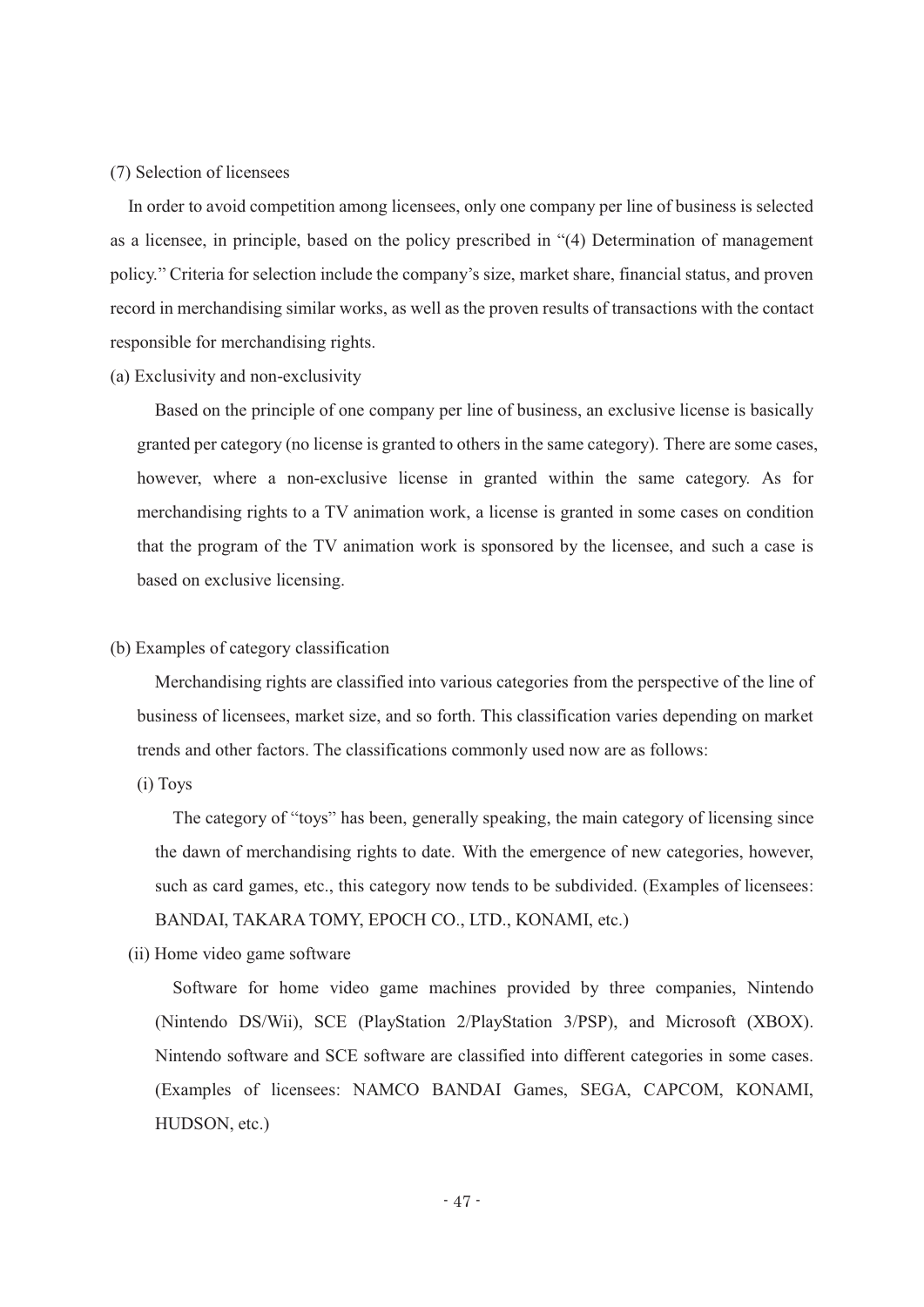(iii) Games for business purposes

Games for machines installed in game parlors (Examples of licensees: NAMCO BANDAI Games, SEGA, KONAMI, TAITO, etc.)

(ⅳ) Card games

Relatively new category in Japan that started with *Yugioh* and *Pocket Monsters.* Trading cards with game factors are used, which are differentiated from cards with no game factors. (Examples of licensees: KONAMI, TAKARA TOMY, Bushiroad, etc.)

(ⅴ) Figures

The term "figures" in general means "dolls." II in the case of merchandising rights, however, it refers to figures with a relatively high unit price targeted at the age group of junior or senior high school students or older. (Examples of licensees: KAIYODO, Good Smile Company, KOTOBUKIYA, etc.)

(ⅵ) Prize goods/ capsule toys

Examples categorized not by the types of goods, but by the market in which the goods are distributed. Prize goods are used exclusively for machines installed in game parlors, such as UFO CATCHER, and capsule toys are literally goods exclusively for capsule toy machines. (Examples of licensees: BANDAI, TAKARA TOMY ARTS, etc.)

Other categories within the scope of merchandising rights include apparel (T-shirts, socks, underwear, etc.), food products (instant noodles, vacuum-packed curries, seasoning for rice, bread), and beverages.

(c) Coordination within a non-exclusive license category

Even in a non-exclusive license category, it is usually necessary to avoid competition among licensees. Examples of specific coordination methods are as follows:

(i) Size

In the case of stuffed toys, figures, plastic models of cars, and others, coordination is made by differentiating the size among licensees within the same category.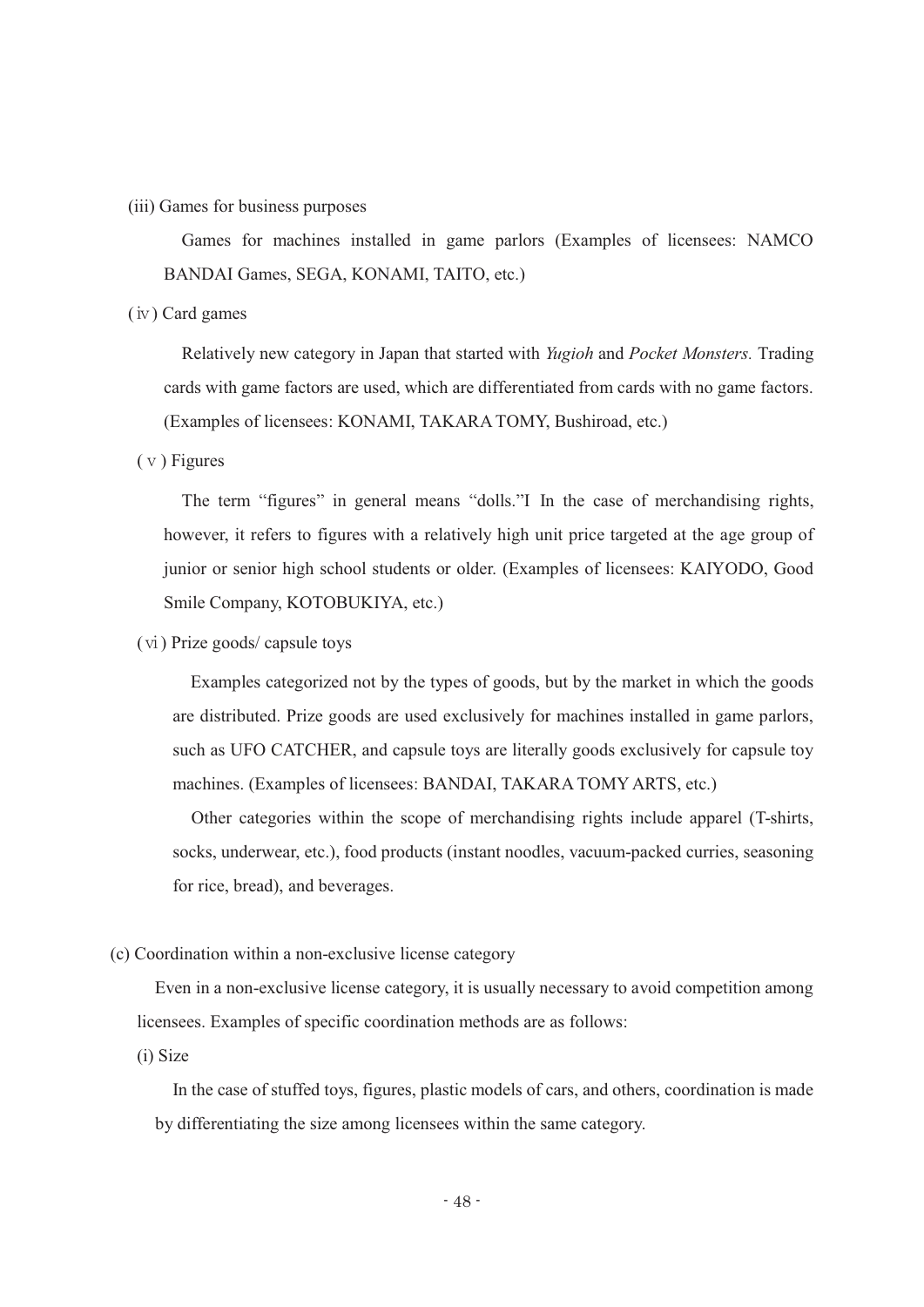# (ii) Price range

Coordination is made by differentiating the price range within the same category, such as higher and lower price ranges among licensees.

# (iii) Targets

Coordination is achieved by differentiating the main target of goods within the same category, such as goods for infant to low-grade elementary school children and older children, and between boys and girls.

# (d) Coordination of categories for use in advertising

Merchandising rights to items other than products may be licensed to licensees within a particular line of business rather than manufacturers. In such case, it is necessary to coordinate categories in accordance with each line of business.

Examples:

\*Retailers (convenience stores, supermarkets, department stores, etc.)

\*Credit-card companies

\*Private preparatory schools

(8) Agreement with licensees

A merchandising rights license agreement on the content is concluded with the licensee selected by the contact responsible for merchandising rights and approved by the content-holder.

- (a) Content within the scope
- (b) Licensed category

The exclusivity or non-exclusivity of the category to be licensed mentioned in the previous paragraph is determined.

(c) Term

The term is usually one year. It is three years in some cases, however, for goods that are sold over a relatively long period of time, such as game software and CDs.

(d) Consideration (Merchandising rights usage fee)

The consideration is, in principle, calculated as "(suggested retail price of licensed goods)  $\times$  $n\% \times$  (quantity manufactured)."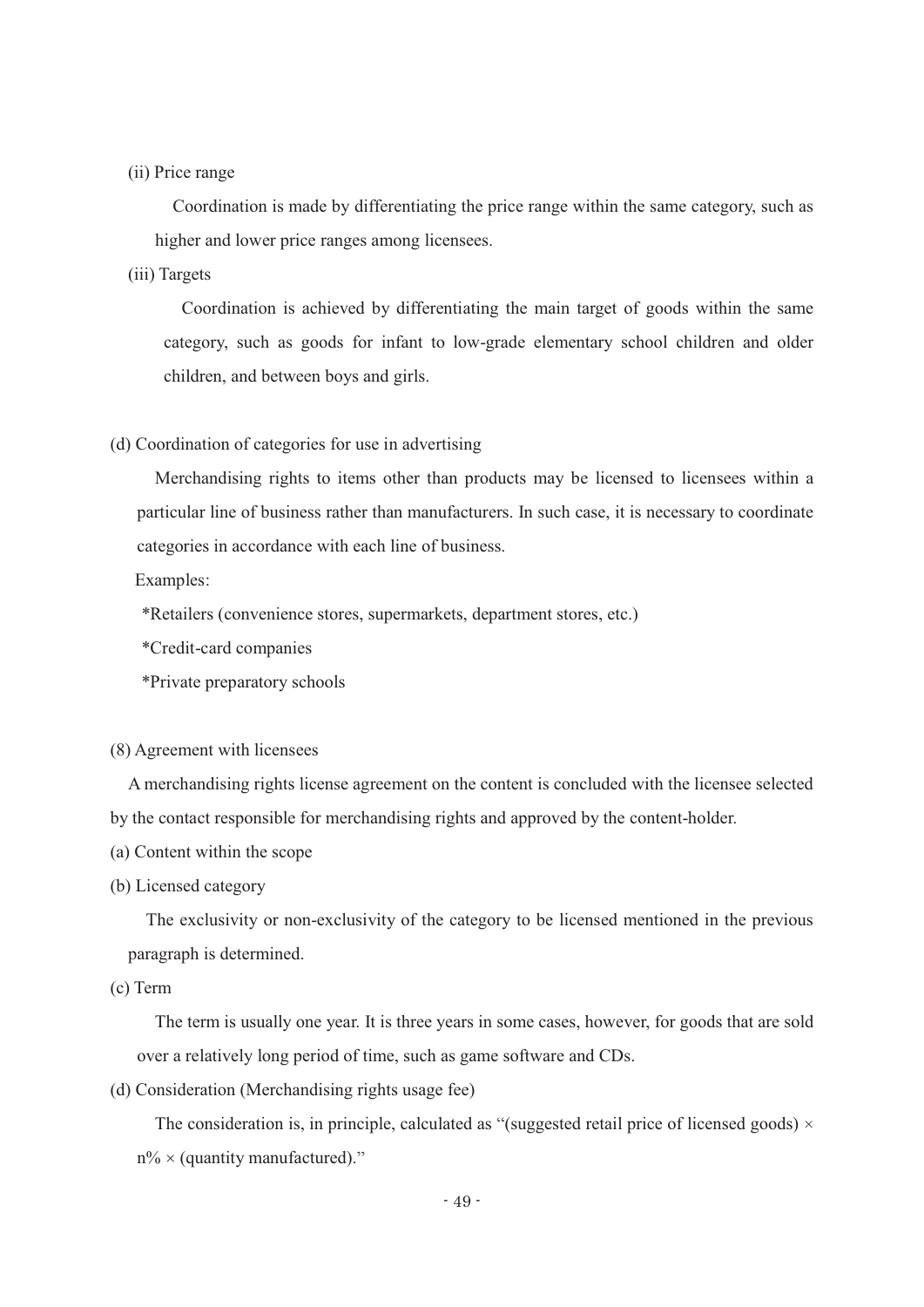(i) Price of the licensed goods as the basis of calculation

In the case of goods with no suggested retail price, the price needs to be set separately.

E.g. Prize goods: Wholesale price to game parlors

# (ii) Percentage

The market rate is 3 to 8%. It is, however, 8 to 15% in the case of content for mobile phones, and the percentage varies depending on the objects licensed. Conversely, in the case of a TV animation work, the percentage is sometimes reduced by 1% or so from the normal rate in return for sponsoring the program.

(iii) Quantity as the grounds of calculation

From the perspective of "rights of reproduction" under the Copyright Act, the quantity manufactured is used in principle; however, "quantity sold" is used (deduction for returned goods is admitted) in some cases (for example, when the business practices concerning the relevant goods are taken into consideration, e.g. food products, CDs, etc.).

(ⅳ) Guaranteed minimum usage fee

Regardless of the actual quantity manufactured (or sold), a guaranteed minimum usage fee is usually set based on the guaranteed minimum manufacturing quantity. Even if the actual quantity manufactured is less than the guaranteed minimum manufacturing quantity, no usage fee is refunded.

(ⅴ) Setting the consideration for use in advertising

In the case of the usage of merchandising rights where no goods are manufactured, the consideration is set in accordance with the term of use, the area of use (nationwide or regional limitations, etc.), and the medium used (TV broadcast, magazine, Web site, sales floor, etc.). In this case, a flat fee is usually used for the payment of the consideration.

# (9) Quality control

From the perspective of maintaining and enhancing the image of the relevant content, the quality of goods manufactured by the licensee must be controlled. The following are excerpts from examples of provisions covering quality control in agreements between the contact responsible for merchandising rights and the licensee: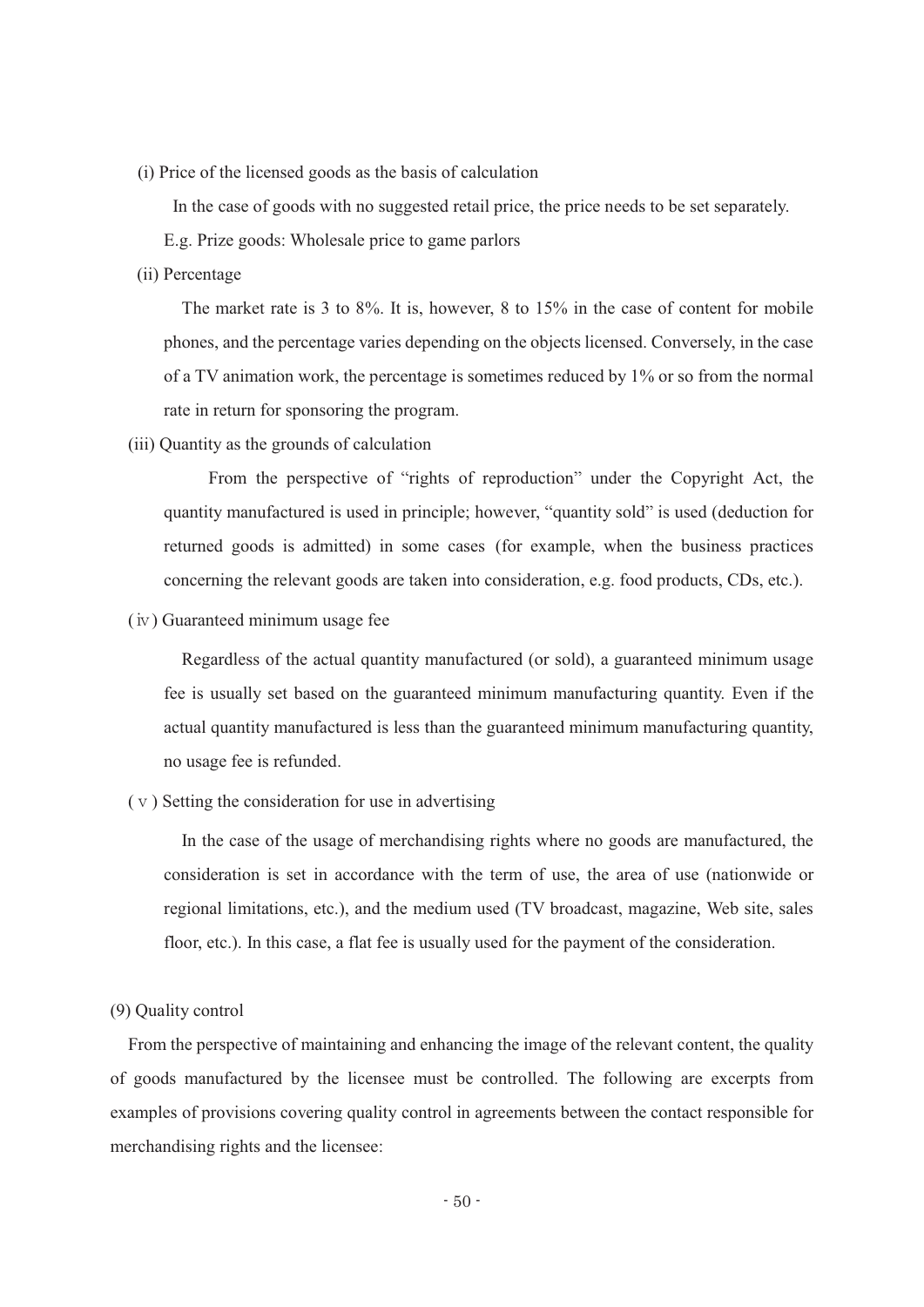- \* Licensee shall not handle the contents (the relevant TV animation work) in such a manner that causes an adverse social and educational impact in manufacturing, selling, or advertising the goods. Licensee shall pay attention not to damage the honor, reputation, or dignity and trust of the content holder and shall neither alter the content without good reason, nor handle the contents in a manner that damages the image thereof."
- \* Licensee shall manufacture goods by using the original models, original pictures, and script of the contents supplied by the contact responsible for merchandising rights, or produced by the Licensee and approved by the contact responsible for merchandising rights.
- \* Licensee shall submit a sample of the goods manufactured based in this agreement with one set each of labeling, packaging, containers, etc. thereof, to the contact responsible for merchandising rights. Licensee shall not commence the manufacture and sales of the goods before samples undergo appraisal and receive approval. The contact responsible for merchandising rights may assess the sample of the goods submitted by the Licensee and request the modification thereof within a reasonable scope, at the expense of Licensee."

"Appraisal by the contact responsible for merchandising rights" includes quality assessment conducted by the content holder via the contact responsible for merchandising rights. Therefore, in the case of a TV animation work with a comic work as its original work, appraisal by both the copyright holder of the comic work and the production committee is required.

(a) Scope of appraisal

In addition to goods, all items that use the content, such as advertising materials, are within the scope of assessment. Appraisal is conducted at each stage of production (for example, rough design, data of the received manuscript, color proofs, and samples in sequence in the case of printed materials).

(b) Criteria of appraisal

Appraisal is basically conducted from the perspective of maintaining integrity with the relevant animation work. In assessment, however, not only is the integrity of colors, shapes, etc. required, but the design quality and the reflection of the original work's view of the world are also taken into consideration.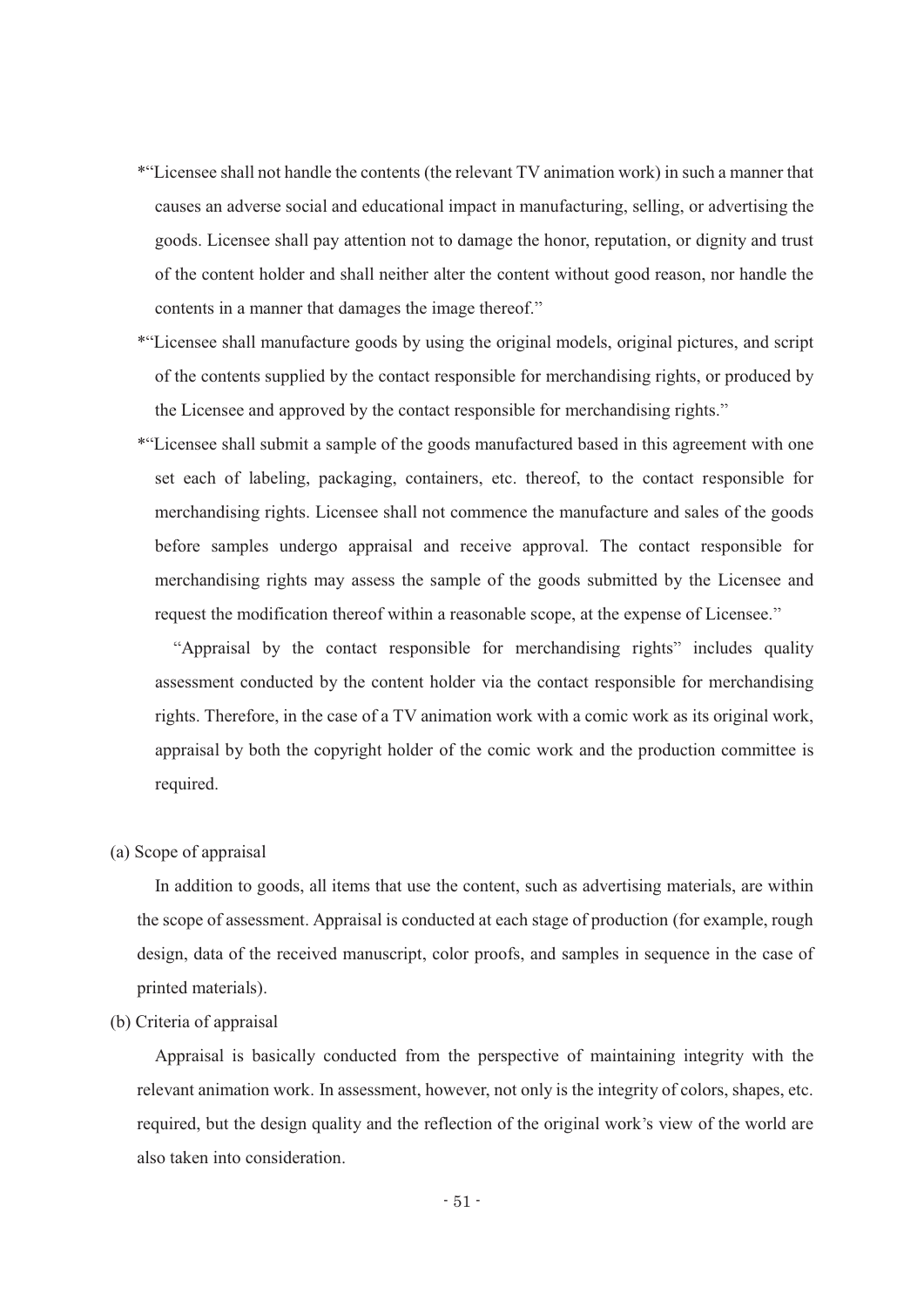# (10) Collection and distribution of the merchandising right fee

The contact responsible for merchandising rights collects the merchandising right usage fee from the licensee based on the agreement with the licensee, and distributes the merchandising right usage fee to the contents holders based on the relevant agreement.

# (a) Collection of the merchandising right fee

The guaranteed minimum usage fee is collected when the agreement is concluded and the part exceeding the guaranteed minimum usage fee is collected based on the report of the quantity manufactured from the licensee. The terms of collection of the exceeding part of the usage fee is usually monthly, quarterly, half-yearly, etc.

#### (b) Distribution of the merchandising right fee

In principle, the fee is distributed with the receipt of the merchandising right fee from the licensee as the trigger. The term of distribution of the usage fee is usually monthly, quarterly, half-yearly, etc.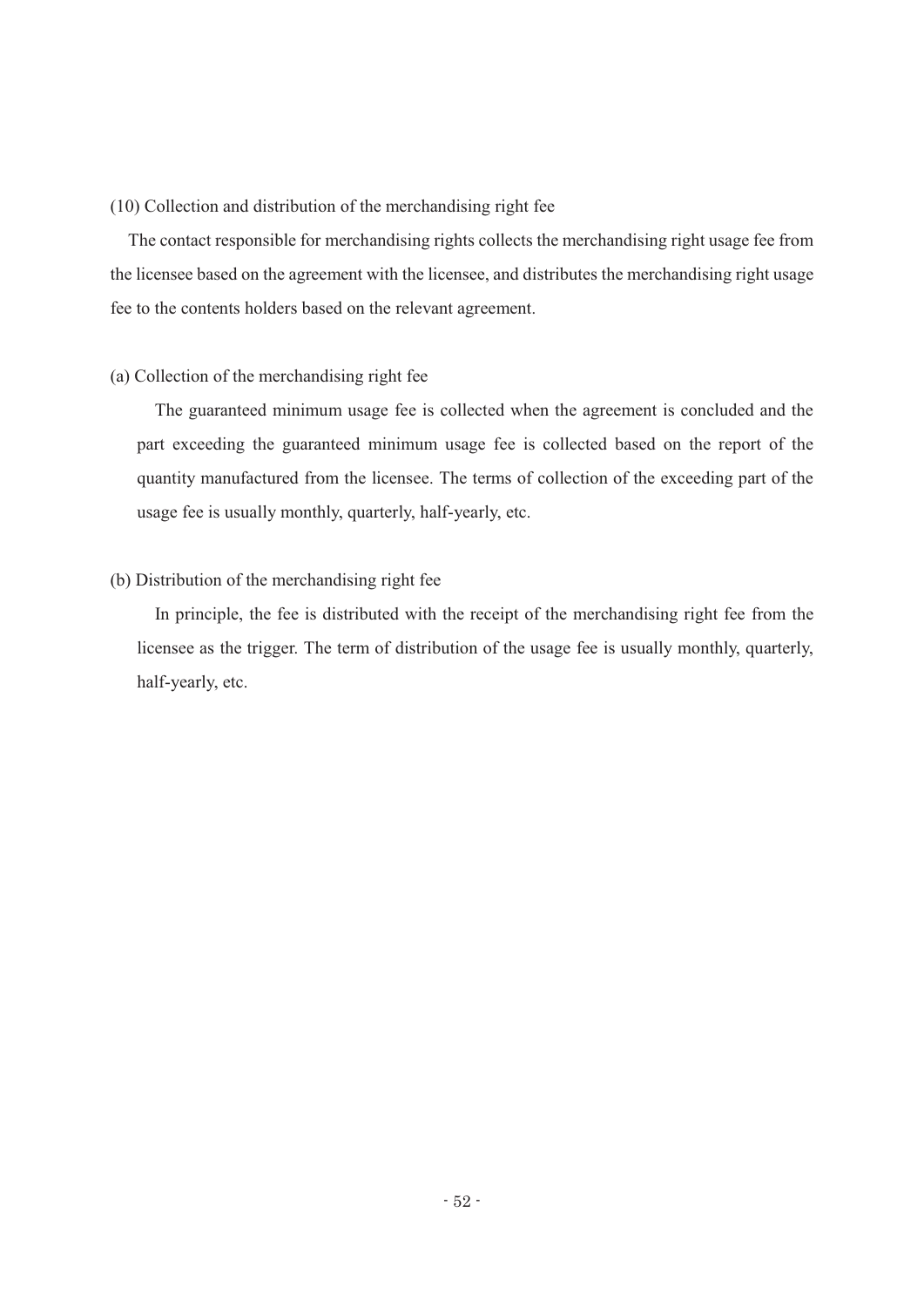Attachment: Trademark Registration of Titles of Animation Works (examples of registrations in Class 28: Toys)

(1) Owned by the copyright holder of the comic work *Majinga Z* (Registration No. 4115179) Dynamic Planning Inc. *Astro Boy* (Registration No. 1599372) Tezuka Productions. Co., Ltd. *Black Jack* (Registration No. 4099580) Tezuka Productions. Co., Ltd. *Pretty Soldier Sailor Moon* (Registration No. 4753705) Princess Naoko Planning *GeGeGe no Kitaro* (Registration No. 4197630) Mizuki Production *Himitsu no Akko-chan* (Registration No. 3158571) Fujio Productions

(2) Owned by a publishing company/merchandising rights management company *Doraemon* (Registration No. 1731933) Shogakukan Production Co., Ltd. *Detective Conan* (Registration No. 5033653) Shogakukan Production Co., Ltd. *Nodame Cantabile* (Registration No. 4962043) Kodansha Ltd. *YOU'RE UNDER ARREST* (Registration No. 4151303) Kodansha Ltd. *GHOST IN THE SHELL* (Registration No. 4174365) Kodansha Ltd. *ONE PEACE* (Registration No. 4453939) SHUEISHA Inc. *The Prince of Tennis* (Registration No. 4562418) SHUEISHA Inc. *Crayon Shin-chan* (Registration No. 3075161) Futabasha

(3) Owned by an animation production company *EVANGELION* (Registration No. 3324699) GAINAX Co., Ltd. *Candy Candy* (Registration No. 3261397) TOEI ANIMATION Co., Ltd. *Futari wa Pretty Cure* (Registration No. 4786734) TOEI ANIMATION Co., Ltd. *Rahxephon* (Registration No. 4502828) BONES Co., Ltd. *My Neighbor Totoro* (Registration No. 4572804) STUDIO GHIBLI, Inc. *Love Adventure to Laputa* (Registration No. 4353082) STUDIO GHIBLI, Inc. *Princess Mononoke* (Registration No. 4259013) Nibariki Co., Ltd. *Sen to Chihiro no Kamikakushi* (Registration No. 4470125) Nibariki Co., Ltd. *Lupin the 3rd* (Registration No. 959919) TMS Entertainment, Ltd.

(4) Owned by manufacturer

*Pocket Monsters* (Registration No. 4141170) Nintendo Co., Ltd. and two other companies *ZOIDS* (Registration No. 1781177) TAKARA TOMY COMPANY, LTD. *DRAGON BALL* (Registration No. 2121664) BANDAI CO., LTD.

(5) Owned by an advertising agency

*GUNDAM* (Registration No. 1839632) SOTSU CO., LTD. *DRAGNAR* (Registration No. 2106386) SOTSU CO., LTD. *Daitan 3* (Registration No. 3109587) SOTSU CO., LTD. *Xabungle* (Registration No. 3219613) SOTSU CO., LTD.

(6) Owned by TV station *Tsubasa Chronicle* (Registration No. 4916556) NHK Enterprises Inc. *Ojaru Maru* (Registration No. 4417534) NHK Enterprises Inc. (7) Others (Copyrights assignee) *Space Battleship Yamato* (Registration No. 1572829) TOHOKUSHINSHA FILM CORPORATION